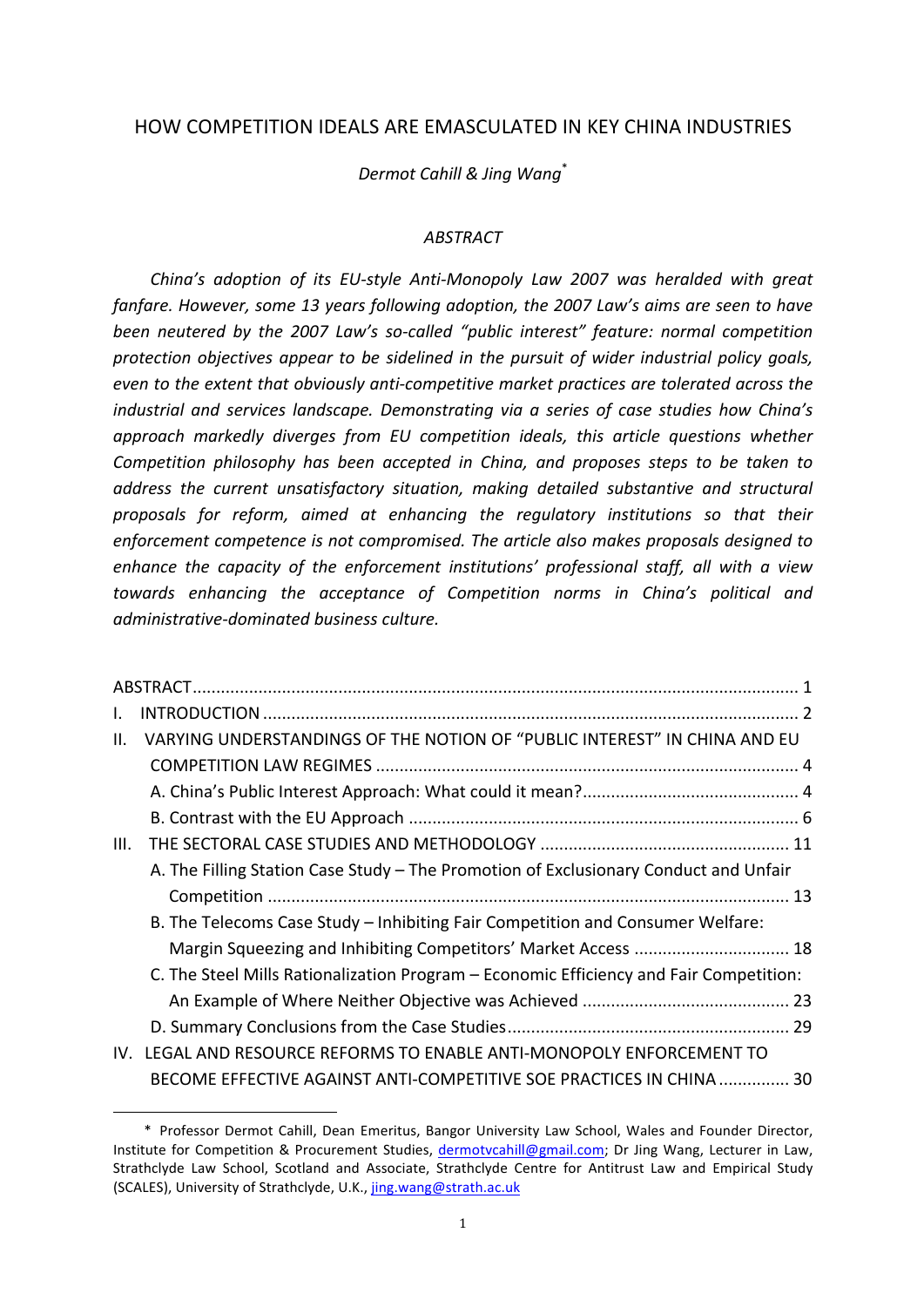#### *I. INTRODUCTION*

This article seeks to answer the important question of whether the China Anti-Monopoly Law 2007<sup>1</sup> has succeeded in introducing a competition ("antitrust") philosophy in China by examining practices in a number of key industries. Back in 2007, when China was deciding what form of competition law to adopt, China decided to follow the EU antitrust approach to a significant extent.<sup>2</sup> However, as this article shall demonstrate, since 2007 anti-competitive activities have been tolerated in China which appear to be contrary to the competition principles proclaimed in the 2007 Act. Regard for the 2007 Act's "normal" competition principles<sup>3</sup> appear to have been relegated to the sideline. $4$  This article shall examine the source of this divergence, which appears to be

 

3. The authors refer to art. 1 2007 Act's reference to the "protection of fair market competition, enhancing economic efficiency, maintaining the consumer interests" as "normal" competition principles.

4. China's chief antitrust policy-maker and regulatory authority for the enforcement of antitrust law in China – State Administration for Market Regulation [hereinafter "SAMR"], has also raised this concern: in its 2020 reform proposals titled "Draft (for public comment) on the Amendment of the Anti-Monopoly Law 2007 of China" (published January 2020) SAMR drew attention to this development and its reform proposals call for the 2007 Act to make it clear that the primary focus of the 2007 Act should be the protection of competition, rather than other interests. In this respect, SAMR has proposed that the Competition criteria set out in the 2007 Act ("fair market competition, enhancing economic efficiency, maintaining the consumer interests") should predominate in the observance of the 2007 Act, with interventions in the public interest to be confined only to situations where intervention would be "limited and necessary", thus making it clear that SAMR is concerned about the manner in which excessive intervention by State authorities has prioritized the interests of State-owned market players and in the process relegated the competition focus of the 2007 Act to an inferior position: see art. 9 of SAMR's reform proposals which call for the establishment of a "fair competition review system" so that markets will comply with competition rules, with intervention henceforth by *administrative authorities only to be limited and where necessary: see SAMR, Fanlongduanfa Xiuding Cao'an* (Gongkai Zhengqiu Yijiangao) (《反垄断法》修订草案(公开征求意见稿)) [Draft (for public comment) on the Amendment of the Anti-Monopoly Law 2007 of Chinal (2 January 2020): http://www.samr.gov.cn/hd/zjdc/202001/t20200102\_310120.html.

<sup>1.</sup> The Anti-Monopoly Law 2007, titled Zhonghua Renmin Gongheguo Fanlongduanfa (中华人民共和国反 垄断法) [The Anti-Monopoly Law of the People's Republic of China] (promulgated by the Standing Committee of the National People's Congress on August 30, 2007, and came into force on August 1, 2008) 2007 STANDING COMM. NAT'L PEOPLE'S CONG. GAZ. 68 [hereinafter "the 2007 Act"].

<sup>2.</sup> For example, several concepts in the 2007 Act use similar terminology and concepts to those used in EU competition law, for example, the prohibition of anti-competitive agreements (arts. 13-15, 2007 Act); the prohibition of the abuse of a dominant position (arts. 17-19, 2007 Act); the restraint of mergers that bring about excessive market concentration (e.g., arts. 20-22, 2007 Act), etc.: all are key elements in the EU competition legal framework as well. See further Yong Ren, Fengyi Zhang & Jie Liu, Insights of China's *Competition Law and its Enforcement: the Structural Reform of Anti-Monopoly Authority and the Amended* Anti-Unfair Competition Law, 10 J.E. COMP. L. & PRAC. 35 (2019); Giacomo Di Federico, *The New Anti-Monopoly* Law in China from a European Perspective, 32 WORLD COMP. 249 (2009); H. Stephen Harris Jr., The Making of an Antitrust Law: The Pending Anti-Monopoly Law of the People's Republic of China, 7 CHICAGO J. INT'L L. 169 (2006); Eleanor M. Fox, *An Anti-Monopoly Law for China* – *Scaling the Walls of Government Restraints*, 75 ANTITRUST L.J. 173 (2008).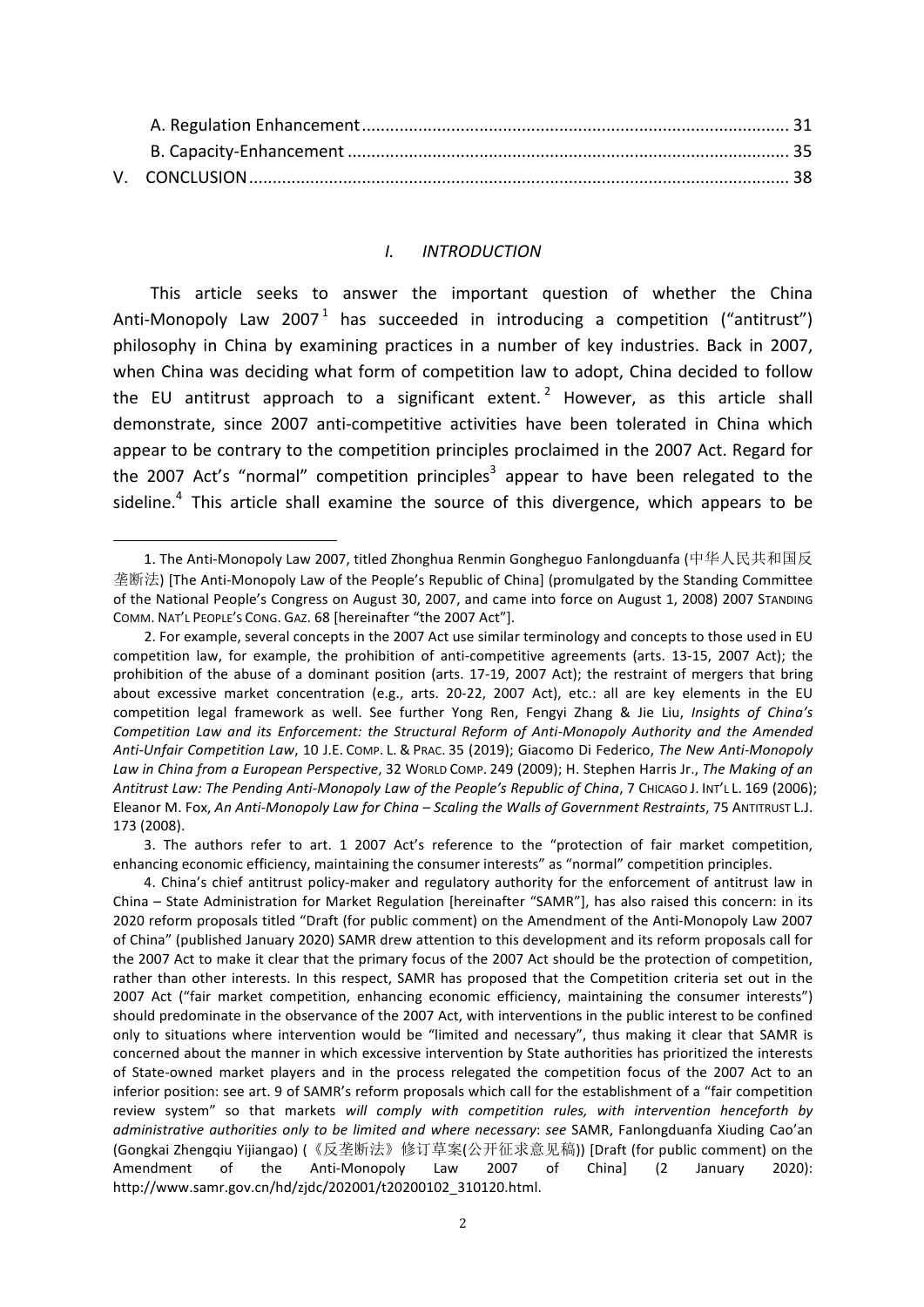grounded in the presence in the 2007 Act of a quite distinct feature, quite unlike that found in the EU regime.<sup>5</sup> This distinct feature is the reference to the "public interest" in the Act.<sup>6</sup> In this regard, this article shall demonstrate that China tolerates practices *even though they run counter to the protection of competition*, unlike the EU where protection of competition has status akin to the 'rule of law'.<sup>7</sup> China's approach to competition appears different. Therefore, this article seeks to make a contribution to the important question of whether China has accepted the introduction of Competition philosophy into its economy at all, and suggests proposals for reform should China wish to move in a more pro-Competition direction.

To address this question, Part Two of this article will consider the different and contrasting meanings in China and the EU of the "public interest". Part Three will exhibit case studies<sup>8</sup> undertaken by the authors in key China industries<sup>9</sup> in order to illustrate how public interest considerations (in the form of industrial policy priorities) frequently defeat adherence to competition norms, and compare how such practices would be treated under EU competition law. Part Four considers what reforms are needed in order to elevate the enforcement of competition law to become a key priority in China, and in Part Five we

7. See details below in the Part Three Case Studies.

<sup>5.</sup> The EU Competition criteria (TFEU art. 101) include the protection of efficiency, innovation, and consumer welfare, with no mention of any criterion that can be said to equate to a "public interest" criterion (or indeed anything like it) such as appears in China's 2007 Act when it refers to "the public interest" (art. 1).

<sup>6.</sup> Art. 1, 2007 Act also refers to the need to protect the protection of "the public interest, and promote the healthy development of the socialist market economy" (as well as "protection of fair market competition, enhancing economic efficiency, maintaining the consumer interests"). For the purpose of this article we shall use the term "public interest", to include references to the terms "public interest" and "social public interest" and "the interests of the society as a whole" as all such terms have been used in various official translations to describe the public interest within the meaning of art. 1 of the 2007 Act. In the original Chinese version, art. 1 refers to "the social public interest" ( 社 会 公 共 利 益 ): http://www.gov.cn/flfg/2007-08/30/content\_732591.htm. PEKING UNIVERSITY's LAWINFOCHINA LEGAL DATABASE translates to read as follows: art. 1: 'This Law is enacted for the purpose of preventing and curbing monopolistic conducts, protecting fair market competition, enhancing economic efficiency, maintaining the consumer interests and *the public interest*, and promoting the healthy development of the socialist market economy': http://www.lawinfochina.com/display.aspx?lib=law&id=0&CGid=96789. The MOFCOM website (Ministry of Commerce, China) refers to inter alia 'safeguarding the interests of consumers and *social public interest'*: http://www.fdi.gov.cn/1800000121\_39\_1899\_0\_7.html. The translation published in COMPETITION LAW IN CHINA: LAWS, REGULATIONS, AND CASES (Peter J. Wang, Sébastien J. Evrard, Yizhe Zhang & Baohui Zhang eds., 2014) states that art. 1 of the 2007 Act is enacted for the purposes of 'protecting consumers and the public *interest*'.

<sup>8.</sup> Given that China's economy is one where frequent State intervention is a regular occurrence, the authors opted to use the case study method as a useful approach to study how competition ideals are frequently disregarded in favor of State monopolies' anti-competitive administrative activities which are frequently demonstrated to act contrary to the detriment of private businesses in China, e.g. whether forcing privately-owned steel mills to merge with their State-owned competitors in the China steel industry; or, by way of the discriminatory reduction of gasoline fuel supplies to privately-owned gasoline retailers by State-owned refineries, with preference given to State-owned gasoline retailers; or, by way of margin-squeezing, discriminatory pricing or denial of access on equal terms, to privately-owned broadband suppliers to broadband infrastructure, in contrast to how favorably State-owned broadband suppliers are treated.

<sup>9.</sup> The gasoline retail, telecom and steel industries were selected because of their strategic interest to the national economy in China.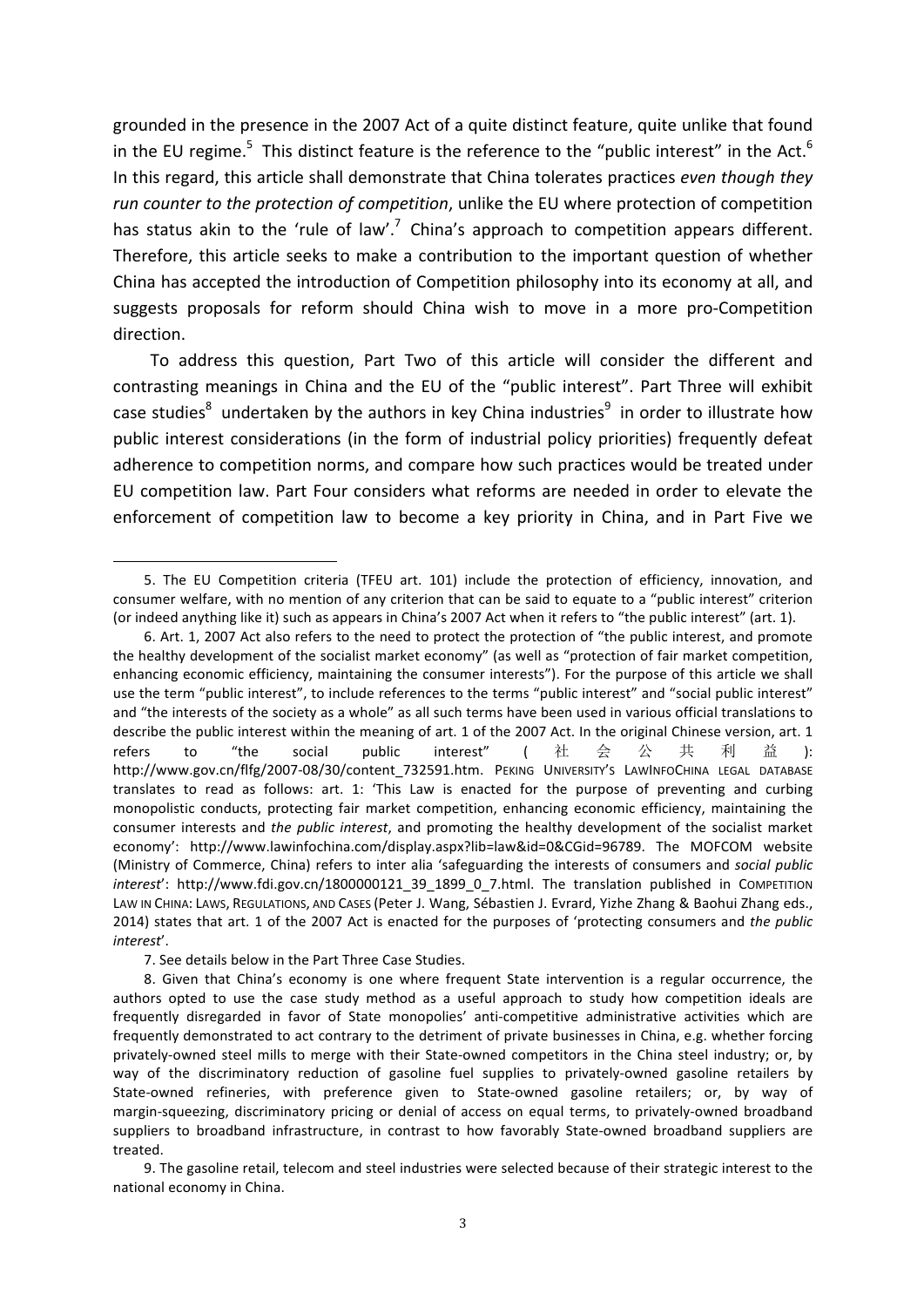present our Conclusions.

 

# *II. VARYING UNDERSTANDINGS OF THE NOTION OF "PUBLIC INTEREST" IN CHINA AND EU COMPETITION LAW REGIMES*

#### A. China's Public Interest Approach: What could it mean?

While Article 1 of the 2007 Act posits safeguarding the "public interest" in China as one of the four major objectives<sup>10</sup> of the 2007 Law, there is no consensus in the literature as to its true meaning. The meaning of the public interest among academics writing on the subject varies widely.<sup>11</sup> Several views are put forward. Some scholars maintain that the pursuit of the State's industrial policy<sup>12</sup> is the "public interest", particularly in the context of achieving the hyper-development of the Chinese economy.<sup>13</sup> For others, the "public interest" should mean reconciling the competing interests of the State, market participants and consumers, with the public interest being achieved when there is harmony between these competing interests.  $14$  Others take another view, regarding the concept as a simultaneously vague, yet flexible, concept<sup>15</sup> which should only be resorted to sparingly<sup>16</sup>, so as not to frustrate the achievement of national competition objectives as set out in the 2007 Act<sup>17</sup>, and that its presence in the Act is reflective of an older political culture that is

<sup>10.</sup> The other three objectives listed in art. 1 being "protecting fair market competition, enhancing economic efficiency, and maintaining the consumer interests".

<sup>11.</sup> Weiping Ye, *Ching's Choice of Analytical Models for Its Anti-Monopoly Law*, 39 Social Sciences in China 34 (2018); Joseph E. Stiglitz, *Towards a Broader View of Competition Policy*, *in* COMPETITION POLICY FOR THE NEW ERA: INSIGHTS FROM THE BRICS COUNTRIES 4, 20, (Tembinkosi Bonakele, Eleanor Fox and Liberty Mncube eds., 2017); Daniel C.K. Chow, *China's Enforcement of Its Anti-Monopoly Law and Risks to Multinational Companies*, 14 SANTA CLARA J. INT'L L. 99, 101-3 (2016); Fred S. McChesney, Michael Reksulak & William F. Shughart II, *Competition Policy in Public Choice Perspective, in* THE OXFORD HANDBOOK OF INTERNATIONAL ANTITRUST ECONOMICS vol. 1, 147-55 (Roger D. Blair & D. Daniel Sokol eds., 2015); XIAOYE WANG, THE EVOLUTION OF CHINA's ANTI-MONOPOLY LAW 161-7 (2014).

<sup>12.</sup> Margaret M. Pearson, *State-Owned Business and Party-State Regulation in China's Modern Political Economy, in* STATE CAPITALISM, INSTITUTIONAL ADAPTATION, AND THE CHINESE MIRACLE 27, 28 (Barry Naughton & Kellee S. Tsai eds., 2015); D. Daniel Sokol, *Tensions Between Antitrust and Industry Policy*, 22 GEO. MASON L. REV. 1247 (2015); NIAMH DUNNE, COMPETITION LAW AND ECONOMIC REGULATION (2015); Joseph E. Stiglitz, *Government Failure vs. Market Failure: Principles of Regulation, in GOVERNMENT AND MARKETS: TOWARD A NEW THEORY OF REGULATION 13, 35* (Edward J. Balleisen & David A. Moss eds., 2012).

<sup>13.</sup> Shouwen Zhang, Lun Jingjifa de Xiandaihua (论经济法的现代化) [Study on the Modernity of Economic Law], in JINGJIFA LUNWEN XUANCUI (经济法论文选粹) [SELECTED PAPERS ON ECONOMIC LAW] 158 (Law Press, China, 2004).

<sup>14.</sup> Jing Wang, A Maze of Contradictions: Chinese Law and Policy in the Development Process of Privately Owned Small and Medium-Sized Enterprises in China, 25 MICHIGAN STATE INT'L L. REV. 491, 552 (2017); Yane Svetiev & Lei Wang, *Competition Law Enforcement in China: Between Technocracy and Industrial Policy*, 79 L. & CONTEMPORARY PROBLEMS 187, 198-9 (2016).

<sup>15.</sup> Ariel Ezrachi, *Sponge*, 5 J. ANTITRUST ENFORCEMENT 49, 56-7 (2017); Wang, *supra* note 11, 351-2.

<sup>16.</sup> Thomas J. Horton, *Antitrust or Industrial Protectionism?: Emerging International Issues in China's* Anti-Monopoly Law Enforcement Efforts, 14 SANTA CLARA J. INT'L L. 109, 118 (2016).

<sup>17.</sup> Art. 1 provides that the Act seeks to prevent and restrain monopolistic conduct, protect fair competition in the market, enhance economic efficiency, safeguard the interests of consumers and the social public interest, and promote the healthy development of the socialist market economy.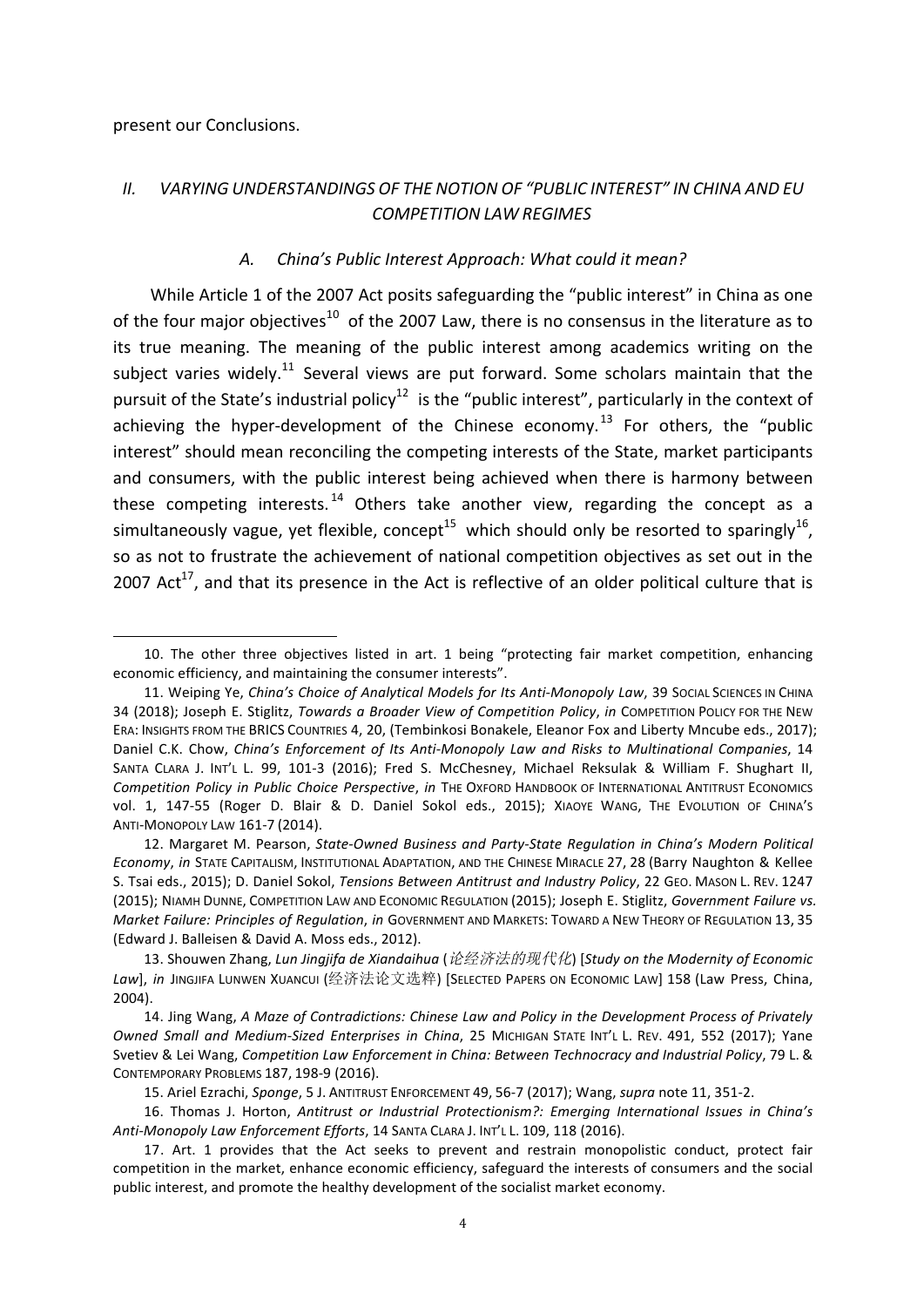lagging behind China's progress toward a market economy.<sup>18</sup> Others say that the "public interest" is equivalent to consumer welfare.<sup>19</sup>

In summary therefore, there is no consensus in the current literature on the subject: some consider the public interest as equating to consumer welfare; others equate the State's industrial policy interest with the public interest; while for others, the public interest is a tool for reconciling the competing interests<sup>20</sup> of State, market participants and consumers.<sup>21</sup> The debate in the disparate literature addresses the issue on an almost philosophical level, looking at legislative texts, rather than actual outcomes.

In an attempt to answer this question, this article takes a different approach: in order to understand what the public interest means in China, and its position among the hierarchy of typical competition norms China proclaims to protect<sup>22</sup>, our case studies (detailed in Part Three below) will examine anti-competitive occurrences in several key industries. Our studies come to a clear conclusion: the public interest concept in the 2007 Act means that practices in China are acceptable notwithstanding their often clear contravention of competition objectives (namely consumer welfare, economic efficiency, and fair competition<sup>23</sup>). The evidence cited in support of this claim in Part Three below will clearly show that, time after time, the State has advanced policies and practices that allow State-Owned Enterprises (hereinafter, "SOEs" – enterprises funded, owned or controlled by different levels of Chinese government) to engage in transactions or activities that *not only* do not achieve some kind of harmony between the competing interests, but instead exclusively advance the commercial interests of SOEs, often to the detriment of fair competition, efficiency and consumer welfare. $24$ 

<sup>18.</sup> Xiaoye Wang, *Six Severe Challenges in Implementing China's Anti-Monopoly Law*, 14 COMP. POL'Y INT'L 1 (2018); Angela Huyue Zhang, *Strategic Public Shaming: Evidence from Chinese Antitrust*, 238 CHINA Q. 1 (2019); Jingyuan Ma & Mel Marquis, *Business Culture in East Asia and Implications for Competition Law*, 51 TEXAS INT'L L.J. 1, 18 (2016); Nicholas Calcina Howson, Protecting the State from Itself?, in REGULATING THE VISIBLE HAND?: THE INSTITUTIONAL IMPLICATIONS OF CHINESE STATE CAPITALISM 49 (Benjamin L. Liebman & Curtis J. Milhaupt eds., 2015).

<sup>19.</sup> Wuzhen Jiang, Fanlongduanfa Zhongde Gonggong Liyi Jiqi Shixian (反垄断法中的公共利益及其实现) [*The Public Interest in the Chinese Anti-Monopoly Law and its Implementation*], 4 ZHONGWAI FAXUE (中外法学) PEKING UNIVERSITY L.J. 551 (2010); Antonio Capobianco & Aranka Nagy, *Public Interest Clauses in Developing Countries*, 7 J.E. COMP. L. & PRAC. 46 (2016). It is noteworthy that recent reform proposals put forward by China's antitrust body, SAMR, do not elaborate on what is meant by the public interest concept: SAMR, Draft (for public comment) on the Amendment of the Anti-Monopoly Law 2007 of China, *supra* note 4.

<sup>20.</sup> Either to be used sparingly, or at will: there are different camps, as discussed above.

<sup>21.</sup> Johan W. van de Gronden, Services of General Interest and the Concept of Undertaking: Does EU *Competition Law Apply?*, 41 WORLD COMP. 197 (2018); Ezrachi, *supra* note 15; MIKE FEINTUCK, THE PUBLIC INTEREST **IN REGULATION 225 (2004).** 

<sup>22.</sup> The 2007 Act, art. 1: 'This Law is enacted for the purpose of preventing and restraining monopolistic conducts, protecting fair market competition, enhancing economic efficiency, safeguarding the interests of consumers and the interests of the society as a whole, and promoting the healthy development of socialist market economy'.

<sup>23.</sup> All are mentioned as key objectives to be safeguarded, as per art. 1 of the 2007 Act.

<sup>24.</sup> Chinese government intervention prefers to develop SOEs as a matter of priority: *see, e.g.,* Lei Zheng, Benjamin L. Liebman & Curtis J. Milhaupt, *SOEs and State Governance*, *in* REGULATING THE VISIBLE HAND?: THE INSTITUTIONAL IMPLICATIONS OF CHINESE STATE CAPITALISM 203 (Benjamin L. Liebman & Curtis J. Milhaupt eds., 2015); Ines Willemyns, *Disciplines on State-Owned Enterprises in International Economic Law: Are we moving in the*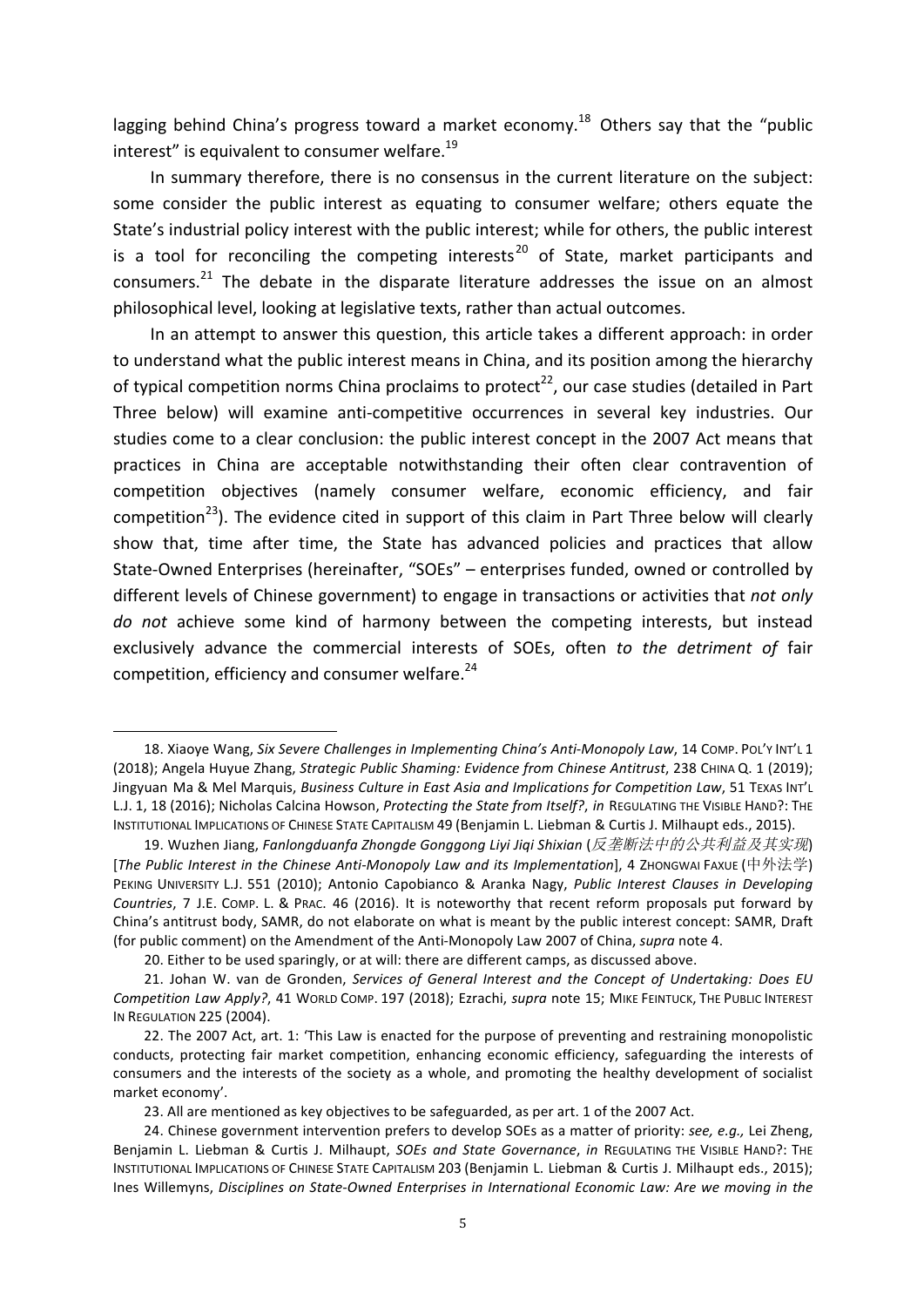#### *B. Contrast with the EU Approach*

This approach can be contrasted with the very different approach taken in the European Union both in the general competition field, and also in the market concentration (i.e., merger control) field.

*First*, in the general competition arena, TFEU articles 101 and  $102^{25}$  jurisprudence assesses the legality of anti-competitive agreements<sup>26</sup> or abuses of dominance<sup>27</sup> *by way of* a competition compatibility test.<sup>28</sup> There are no explicit public interest criteria (nor industrial policy criteria<sup>29</sup>) in the EU competition compatibility test that can be used to justify State action departing from competition norms.<sup>30</sup> The only way that Competition

26. TFEU art. 101.

27. TFEU art. 102.

28. In short, (as per TFEU arts. 101 & 102) the EU competition compatibility test is whether the anti-competitive agreement or alleged abuse of dominance adversely affects competition in a substantial part of the EU.

29. For example, attempts to invoke industrial policy considerations as a ground to justify mergers are not usually acceptable to the European Commission: see Case M.8677 – Siemens/Alstom, Comm'n Decision, 2019 O.J. (C 300) 7 [hereinafter "Siemens/Alstom"]: for criticisms of this approach, see Bruno Deffains, Olivier d'Ormesson & Thomas Perroud, *Competition Policy and Industrial Policy: for a reform of European Law*, ROBERT SCHUMAN FOUNDATION 1 (2020); Ioannis Lianos, *The Future of Competition Policy in Europe – Some Reflections on the Interaction between Industrial Policy and Competition Law,* 5 COMP. L. INT'L (2019). Notwithstanding the criticisms, the EU Commission has been very clear that an EU State's national industrial policy should not be used to justify mergers since its very first Merger control prohibition decision in 1991, in Case IV/M.53 – Aerospatiale-Alenia / De Havilland, Comm'n Decision, 1991 O.J. (L 334) 42 [hereinafter "Aerospatiale-Alenia / *De Havilland*"] which attracted the ire of both the UK and France when the Commission prohibited the takeover of a failing aerospace firm (De Havilland) on competition grounds, and would not allow it proceed on industrial policy grounds, because the test for merger approval is a purely competition-based test. Although the Commission appeared to relax its position somewhat in the subsequent Decision Case IV/M.308 – Kali-Salz/MdK/Treuhand, Comm'n Decision, 1994 O.J. (L 186) 38 [hereinafter "Kali-Salz/MdK/Treuhand"] finding that it could consider industrial policy considerations if three criteria were satisfied: (1) the failing firm must be in imminent danger of being forced out of the market because of financial difficulties if not taken over by another undertaking; (2) there is no less anti-competitive alternative than the proposed takeover, and (3) in the absence of a merger, the assets of the failing firm would inevitably exit the market, nevertheless the Commission made it clear that its starting point is that absent such considerations, it will not consider considerations other than competition considerations.

30. Some claim that there are public policy considerations applied by the EU Commission in the sense that it sets institutional priorities (as to which competition cases it will, and will not investigate) but this interesting perspective cannot be said to mean that the Commission applies a public interest test, and indeed no such test appears in either TFEU arts. 101 or 102: see for example, Or Brook, *Priority Setting as A Double-Edged Sword: How Modernization Strengthened the Role of Public Policy*, 14 J. COMP. L. & ECON. 1 (2020) who takes the view

<sup>&</sup>lt;u> 1989 - Andrea Santa Alemania, amerikana amerikana amerikana amerikana amerikana amerikana amerikana amerikan</u> right direction?, 19 J. INT'L ECON. L. 657 (2016); Curtis J. Milhaupt & Wentong Zheng, *Beyond Ownership: State* Capitalism and the Chinese Firm, 103 GEORGETOWN L.J. 665, 668 (2015).

<sup>25.</sup> Consolidated Version of the Treaty on the Functioning of the European Union arts. 101 & 102, 2008 O.J. (C 115) 88-9 [hereinafter "TFEU"]. TFEU art. 101 prohibits all agreements between undertakings, decisions by associations of undertakings and concerted practices which may affect trade between EU Member States and which have as their object or effect the prevention, restriction or distortion of competition within the EU Internal Market. *However*, exemption from the prohibition is possible where it can be demonstrated that the production or distribution of goods is improved, or technical or economic progress is promoted; that consumers benefit, and that the possibility of eliminating competition in respect of a substantial part of the products in question is not likely to occur. TFEU art. 102 prohibits any abuse by one or more undertakings of a dominant position within the Internal Market or in a substantial part of it, shall be prohibited in so far as it may affect trade between Member States. Unlike practices that breach art. 101, there is no equivalent exemption for abuses contrary to art.  $102 -$  they cannot be exempted.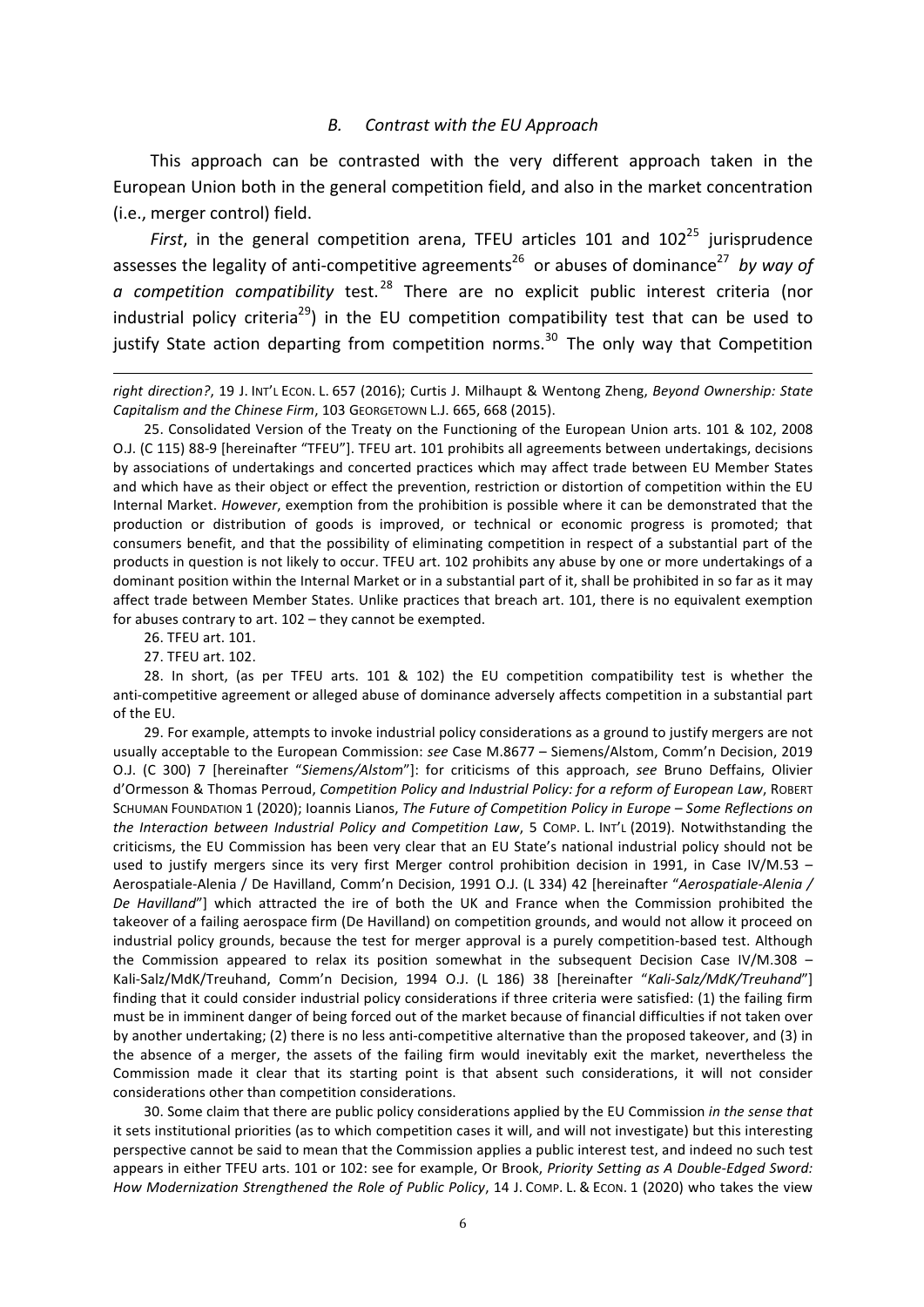norms can be relegated to the sideline by the State in the EU sphere, is where it can be demonstrated that the contested activity is either a non-economic activity pursued by the State (or its nominees) in the exercise of the State's "official authority" (e.g., monitoring pollution<sup>31</sup>, data privacy<sup>32</sup>, collecting taxation<sup>33</sup>, etc.), or, where the activity (even if economic in nature) is intrinsically linked to some official authority activity or social solidarity-enhancing activity that is, in itself, non-economic in nature.<sup>34</sup> On the other hand, where anti-competitive arrangements have no such "official authority" flavor, then they are subject to the rigors of competition law, such that, anti-competitive agreements between undertakings only merit *exemption* from the prohibition in TFEU article 101 *only if* it can be demonstrated that they have substantial pro-economic/pro-consumer welfare effects, and not (unlike China) because the pursuit of some particular State industrial policy is desired.<sup>35</sup> Apart therefore from those situations, it is not possible for the EU Member States to permit or promote otherwise anti-competitive practices "in the public interest", because there is no such exception contained in either the EU Treaties or within secondary legislation. Such

<u> 1989 - Andrea Santa Alemania, amerikana amerikana amerikana amerikana amerikana amerikana amerikana amerikan</u>

32. Case C-238/05, Asnef-Equifax, 2006 E.C.R. I-11125, ¶ 63 states that "[a]ny possible issues relating to the sensitivity of personal data are not, as such, a matter for competition law [...]' See further on data privacy: John M. Newman, Antitrust in Digital Markets, 72 VAND. L. REV. 1497 (2019); Ariel Ezrachi, *EU Competition Law* Goals and the Digital Economy, 17 OXFORD LEGAL STUDIES RESEARCH PAPER (2018).

33. Case C-207/01, Altair Chimica SpA v. ENEL Distribuzione SpA, 2003 E.C.R. I-08875 [hereinafter "Altair *Chimica*"], where the CJEU held that the collection of taxes could not be regarded as an economic activity but instead was a manifestation of the exercise of official authority and any anti-competitive impact thereby arising did not arise as a result of the autonomous actions of a market operator but rather as a result of the dictates of the legislator governing the collection of taxes.

34. In Case T-319/99, Federación Española de Empresas de Tecnología Sanitaria (FENIN) v. Commission, 2003 E.C.R. II-357 the General Court of the European Union held that the purchase of hospital equipment for Spanish public hospitals, although ostensibly a commercial transaction, could not be viewed as an end in itself, instead the end was the pursuit of social solidarity in providing properly equipped public hospitals, and so the purchasing activity was not within the ambit of competition law, even though it had anti-competitive (monopoly) features. See also Niamh Dunne, *Public Interest and EU Competition Law*, 65 ANTITRUST BULLETIN 256, 257-260 (2020).

35. So far as TFEU art. 102 is concerned – prohibition of abuses of dominance – there is no legal competence to permit abuses of dominance in EU Law, and while art. 6 of China's 2007 Act contains a similar prohibition, a point of distinction between the two systems is that although China's 2007 Act *prohibits* abuses of dominance on its face, however *in practice* the fact is that the State *does frequently permit* such abuses to take place: see further the three case studies in Part Three below which exhibit such examples, e.g., the fixed broadband access case study below will show how margin squeezing is tolerated in China even though it makes market entry unattractive to private downstream competitors, and harms consumers; while in the filling station case study, oil shortages (engineered by upstream SOE's refusal to supply) force private operators to sell-out to SOEs, thereby reducing competition for consumers, and inducing smaller competitors to unfairly exit the market.

that when the EU Commission sets its investigation enforcement priorities, it is in effect making public policy decisions when deciding which cases it shall investigate. However this is far removed from the subject matter of the current article which concerns the fact that China has a public interest test in its 2007 Act, whereas EU competition law *does not*.

<sup>31.</sup> Case C-343/95, Diego Calí & Figli Srl v. Servizi ecologici porto di Genova SpA, 1997 E.C.R. I-01547 [hereinafter "Diego Cali"], where the Court of Justice of the European Union [hereinafter "CJEU" or "Court of Justice"] held that the collection of fees to pay for anti-pollution monitoring surveillance was not an economic activity as it was intrinsically linked with an exercise of official authority (anti-pollution monitoring) to protect the public interest in maintaining a safe environment. See further on environmental protection: Suzanne Kingston, *Competition Law in an Environmental Crisis*, 9 J. EUR. COMP. L. & PRACTICE 517 (2019).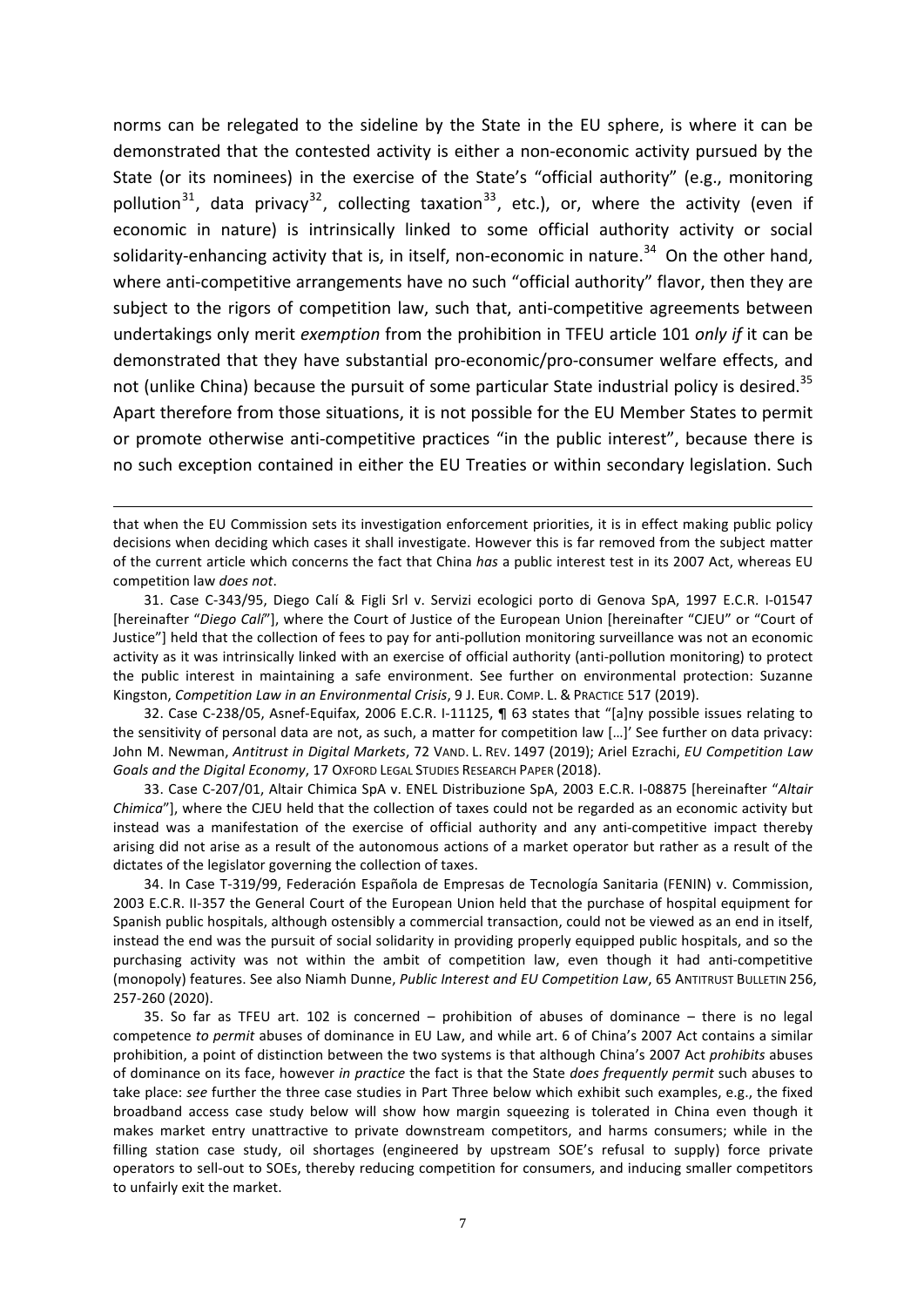limited exceptions as there are, namely the aforementioned official authority or social solidarity exceptions, have been created by the European Court of Justice in its case law, and are governed by rigorous conditions before disregard for Competition law can be accepted.<sup>36</sup> By contrast, Part Three case studies considered later below will illustrate the contrast with China, as they shall illustrate how, in China, adherence to fundamental competition norms (such as non-discriminatory treatment of suppliers or abusive leverage of upstream dominance in downstream markets) is often cast to one side, in favor of the "public interest", thereby posing harm for competition, competitors, and ultimately consumers.

*Second*, another major departure between the EU and China regimes can be seen in the stark contrast between the different approaches taken by China and the European Union in their respective approaches to controlling market concentration. The primary test of compatibility of a merger with a community dimension<sup>37</sup> in the EU is whether the merger will significantly adversely affect competition in the Internal Market<sup>38</sup>, with Member States only free to "interfere" with a proposed merger in a limited number of narrowly defined *non-competition* situations, in defense of what are known as "legitimate interests".<sup>39</sup> This is a very different approach from the China approach<sup>40</sup>: our Part Three case studies below will

<sup>36.</sup> See Case T-216/15, Dôvera zdravotná poisťovňa v. Commission, ECLI:EU:T:2018:64 (2018); Case T-138/15, Aanbestedingskalender and Others v. Commission, ECLI:EU:T:2017:675 (2017); *Altair Chimica*, *supra* note 33; *Diego Calí, supra* note 31; Case C-475/99, Ambulanz Glöckner v. Landkreis Südwestpfalz, 2001 E.C.R. I-8089; Case C-364/92, SAT Fluggesellschaft mbH v. European Organization for the Safety of Air Navigation (Eurocontrol), 1994 E.C.R. I-43.

<sup>37.</sup> Council Regulation 139/2004, on the Control of Concentrations between Undertakings, art. 1, 2004 O.J. (6 (EC) L 24) [hereinafter "the EC Merger Regulation" or "MCR"], obliges merging parties to notify a proposed merger to the EU Commission for prior approval where the proposed merger ("concentration") has a "Community dimension", i.e., possessing either a turnover of either more than EUR 5 billion worldwide, with at least two of the merging entities having an EU turnover of more than EUR 250 million each, in different Member States; or, mergers with a EUR 2.5 billion turnover worldwide, and significant turnover in at least 3 EU Member States, etc.: see art. 1 for further turnover test granularity.

<sup>38.</sup> The EC Merger Regulation, art. 2 provides the following appraisal test: a concentration which does not significantly impede effective competition in the common market or in a substantial part of it, in particular as a result of the creation or strengthening of a dominant position, shall be declared compatible with the common market. A concentration which would significantly impede effective competition, in particular as a result of the creation or strengthening of a dominant position, shall be declared incompatible with the common market.

<sup>39.</sup> The 3 legitimate interests explicitly mentioned in art. 21(4) MCR are: Public security, plurality of the media, or prudential interests. Such "legitimate interests" can be used to justify Member State intervention in the national elements of a proposed merger on non-competition grounds, but the State has no competence to regulate the EU competition aspects of the merger (that remains with the Commission). See further Bruce Lyons, David Reader & Andreas Stephan, *UK Competition Policy Post-Brexit: Taking Back Control While Resisting Siren Calls*, 5 J. ANTITRUST ENFORCEMENT 347, 355 (2017); JONATHAN PARKER & ADRIAN MAJUMDAR, UK MERGER CONTROL 145-8 (2d ed. 2016); see also generally, CORPORATE ACQUISITIONS AND MERGERS IN THE EUROPEAN UNION (Riccardo Celli, Christian Riis-Madsen, Philippe Noguès & Stéphane Frank, eds., 2014); IOANNIS KOKKORIS & HOWARD SHELANSKI, EU MERGER CONTROL: A LEGAL AND ECONOMIC ANALYSIS (2014).

<sup>40.</sup> As Deffains, d'Ormesson & Perroud, *supra* note 29, 14-15 point out: "China supports its national champions without constraint". See also Guowuyuan Guanyu Jingyingzhe Jizhong Shenbao Biaozhun de Guiding (国务院关于经营者集中申报标准的规定) [Provisions of the State Council on Thresholds for Prior Notification of Concentrations of Undertakings] (promulgated by the 20th Executive Meeting of the State Council, Aug. 1, 2008, effective Aug. 1, 2008) http://www.gov.cn/zwgk/2008-08/04/content 1063769.htm, Mar. 2, 2009: art. 3 of the Provisions obliges mergers occurring in China that satisfy large financial thresholds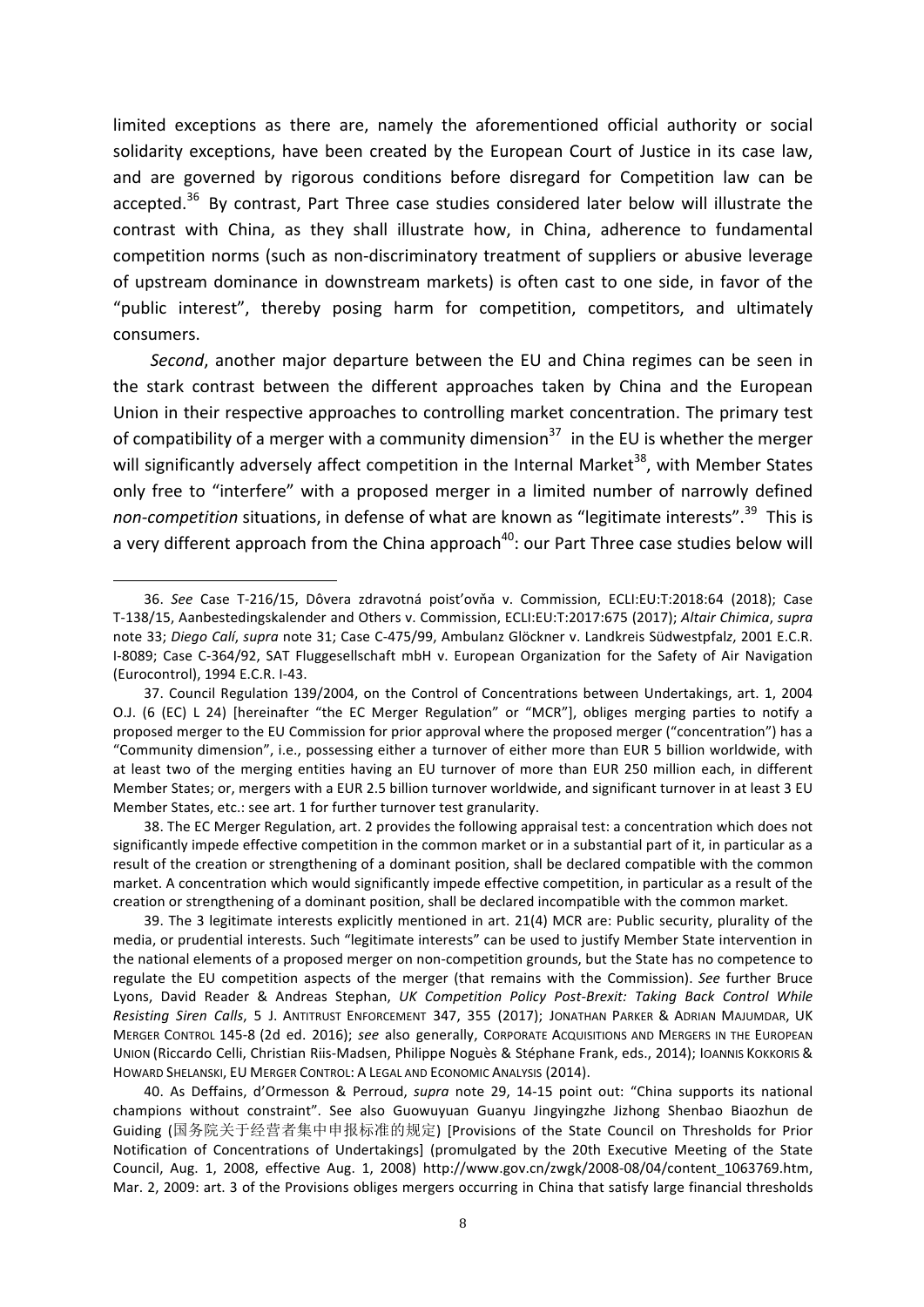show how pursuit of the public interest promotes the carrying out of many *forced* mergers in China, notwithstanding their threat to, or indeed their adverse impact on, competition. $41$ It is clear that mergers have been encouraged in China, ostensibly on the grounds that they are not anti-competitive<sup>42</sup>, but rather because they advance the achievement of the State's industrial policy, for example to consolidate certain industries such as the steel and gasoline station industries, by allowing SOEs take over private competitors, often to the detriment of competition.<sup>43</sup> This is in contrast to the European Union, where only a significant reduction *in competition*, not the public interest<sup>44</sup>, is the compatibility test for mergers. Such anti-competitive mergers are not permitted to proceed on competition grounds, and they certainly cannot be permitted on grounds that they in some way advance State industrial policy<sup>45</sup> or on the basis of any other State consideration such as the public interest.

While the EC Merger Regulation (hereinafter, 'MCR') does provide a procedure whereby if a Member State has concerns about a proposed merger, the State can seek to interfere with it on *non-competition grounds* to protect "legitimate interests"<sup>46</sup>, Member States are only able to take action on such grounds where the Member State can either

<u> 1989 - Andrea Santa Alemania, amerikana amerikana amerikana amerikana amerikana amerikana amerikana amerikan</u>

41. Sector case studies considered (Part Three below) on the Filling Stations, Telecoms & Steel sectors illustrate.

43. See below in Part Three the case studies on the Steel and Filling Stations sectors. On China's approach, see Mark Furse, *Evidencing the Goals of Competition Law in the People's Republic of China: Inside the Merger* Laboratory, 41 WORLD COMP. 129, 168 (2018), pointing out merger control in China links industrial policy and national economic development.

44. Such as, the pursuit of industrial policy – this is not part of the merger clearance test: see Commission declaration of incompatibility of proposed concentration Siemens and Alstom: see Siemens/Alstom, supra note 29. The EU Commission prohibited Siemens (German) merging with Alstom (French) due to the foreseeable reduction in competition in the high-speed trains production market and was unwilling to consider arguments seeking to justify the merger on non-competition industrial policy grounds as the EU merger clearance test is a purely competition-based test.

45. See Aerospatiale-Alenia / De Havilland, supra note 29, where as early as 1991 inter alia the EU Commission made it clear that the EU merger compatibility test could not be based on a State's industrial policy.

46. MCR art. 21(4): Member States may take appropriate measures to protect legitimate interests other than those taken into consideration by this Regulation and compatible with the general principles and other provisions of Community law. Public security, plurality of the media and prudential rules shall be regarded as legitimate interests within the meaning of the first subparagraph.

to be notified to the Ministry of Commerce for prior approval. For specific information on the size of the turnover thresholds, see further art. 3. Art. 4 provides that mergers that do not reach these art. 3 turnover thresholds can nevertheless still be investigated by the competent commerce department of the State Council and prohibited if they adversely affect, or are likely to affect, the elimination or restriction of competition in China.

<sup>42.</sup> The 2007 Act, art. 28: Where a concentration has or may have the effect of eliminating or restricting competition, the Anti-Monopoly Authority under the State Council shall make a decision to prohibit the concentration. However, if the business operators concerned can prove that the concentration will bring more positive impact than negative impact on competition, or the concentration is pursuant to public interests, the Anti-Monopoly Authority may decide not to prohibit the concentration; art. 29: Where the concentration is not prohibited, the Anti-Monopoly Authority may decide to attach restrictive conditions for reducing the negative impact of such concentration on competition; art. 30: Where the Anti-Monopoly Authority decides to prohibit a concentration or attaches restrictive conditions to the concentration, it shall publicize such to the general public in timely manner.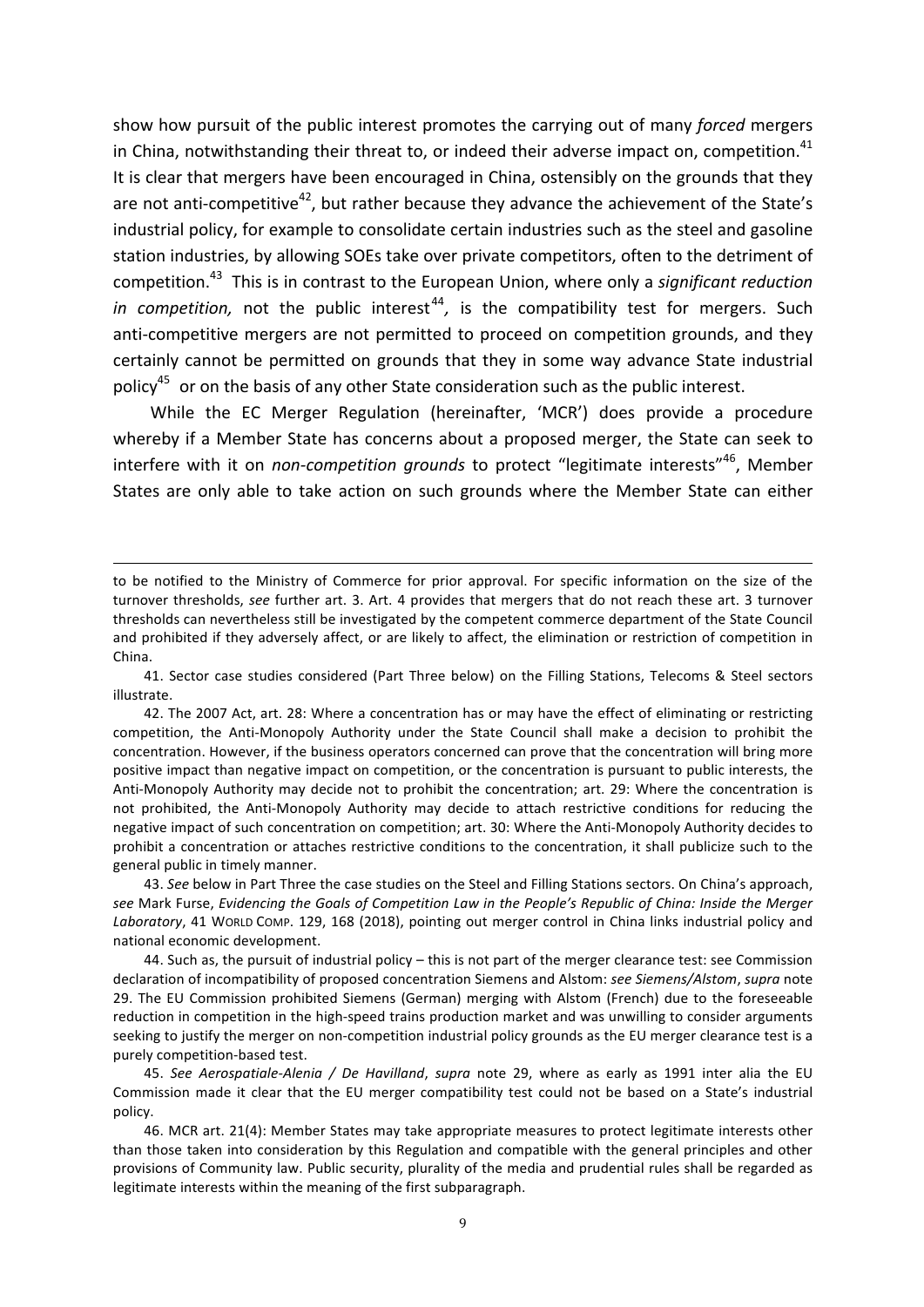advance a legitimate interest that is explicitly mentioned in the MCR article  $21^{47}$ , or, advance a new legitimate interest ground that the EU Commission is prepared to accept<sup>48</sup> (and if the State does advance such legitimate interests grounds, it is *not to approve* the merger on legitimate interest grounds, but rather to *inhibit some element of the merger* on non-competition grounds<sup>49</sup>). It is clear therefore, that the MCR article 21 legitimate interests concept, is in no way analogous to the "public interest" concept found in China's 2007 Act<sup>50</sup>: the EU's "legitimate interests" and China's "public interest" concepts serve totally opposite purposes. In the EU, legitimate interests cannot serve a State's domestic industrial policy aims; whereas in China the public interest concept clearly does.<sup>51</sup> By maintaining the supremacy of competition as the test of legality, it is clear that in the EU merger clearance system, *it is only on competition grounds that mergers can proceed* – with non-competition grounds ("legitimate interests") being used only to regulate or prohibit the

49. Such legitimate interests can be used to justify Member State intervention in a merger on non-competition grounds, but the State has no competence to regulate the EU competition aspects of the merger (that remains with the Commission): MCR art. 21(4). See Case No IV/M.336 – IBM France / CGI, Comm'n Decision, 1993 O.J. (C 151) 5, was the first invocation of art. 21(4) (invoking "public security" as a legitimate interest) by France seeking to protect military interests (the merger itself was cleared by the Commission, as it did not affect competition: European Commission, XXIIIrd Report on Competition Policy 1993, para 321 (Mar. 26, 1995)). See also, e.g., Case No IV/M.423 - Newspaper Publishing, Comm'n Decision, 1994 O.J. (C 85) 5, where the Commission, approving a proposed concentration in the UK newspaper industry, accepted that the UK separately could take steps under its own domestic media legislation to protect its own domestic legitimate interest, namely measures to protect the plurality of the UK media sector; in Case M.759 -Sun Alliance / Royal Insurance, Comm'n Decision, 1996 O.J. (C 225) 12, the Commission accepted that the UK could apply its own domestic insurance legislation to a proposed concentration. Other examples of where the Commission recognized Member States were acting in pursuit of legitimate interests include Case M.1346 -EdF/ London Electricity, Comm'n Decision, 1999 O.J. (4064) 89. Member State claims they need to take steps to protect legitimate interests are not always accepted: Case M.1616 – BSCH / Champaliaud, Comm'n Decision, 1999 O.J. (C 306) 37, where the Commission did not accept that Portugal had established a legitimate interest to interfere with a takeover of one of its major banks; *Portuguese Republic*, *supra* note 48 where the Court of Justice did not accept Portugal has advanced a new legitimate interest. For an example of where the Commission cleared a merger at EU level but a Member State (the UK) prohibited it at national level on art. 21 (legitimate interest) grounds: *see* Case COMP/M.5932, News Corp/ BSkyB, Comm'n Decision, 2011 O.J. (C 37) 5.

50. Because clearly, as the three case studies below in Part Three will each demonstrate, China permits transactions to proceed *even though* they have anti-competitive effects; whereas in the EU the concept of legitimate interests is (1) narrowly defined, and (2) is rarely invoked by Member States, as it felt that competition (not national interests) should be the main parameter against which major mergers are assessed.

51. See case studies in Part Three below.

<sup>47.</sup> The 3 legitimate interests explicitly mentioned in MCR art. 21(4) are: Public security, plurality of the media, or prudential interests.

<sup>48.</sup> MCR art. 21(4) also provides that any proposed new public interest advanced by a Member State must be communicated to the Commission and shall be recognized by the Commission after an assessment of its compatibility with the general principles and other provisions of Community law, before the measures referred to above may be taken: In C-42/01, Portuguese Republic v Commission, 2004 E.C.R. I-06079 [hereinafter "Portuguese Republic"] the CJEU held that Portugal has erred in not giving the Commission the opportunity to consider whether to recognise a new legitimate interest in a case where Portugal took steps to prevent the takeover of a cement producer in which the State has an interest, by a Swiss/Portuguese consortium, on economic policy grounds. The Court did not accept that a new legitimate interest had been advanced by the Member State and it held that the State was obliged to notify the use of art. 21(4) to the Commission in order to give the Commission the opportunity to consider the proposal by the Member State (Portugal) to invoke a new legitimate interest.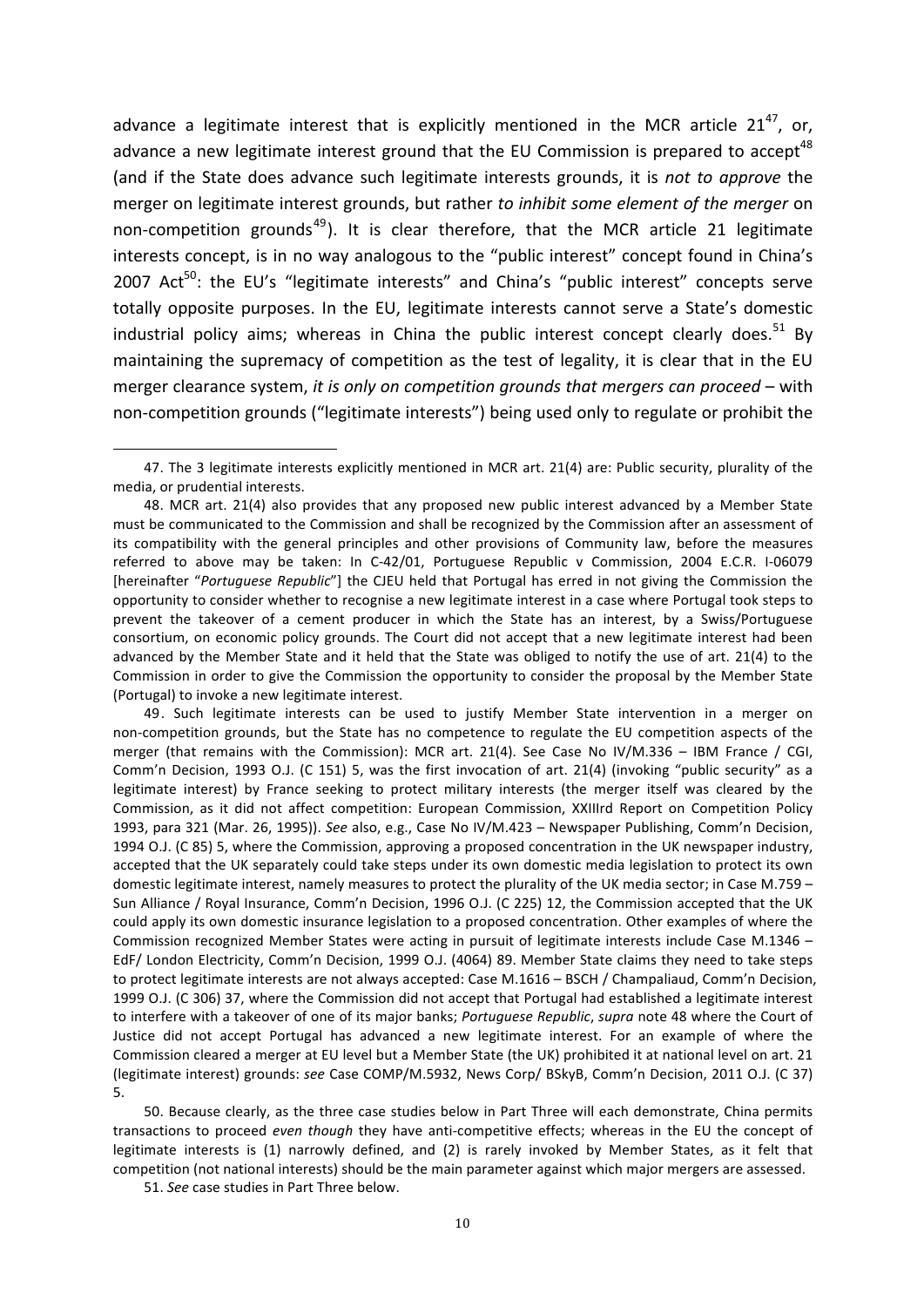non-competition aspects of major mergers. The EU's legitimate interests concept is therefore not consonant with the "public interest" concept, which China relies on, to *approve* the entire transaction in itself, notwithstanding its adverse impact on competition.

#### *III. THE SECTORAL CASE STUDIES AND METHODOLOGY*

Owing to the specific history of the Chinese economy's development<sup>52</sup>, the State had become accustomed to using administrative directions, and State industrial policy, to prime its economic development approach. In the absence of a western-style separation of powers judicial model and the lack of a significant body of accessible domestic competition jurisprudence in China, the case study method is seen to be a reliable method to demonstrate how competition ideals are frequently disregarded in favor of State monopoly administrative action. In our three sectoral case studies, we sought to ascertain whether the enactment of the 2007 Act was having any impact on altering this historical approach?

In order to conduct the case studies for the purpose of observing the evolving elements of the State's industrial policy and whether the 2007 Act's protection-of-competition stance had any impact on the State's traditional approach, three sectors were selected for analysis in different regions in China: the filling station sector in *Beijing*, *Guangzhou*<sup>53</sup> and *Cangzhou*<sup>54</sup>; the fixed-broadband sector in *Beijing*, *Cangzhou* and *Jimo*<sup>55</sup>; and the steel sector in *Hebei province*. These sectors were chosen because they have a history of intervention which has continued past the adoption of the 2007 Act. Research for this field exercise was carried out by way of semi-structured interviews conducted in several cities across China, and additionally surveys were also conducted in the filling station industry case study.<sup>56</sup> The objective was to obtain factual data, and examine the genuine attitudes of SOEs and privately-owned SMEs to the public interest and the 2007 Act.

Separately, we also interviewed leading professors on a series of questions based around whether the 2007 Act provides sufficient protection for privately-owned SMEs against encroachment or restriction by SOEs and administrative agencies of their economic activities?<sup>57</sup> Chinese anti-monopoly enforcement agency staff were not interviewed

<sup>52.</sup> After practicing a "Planned Economy Model" for more than 30 years from 1952, starting in 1978 China spent many years transforming into the "Market Economy Model". The Central Government asserted that the State should pay more attention to market mechanisms and the competitive order: XIAOJING ZHANG & XIN CHANG, THE LOGIC OF ECONOMIC REFORM IN CHINA (2016).

<sup>53.</sup> *Guangzhou* (广州), is the capital of *Guangdong Province* (广东省). It is the largest city in the south-eastern part of China, with a population of some 14.04 million people, and covers a total area of 7,434 square kilometres.

<sup>54.</sup> *Cangzhou* (沧州) city in north-eastern part China, in *Hebei Province* (河北省), has a population of 7.37 million people and covers an area of 14,000 square kilometres.

<sup>55.</sup> *Jimo* (即墨) is a county-level city in the north-eastern part of China, in *Shandong Province* (山东省). This city has 1.2 million people and covers a total area of 1,780 square kilometres.

<sup>56.</sup> Interviews were semi-structured and surveys were also conducted.

<sup>57.</sup> In general, these six professors' responses exhibited strong symmetry: their responses can be summarized as follows: (1) The provisions of the 2007 Act in their current form are unable to prevent inappropriate administrative intervention against privately-owned small and medium-sized enterprises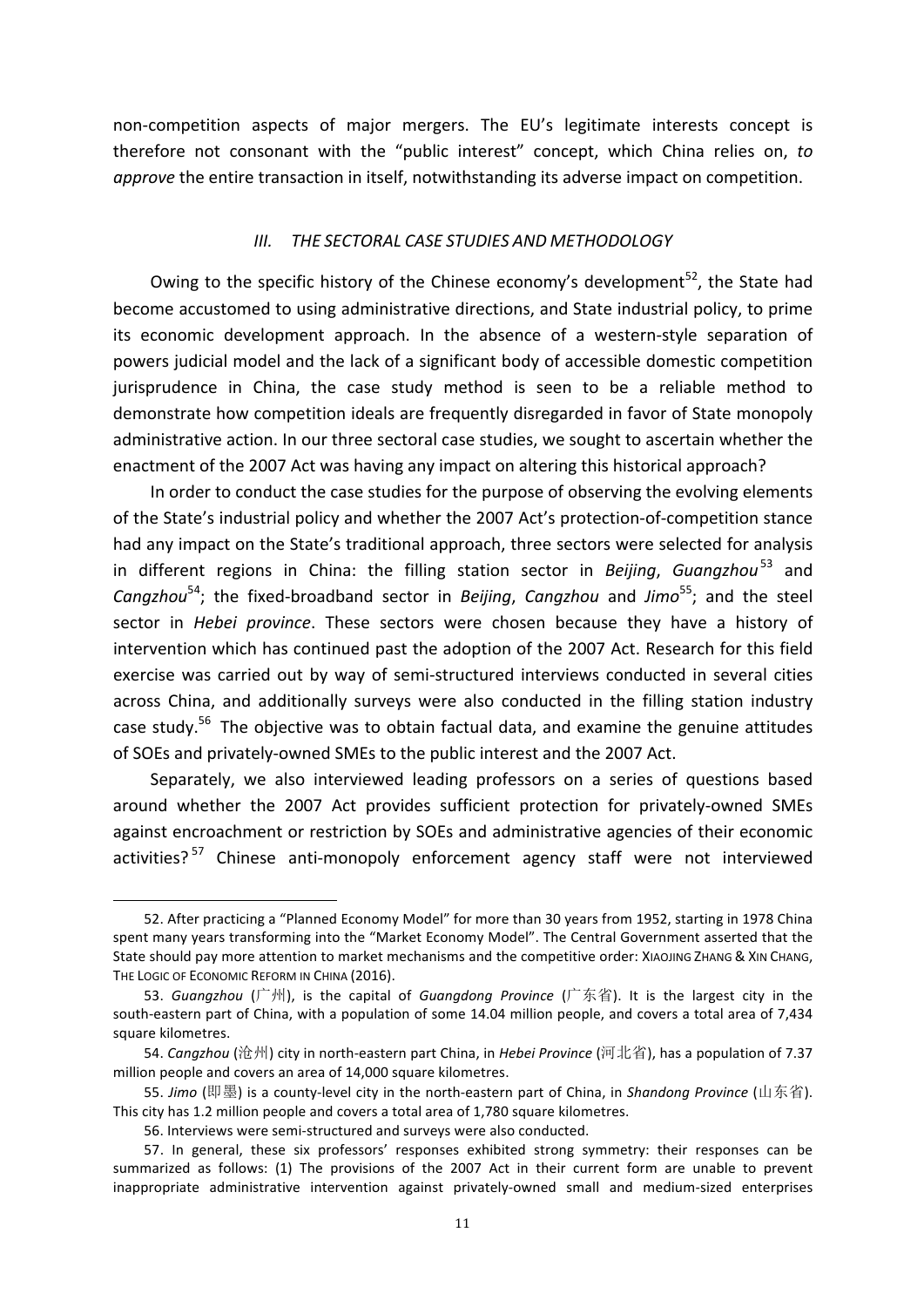because they could not receive permission to be interviewed, but a number were interviewed informally at conferences, and provided helpful observations.

# • What the Case Studies Show:

Notwithstanding that the 2007 Act proclaims that *the Anti-Monopoly Law of Ching* 2007 was enacted with the objective of preventing and restraining monopolistic conduct on inter alia "public interest" grounds, our cases studies below will demonstrate that what actually happens is that when the Chinese authorities consider this question in the context of the activities of SOEs in several key industries in China, the meaning of public interest clearly accommodates actions that are *antithetical* to the Act's proclaimed competition *objectives*, namely "protecting fairness of competition", "enhancing economic efficiency", and "safeguarding the interests of consumers".<sup>58</sup> Examples will be discussed below, emanating from different sectors of the Chinese economy<sup>59</sup>, where either mergers or the acquisition of dominance, or anti-competitive market practices, were not only permitted, but actively encouraged to proceed, notwithstanding their detriment to efficiency, consumer welfare or fair competition.<sup>60</sup>

Indeed, these case studies will furnish evidence to demonstrate how SOEs, facilitated by domestic SOE-biased industrial policies<sup>61</sup>, have engaged in market practices which work *against the very notion of competition*, to the detriment of both competitors and consumer welfare. In other words, the sectors we examine reveal that SOEs' steps to achieve market

<u> 1989 - Andrea Santa Andrea Andrea Andrea Andrea Andrea Andrea Andrea Andrea Andrea Andrea Andrea Andrea Andr</u>

61. The following State policies, known as Plans, apply in the Filling Station, Telecoms and Steel Production sectors and still affect the relevant sectors' structure: (1) *Filling Stations*: Guanyu Qingli Zhengdun Xiaolianyouchang he Guifan Yuanyou Chengpinyou Liutong Zhixu de Yijian (关于清理整顿成品油流通企业和 规范成品油流通秩序的实施意见) [On the Liquidating and Restructuring of the Small Oil Refining Factories and Standardizing the Circulation Order of Crude Oil and Petroleum Products] [hereinafter "Order No.38 of 1999"] (promulgated by the SETC, the Ministry of Foreign Trade and Economic Cooperation [hereinafter "MOFTE"], the State Administration for Industry and Commerce [hereinafter "SAIC"], the State Administration of Taxation [hereinafter "SAT"] and the Quality and Technical Supervision Bureau, July 7, 1999, effective July 7, 1999), http://www.mofcom.gov.cn/aarticle/b/d/200304/20030400082182.html; (2) Telecoms: Guanyu Guli he Yindao Minjian Ziben Jinyibu Jinru Dianxinye de Shishi Yijian (关于鼓励和引导民间资本进一步进入电信业的 实施意见) [Implementing Opinions to Encourage and Guide Further Investment of Private Capital in the Telecommunications Industry] (promulgated by the MIIT of China, June 28, 2012, effective June 28, 2012), http://www.gov.cn/zwgk/2012-06/28/content\_2171772.htm; (3) *Steel Industry*: Guangyu Tuijin Gangtie Chanye Jianbing Chongzu Chuzhi Jiangshi Qiye Gongzuo Fang'an (关于推进钢铁产业兼并重组处置僵尸企业 工作方案) [Guiding Opinions on Promoting the Merger and Reorganization of the Steel Industry to Mange Zombie Enterprises] (promulgated by the State Council of China, Sept., 2016, effective Sept., 2016), http://www.ocn.com.cn/chanjing/201609/avszt21121311.shtml.

<sup>[</sup>hereinafter "SMEs"], which is partially caused by the State's industrial policy; (2) The State's industrial policy is pre-eminent, rather than the 2007 Act; (3) The multi-agency system in China wastes enforcement resources and lacks effective functionality (a response to this: the Chinese Anti-Monopoly Enforcement Agency has been upgraded recently, see Chart 2 infra note 142).

<sup>58.</sup> The 2007 Act, art. 1.

<sup>59.</sup> Filling Stations, Fixed-Broadband and Steel Mills.

<sup>60.</sup> Our research, set out in the case studies below, finds convincing evidence which leads us to conclude, that the concept is an empty formula in a protection of competition context, i.e., the "public interest" appears to be ineffective when it comes to regulating activities which achieve the advancement or attainment of dominance by SOEs over SMEs in China.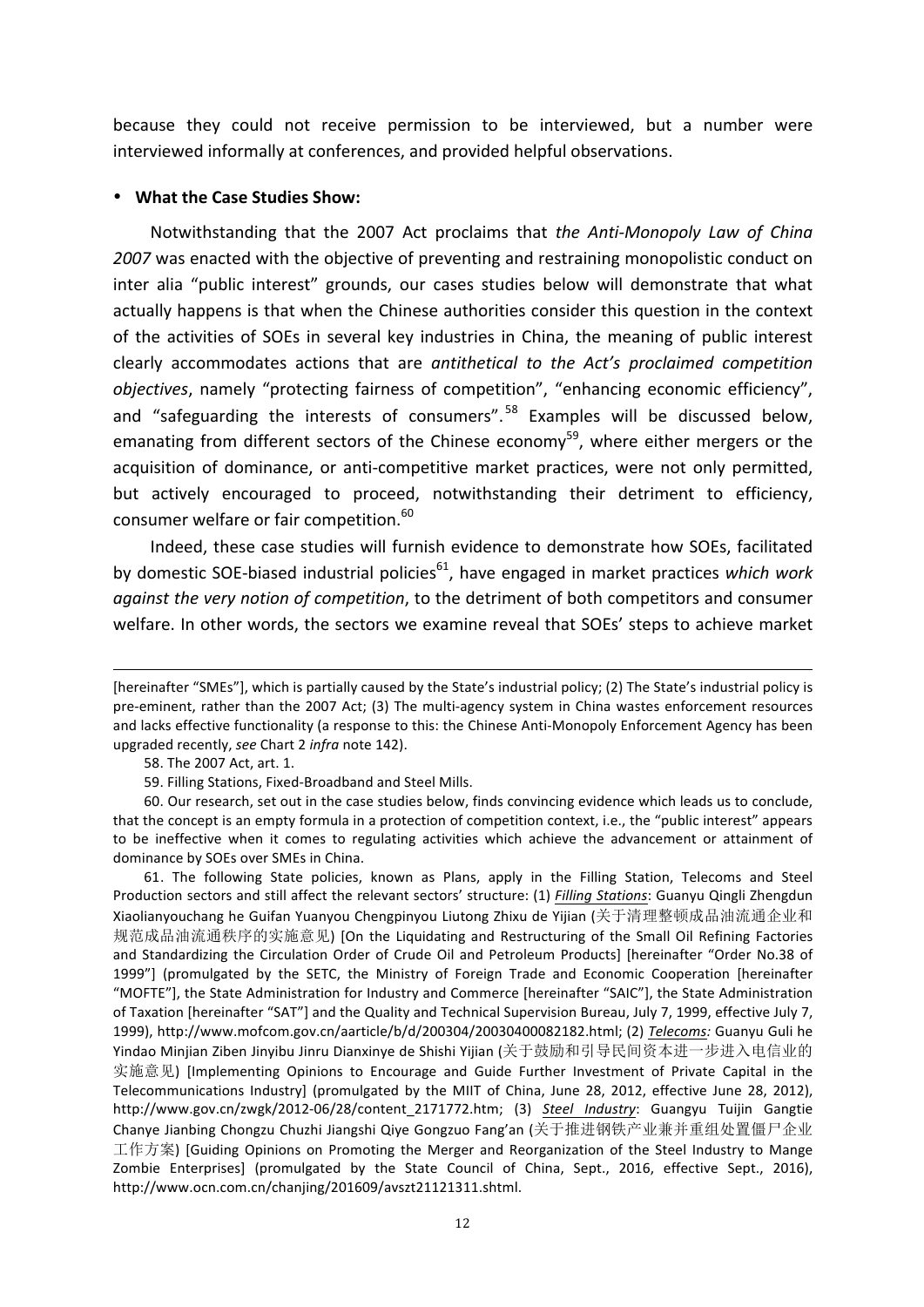dominance/monopoly by way of exclusionary practices or forced concentration, are *not regarded* as being contrary to the public interest, nor to be regarded as detrimental to economic efficiency, consumer welfare, or competitors. Subjecting the public interest concept to assessment variously against these three criteria in the sectoral case studies, we shall see, that in each instance, the public interest which any one of these three objectives might be assumed to convey, was disregarded, in preference for advancement of SOEs monopolistic or exclusionary behavior. This outcome does seem to be at variance with the common international understanding of the wider public interest concept in the competition regulation context $^{62}$ , and raises the key question about whether the 2007 Act can ever be effective to protect competition in China.

# A. The Filling Station Case Study – The Promotion of Exclusionary Conduct and Unfair *Competition*

Practices in the gasoline filling station industry in China present an interesting laboratory for undertaking a case study. $63$  The concept of fair competition includes the notion that neither the State nor its agencies should engage in unfair competition against private sector competitors. EU Law reflects this in TFEU Article  $106^{64}$  when it proclaims that State-appointed services of general economic interest, or revenue producing monopolies, cannot use their State-appointed privileged position to engage in acts that constitute a violation of EU competition law - unless EU competition law's application would prevent them fulfilling the core mission entrusted to them by public law.<sup>65</sup> By comparison, while it

 

64. TFEU art. 106. See generally, Grith Skovgaard Ølykke & Peter Møllgaard, *What is a service of general economic interest, 41 E.J.L. & Econ. 205 (2016); Gérard Marćou, The Impact of EU Law on Local Public Service* **Provision: Competition and Public Service, in PUBLIC AND SOCIAL SERVICES IN EUROPE: FROM PUBLIC AND MUNICIPAL TO** PRIVATE SECTOR PROVISION 13-26 (Hellmut Wollmann, Ivan Koprić & Gérard Marćou eds., 2016).

<sup>62.</sup> In EU national legal systems for example, market behavior of corporations is regulated by traditional competition norms such as consumer welfare, economic efficiency, etc. No longer can market practices or transactions such as mergers be prohibited on national protectionist grounds based on nebulous public interest grounds.

<sup>63.</sup> This case study was undertaken on the filling station sector in Beijing (北京), Guangzhou (广州) and Cangzhou (沧州), three cities of different sizes, all in different provinces. Staff members working in oil refining SOEs were interviewed; questionnaires were designed for privately-owned filling stations in specific areas, in order to examine the reality of their operating conditions as domestic privately-owned filling stations. This gave good insight and better understanding of the attitudes of SOEs and the private operators to "oil shortages" (reductions in supply to filling stations caused by the anti-competitive behavior of upstream oil refining SOEs). The survey of privately-owned filling stations was very useful, revealing some interesting information – First, privately-owned filling stations occupied less than 15% of all filling stations in the survey areas; second, more than half of them have suffered from "oil shortages" since 2008; third, most of them have faced operating challenges arising from the behavior of gasoline SOEs, but most of them still try to remain in the market; fourth, although the State released a policy, 'Gasoline and Chemical Industry 12<sup>th</sup> Five-Year Development Plan' (2011), to promote the growth of privately-owned filling stations, the private operators were not optimistic that this would bring any genuinely positive change for the private sector.

<sup>65.</sup> See generally, TFEU art. 106 and jurisprudence: Case C-320/91, Corbeau, 1993 E.C.R. I-2533 [hereinafter "Corbeau"]; C-260/89, ERT v. DEP, 1991 E.C.R. I-2925; Case C-179/90, Merci Convenzionali Porto di Genova v. Siderurgica Gabriella SpA, 1991 E.C.R. I-5889; Case C-18/88, RTT v. GB-INNO-BM SA, 1991 E.C.R. I-5973 [hereinafter "RTT"]. On literature, see generally, Grith Skovgaard Ølykke, *Exclusive Rights and State Aid*, 16 E.ST.A.L. 164 (2017); MARKET INTEGRATION AND PUBLIC SERVICE IN THE EU (Marise Cremona ed., 2011); THE EU LAW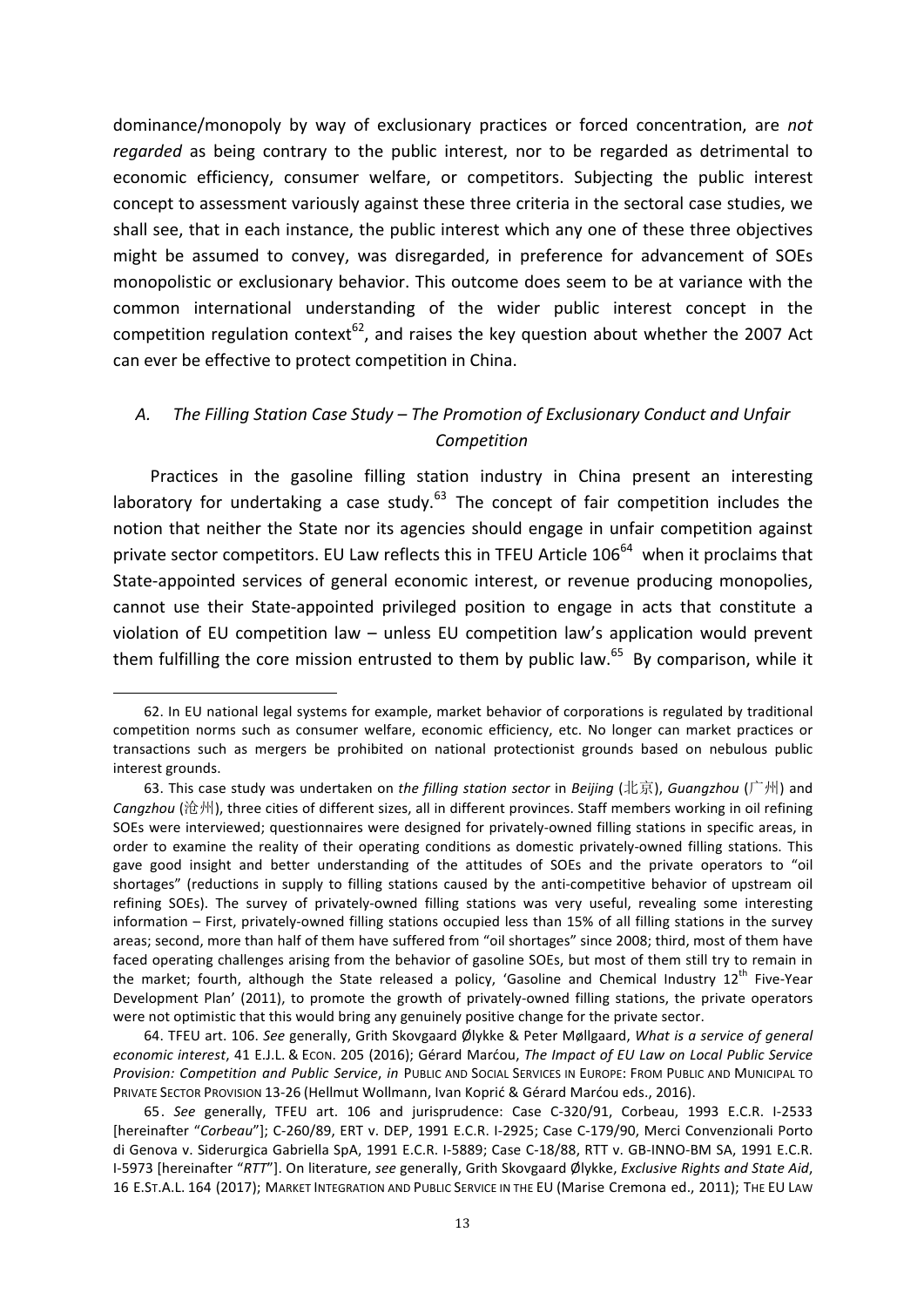could be said that the position of China's SOEs is somewhat less constrained (by virtue of a combined reading of Articles 4, 5 and 7 of the 2007 Act<sup>66</sup>), nevertheless Article 5 of the 2007 Act does require mergers ("concentrations") to occur by means of "fair competition"; and Article 7 prohibits mergers from damaging the interests of consumers by virtue of their dominant position or exclusive appointment.<sup>67</sup> A great example of *how these statutory prohibitions have not been observed in practice* in China can be seen in the way in which, over the last decade, SOEs in China have engaged in anti-competitive practices leading to the mass elimination of privately-owned filling stations in cities around China. This will now be considered.

At least two strategies have been deployed by SOEs in China to eliminate private competition in the filling station industry by the three major oil SOEs (Sinopec, PetroChina and China National Offshore Oil Corp) which can be said to occupy a joint dominant position<sup>68</sup> that is, in EU terms, akin to, a collectively dominant position<sup>69</sup>: Strategy One has been the practice of SOEs preventing non-SOE (private) filling stations from being able to react to international oil prices changes on the garage forecourt as promptly as SOE-owned filling stations could (SOE-owned filling stations (unlike their privately-owned competitors) were cushioned against the impact of input price rises via refining subsidies granted to their parent oil refining operation); and *Strategy Two* whereby SOEs restricted oil supplies to private filling stations (creating so-called "oil shortages"), in order to encourage their market exit. What we can say about each of these strategies is that they are antithetical to fair competition; they adversely affect consumer welfare (by elimination of private retail

<u> 1989 - Andrea Santa Alemania, amerikana amerikana amerikana amerikana amerikana amerikana amerikana amerikan</u>

67. Additionally, art. 8 of the 2007 Act prohibits the State's administrative organs from abusing their administrative powers to eliminate or restrict competition.

OF COMPETITION Ch. 6 (Jonathan Faull & Ali Nikpay, eds., 3d ed. 2014).

<sup>66.</sup> The 2007 Act, art. 4: The State constitutes and carries out competition rules which accord with the socialist market economy, perfects macro-control, and advances a unified, open, competitive and orderly market system; art. 5: Business operators may, through fair competition or voluntary alliance, concentrate themselves according to law, expand the scope of business operations, and enhance competitiveness. [Authors' note: "business operators" include SOEs]; art. 7: With respect to the industries controlled by the State-owned economy and concerning the lifeline of national economy and national security or the industries implementing exclusive operation and sales according to law, the state protects the lawful business operations conducted by the business operators therein. The state also lawfully regulates and controls their business operations and the prices of their commodities and services so as to safeguard the interests of consumers and promote technical progresses. The business operators as mentioned above shall operate lawfully, be honest and faithful, be strictly self-disciplined, accept social supervision, and shall not damage the interests of consumers by virtue of their dominant or exclusive positions.

<sup>68.</sup> By the end of 2017, the number of Sinopec and PetroChina's filling stations is over 53% of all filling stations in China: Angela Huyue Zhang, The Antitrust Paradox of China Inc., 50 N.Y.U. J. INT'L L. & POL. 159 (2017).

<sup>69.</sup> The notion of collective dominance has been elaborated upon by the EU Courts and EU Commission in TFEU art. 102 cases such as: Joined Cases T-68,77&78/89, Societa Italiana Vetro SpA v. Commission, 1992 E.C.R. II-1403; Joined Cases C-395 & 396/96P, Compagnie Maritime Belge Transports SA v. Commission, 2000 E.C.R. I-1365; Joined Cases T-191&212-214/98, Atlantic Container Line AB and Others v. Commission, 2003 E.C.R. II-3275; Case T-193/02, Laurent Piau v Commission, 2005 E.C.R. II-209; Case T-228/97, Irish Sugar plc v. Commission, 1999 E.C.R. II-2969; and under the EC Merger Regulation: Case T-102/96, Gencor Ltd v. Commission, 1999 E.C.R. II-753; Case T-342/99, Airtours plc v. Commission, 2002 E.C.R. II-2585 [hereinafter "*Airtours*"].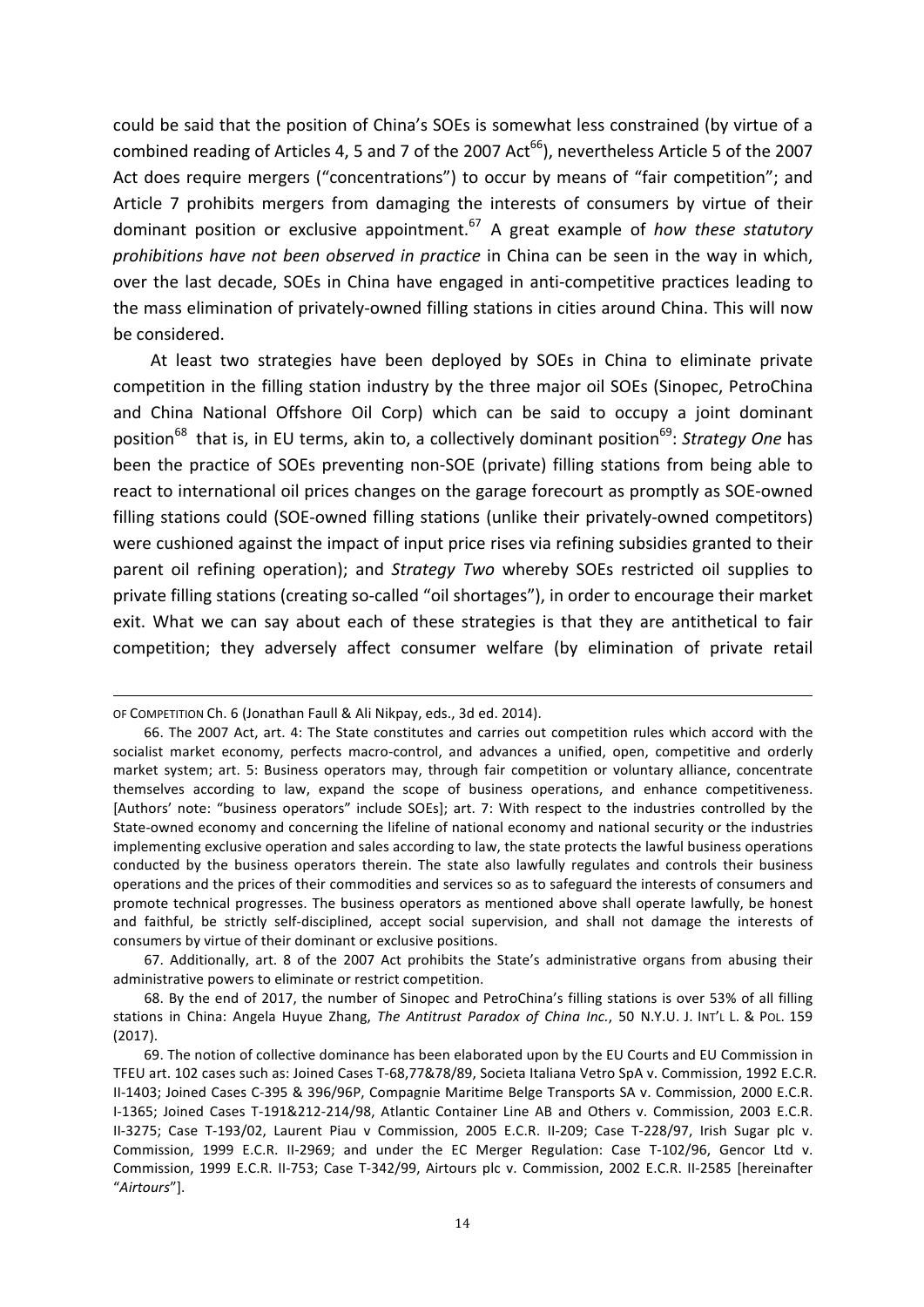competitors); they are promoting the extension of SOEs' dominance from the production level down to the retail level; and they inhibit the enhancing of efficiency by forcing private owners' market exit. Yet notwithstanding these adverse impacts, the State tolerated this development which can only mean that the public interest is clearly consonant with the enhancing the position of the oil SOEs, to the detriment of consumers and competitors, which is the very antithesis of competition in the classic sense.

# • **Casestudy:**

We shall now discuss two case studies to illustrate the impact of these two strategies on competition. The first case study demonstrates *Strategy One* (toleration of discriminatory pricing practices that would not be tolerated in the EU). In the period between 1992-98 there was rapid growth of privately-owned filling stations.<sup>70</sup> However, with the advent of Order No. 38 of  $1999^{71}$ , the Central Government allowed refined oil prices to float for the first time from June 2000 in accordance with international oil prices to a certain extent.<sup>72</sup> The problem with this mechanism was that when oil prices fell  $internationaly$ , China's SOEs – because they are also oil importers – could adjust their retail outlets' prices immediately, with consequent benefits for their own filling stations, whereas *privately-owned* filling stations were not permitted to lower their prices to reflect the new lower international price for another ten days, $^{73}$  thereby rendering their retail sales' prices at such (higher) prices unattractive to consumers during that critical ten day price-change period. This constitutes *discriminatory pricing*, which would not be tolerated under EU competition jurisprudence.<sup>74</sup> Under EU competition law (TFEU Article 106), publicly owned undertakings or undertaking entrusted with the operation of a service of general economic

 70. Between 1992 and 1998, a significant measure of fair competition emerged in the Chinese refined oil retail market because many privately-owned refineries and filling stations came into operation, and refined oil prices partially relied on market mechanisms: see, e.g., Yong Huang, Shan Jiang, Diana Moss & Randy Stutz, *Application of Anti-Monopoly Law in China's Petroleum Sector*, 4 MODERN LAW SCIENCE, CHINA 79 (2011); Shu-Ching Jean Chen, *China's Private Oil Force*, FORBES (Aug. 23, 2017, 05:45pm), https://www.forbes.com/sites/shuchingjeanchen/2017/08/23/chinas-private-oil-force/#678dc7e673da.

<sup>71.</sup> *See* Order No.38 of 1999, *supra* note 61.

<sup>72.</sup> Prices were first allowed to float in mid-2000 and a formal mechanism to allow this to be conducted was subsequently adopted in November 2001. Under this mechanism, Chinese refined oil prices could be adjusted when the difference between the global oil market and the domestic oil market lasted for ten days.

<sup>73.</sup> Guojia Fazhan Gaigewei Guanyu Jinyibu Wanshan Chengpinyou Jiage Xingcheng Jizhi Youguan Wenti de Tongzhi (Fu: Shiyou Jiage Guanli Banfa) (国家发展改革委关于进一步完善成品油价格形成机制有关问题 的通知(附: 石油价格管理办法)) [Notice of the National Development and Reform Commission on Issues concerning Further Improving the Price Formation Mechanism of Refined Oil (Annex: Administrative Measures for Oil Prices)] (promulgated by the National Development and Reform Commission of China, Jan. 13, 2016, effective Jan. 13, 2016), http://en.pkulaw.cn/display.aspx?cgid=262409&lib=law.

<sup>74.</sup> Case C-242/95, GT Link A/S Danske Staatsbanen, 1997 E.C.R. I-4449, where a port operator was not permitted to waive port charges for its own downstream ferry operator while continuing to charge such charges to competitor ferry companies; Case C-340/99, TNT Traco v. Poste Italiane, 2001 E.C.R. I-4109 [hereinafter "TNT Traco"], where the General Court held that the national postal company could not charge private competitors in the express mail sector fees (to compensate it for business lost to its (normal) next-day delivery postal service) that it does not charge its own express mail subsidiary as well  $-$  to do so would constitute discriminatory pricing contrary to TFEU art. 102.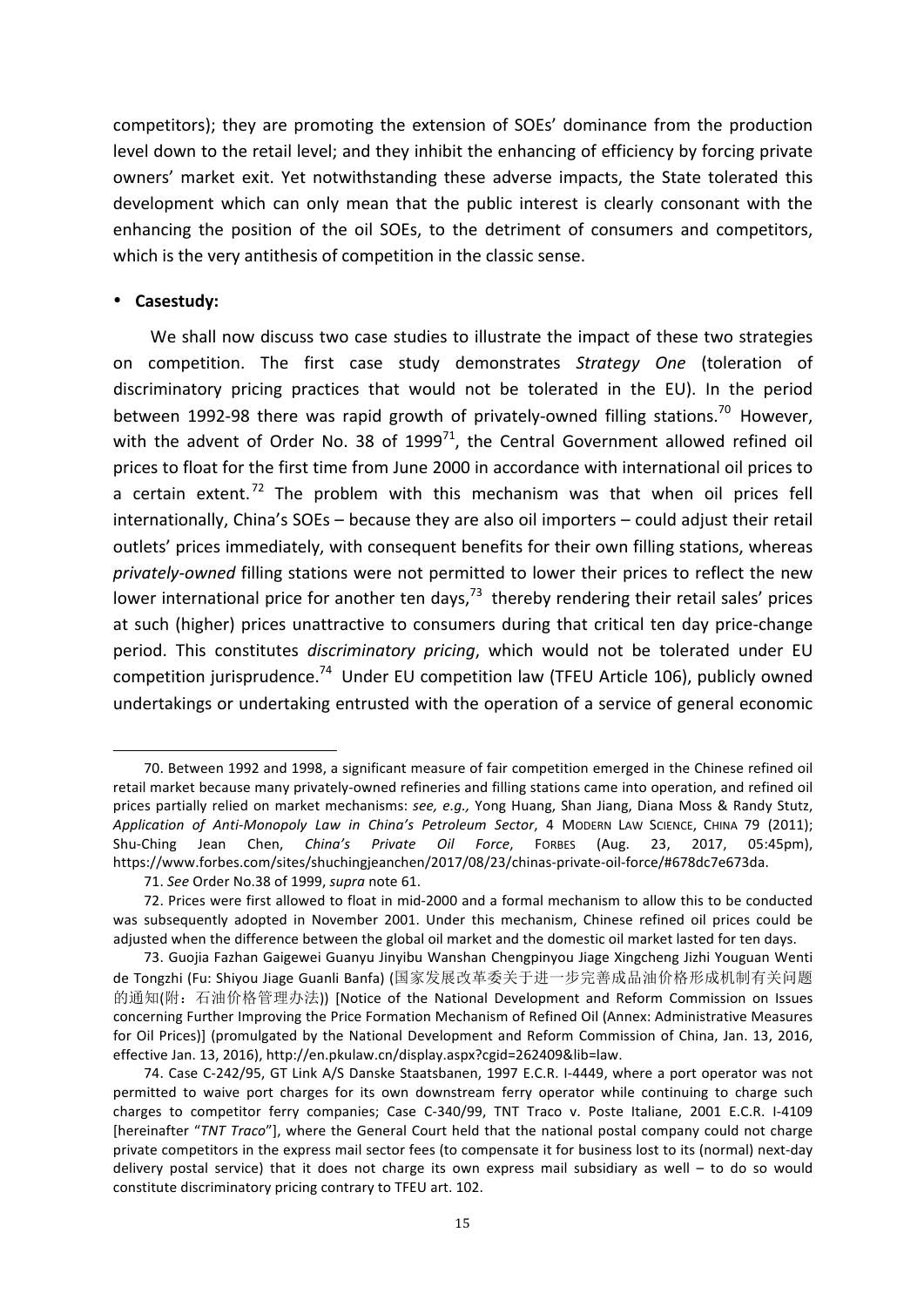interest would only (for example) be allowed to operate cross-subsidization models if they can show such operational model is necessary in order to enable them to carry out their State-assigned task under the operational conditions set for them by the State<sup>75</sup> (and *crucially)*, in so doing, the EU Court of Justice has made it clear that, in such circumstances, the undertaking cannot charge *discriminatory prices* to private competitors than they charge their own affiliates who compete with the private competitors in the relevant downstream market.<sup>76</sup>

The failure to protect fair competition was exacerbated when the refined oil pricing mechanisms *interacted with* State oil refining subsidies, such subsidies being paid to oil importers, which naturally, are the SOEs. The oil refining subsidies distort fair competition in the gasoline retail market in China because the interaction between the refined oil pricing mechanisms and the oil refining subsidies, promotes the interests of SOEs and SOE-owned filling stations, but not those of the privately-owned filling stations.<sup>77</sup> Again this constitutes discriminatory pricing or cross-subsidization of SOE-affiliated downstream actors (the oil refining SOE's own affiliated filling stations) to the detriment of their private competitors.<sup>78</sup> Few privately-owned filling stations could cope with this loss from within their own resources to the same extent: so much for the protection of fair competition.<sup>79</sup> Instead the "public interest" clearly favored one category of competitor  $-$  the SOE-owned filling station retailer – over the privately-owned filling station retailer. No "balancing" of interests has taken place, again demonstrating that the 2007 Act's public interest criterion is simply a way for the State to put its own interest first, with no consideration given to fair competition (distortions caused by the cross-subsidization of SOE-owned filling station affiliates) or consumers interests (reduction in diversity of ownership of filling stations).

<sup>75.</sup> See, e.g., provide a universal telephone service – RTT, *supra* note 65; a universal postal service – TNT *Traco*, *supra* note 74; provide an international postal service - Joined Cases C-147&148/97, Deutsche Post AG v. Gesellschaft für Zahlungssysteme mbH GZS) and Citicorp Kartenservice GmbH, 2000 E.C.R. I-825.

<sup>76.</sup> *See Corbeau* and *RTT*, *supra* note 65; *TNT Traco*, *supra* note 74.

<sup>77.</sup> When import prices of crude oil were allowed float with international oil prices, then when international prices rose, the retail prices that private filling stations had to sell at could not be adjusted upwards for at least ten days (causing all sales to be at a loss for that period, whereas sales (by contrast) by SOE-owned stations were insulated from this loss because their refining parent was able to use State subsidies for refining oil to cushion their retail outlets from the international price rise).

<sup>78 .</sup> By contrast under EU competition law, TFEU art. 106 jurisprudence, the protection of cross-subsidisation is only acceptable where it is necessary to ensure that the appointed undertaking (that is entrusted with the provision of a service of general economic interest) can operate under "economically acceptable conditions" set for it by the State (e.g., provision of a universal service (the entrusted task) to all citizens, at a price that is not related to the actual cost of providing the service to each individual citizen), but that does not permit the appointed undertaking to, as part of the provision of that service, to engage in discriminatory pricing in downstream markets that are subject to competition from private operators against the appointed undertaking's own downstream affiliates: see Corbeau, supra note 65; TNT Traco, supra note 74.

<sup>79.</sup> Biao Liu, *Jiayouzhan Zhengduozhan: Yichang Qudao Zhongduan Zhizheng* (加油站争夺战:一场渠道 终端之争) [Filling Stations in Battle: Competing for Distribution Channels], JINAN (济南) TIMES, CHINA, July 31, 2017, at A4; Hui Feng, "Youjia Wenti" de Falv Guizhi – yi Chanyefa yu Jingzhengfa de Gongneng Zuhe wei Hexin ("油价问题"的法律规制 – 以产业法与竞争法的功能组合为核心) [*Legal Regulations for China's Oil Prices – Based* on Cooperative Functions between Industrial Policy and Competition Law], 3 FALV KEXUE (法律科学) [SCIENCE OF LAW] 122 (2012).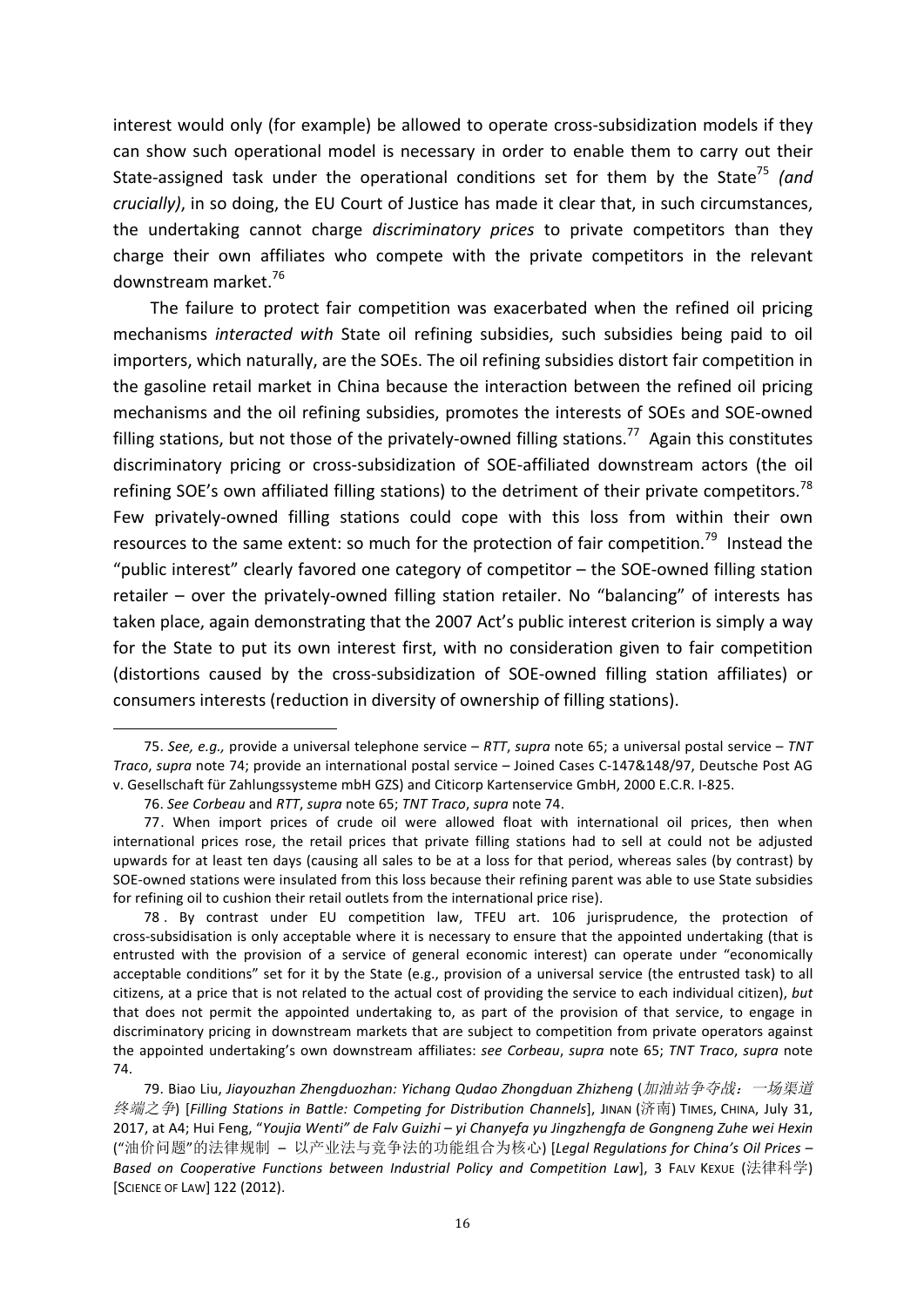*Strategy Two* (targeted reductions in supply) is illustrated by the manner in which unfair competition is tolerated arising from the "oil shortages" which meant that frequently, privately-owned filling stations could not have access to sufficient supplies from the SOE refineries. Periodic "oil shortages" would occur. This in effect constitutes a refusal to supply long-standing customers where orders are in no way out of the ordinary: this would not be tolerated in the European Union.  $80$  This was made clear by the EU, both in its Communication $^{81}$  on the topic as far back as 2009, and also from long-standing Court of Justice jurisprudence. The EU Court of Justice has long held that dominant suppliers using refusal or restriction of supplies to attempt to force an existing customer from the market in order to dominate a downstream or neighboring market, in circumstances where the customer cannot source alternative supplies, is to be condemned as an abuse of dominance.<sup>82</sup> A refusal to supply in such circumstances would be condemned under EU competition  $\text{law}^{83}$ , yet it appears to be one that appears not to raise such similar concerns in

<sup>80.</sup> The restriction of supplies to private competitors by a vertically integrated undertaking, which itself competes against those competitors in a downstream market (retailing), is regarded as a serious abuse by the EU Commission, unless it can be objectively justified: Frances Dethmers & Jonathan Blondeel, *EU Enforcement Policy* on *Abuse of Dominance: Some Statistics and Facts*, 38 E.C.L. REV. 147 (2017); Damien Geradin & Evi Mattioli, The Transactionalization of EU Competition Law: A Positive Development?, 8 J.E. Comp. L. & PRAC. 634, 643 (2017); M. Kellerbauer, *The Commission's New Enforcement Priorities in Applying Article 82 EC to Dominant Companies' Exclusionary Conduct: A Shift Towards a More Economic Approach?*, 31 E.C.L. REV. 175 (2010); Rossella Incardona, *Modernization of Article 82 EC and Refusal to Supply*, 2 E. COMP. J. 337 (2006). See note 83 below for leading CJEU case law on the subject.

<sup>81.</sup> Commission Guidance on Enforcement Priorities in Applying Article 82 EC [now TFEU art. 102] to abusive exclusionary conduct by dominant undertakings,  $\P\P$  75-90, 2009 O.J. (C 45) 2; see also Anne Witt, The *Commission's Guidance Paper on Abusive Exclusionary Conduct – More Radical Than it Appears?*, 35 E.L. REV. 214 (2010).

<sup>82.</sup> Case 27/76, United Brands v. Commission, 1978 E.C.R. 207 [hereinafter "United Brands"] where refusal to supply could not be used as a weapon to "discipline" a long-standing customer who was not acting out of the ordinary; Joined Cases 6&7/73, Istituto Chemioterapico Italiano Spa & Commercial Solvents v. Commission, 1974 E.C.R. 223 [hereinafter "Commercial Solvents"] where the Court condemned a refusal to supply whose objective was to eliminate a competitor from a downstream market, in circumstances where there were few other suitable alternative sources of supply.

<sup>83.</sup> The European Court of Justice has elaborated how refusal to supply is abusive when practised by a dominant supplier in the following contexts: (a) elimination of a competitor in a downstream market: see *Commercial Solvents, supra* note 82 where the EU Court of Justice condemned a refusal to supply whose objective was to eliminate a competitor from a downstream market, in circumstances where there were few, if any, other suitable alternative sources of supply; (b) elimination of a competitor unless they gain access to key infrastructure when no other substitutes possible: Case C 7/97, Oscar Bronner GmbH & Co. KG v Mediaprint Zeitungs-Und Zeitschriftenverlag GmbH & Co. KG, Mediaprint Zeitungsvertriebsgesellschaft mbH & Co. KG and Mediaprint Anzeigengesellschaft mbH & Co. KG, ECLI:EU:C:1998:569 (1998) where the Court of Justice held that a refusal to supply access to the dominant player's nationwide delivery infrastructure would be abusive where (1) the refusal would likely eliminate all competition in the market, in particular from the person requesting access; (2) there is no objective justification for the refusal; (3) having access to the infrastructure must be essential to the competitor continuing in business; and (4) there must be no other possible substitute for such access; (c) insistence on not sharing the subject of intellectual property rights is ordinarily not abusive, yet the EU courts have held it can become abusive where the refusal to share the subject of intellectual property rights prevents the emergence of a new product for which there is consumer demand: *see* Joined Cases C-241&242/91P, RTE & ITP v Commission, 1995 E.C.R. I-743 which held that refusal to supply access to the subject of an IP right is abusive (1) where refusal eliminates all competition from a competitor seeking to supply a new product for which there is consumer demand (which the IP owner did not itself produce); (2) in circumstances where the refusal would eliminate all competition in that market; and (3) where the refusal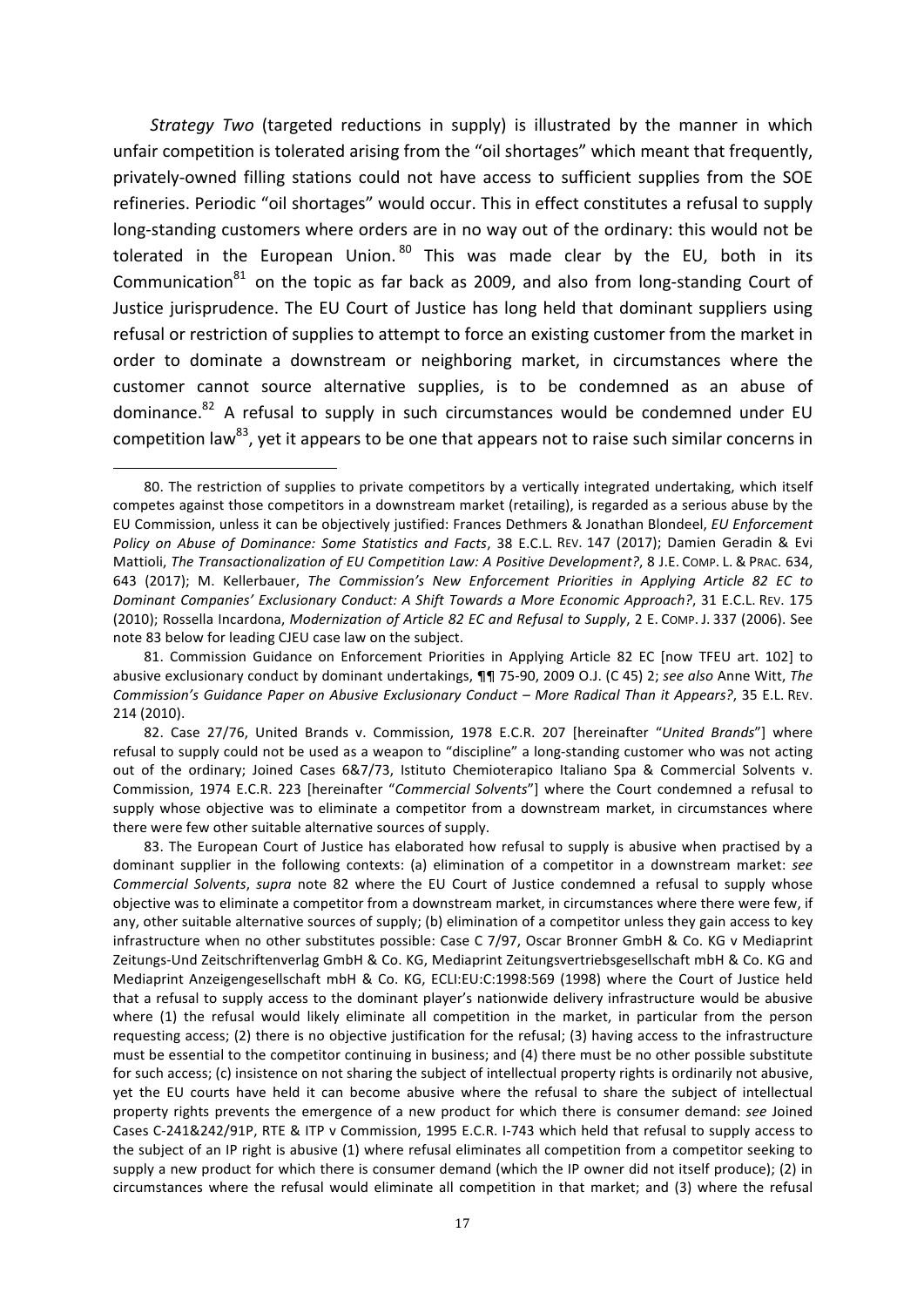China, notwithstanding the provisions of the 2007 Act. $84$  Such activity, were it to occur in the EU would be condemned under EU competition law because it could lead to a number of prohibited outcomes: (1) consumer harm (rising prices or reduced sources of supply<sup>85</sup>); or (2) elimination of effective competition in downstream markets (i.e., the removal of competitive constraint arising from the consequent elimination of private competitors in the downstream filling station market<sup>86</sup>); or (3) the refusal to supply could lead to private operators losing customers and going out of business due to inability to meet consumer demand arising from reduced supplies, thereby allowing the dominant supplier to eliminate all effective competition from the downstream retail market. $87$  By contrast, the Chinese authorities do not appear to regard see such outcomes posing a threat to the public interest requirement set out in the 2007 Act.

# B. The Telecoms Case Study – Inhibiting Fair Competition and Consumer Welfare: Margin *Squeezing and Inhibiting Competitors' Market Access*

What has occurred in the Chinese telecoms market since the mid-1990s demonstrates that the recent literature is currently in either a state of denial or confusion, and that the 2007 Act competition principles are not being adhered to in the regulation of the market. The authors' make this observation because the argument that the "public interest" equates to the balancing of the State's interest in economic modernization, with the simultaneous attainment of consumer welfare, is prevalent in China's competition literature<sup>88</sup>, yet the State's *actions* (taken purportedly in pursuit of advancing consumer welfare) often conflict with, and indeed negate, the "public interest" of promoting consumer welfare and fair competition as shall now be highlighted in the telecoms market.<sup>89</sup>

<u> 1989 - Andrea Santa Alemania, amerikana amerikana amerikana amerikana amerikana amerikana amerikana amerikan</u>

88. See, e.g., Liyang Hou, When Competition Law Meets Telecom Regulation: The Chinese Context, 31 C.L.S. REV. 689 (2015); Chun Liu, *Building the Next Information Superhighway: A Critical Analysis of China's Recent National Broadband Plan,* 39 COMMUNICATIONS OF A. INFO. SYSTEMS 176, 181 (2016).

cannot be justified by objective considerations. In Case T-201/04, Microsoft v Commission, ECLI:EU:T:2007:289 (2007) the (then) EU Court of First Instance (since retitled the General Court of the EU) held that refusal to supply the subject of an IP right can be abusive where it prevents competition in a neighbouring market; further the Court held that the refusal does not have to eliminate all competition, but merely risk the elimination of effective competition, in order for it to be abusive (and in 2012 the Court of Justice rejected Microsoft's appeal against the Court of First Instance's 2007 judgment).

<sup>84.</sup> Art. 6 prohibits the abuse of a dominant position.

<sup>85.</sup> Condemned by the CJEU (then the ECJ) in *Commercial Solvents*, *supra* note 82.

<sup>86.</sup> Condemned by the European Commission in Case IV/32.279 - BBI/Boosey and Hawkes (Interim Measures), Comm'n Decision, 1987 O.J. (L 286) 36.

<sup>87.</sup> Condemned by the CJEU (then the ECJ) in *United Brands, supra* note 82. See further Commission Guidance on Enforcement Priorities in Applying Article 82 EC [now TFEU art. 102] to abusive exclusionary conduct by dominant undertakings,  $\P\P$  75-90, 2009 O.J. (C 45) 2.

<sup>89.</sup> The telecom network access and broadband competition sector was examined in three cities of varying sizes, Beijing (北京), Cangzhou (沧州) and Jimo (即墨) where China Telecom and China Unicom dominate the network and downstream markets. Focus was placed on the question of ease of allowing network interoperability, and the attractiveness or otherwise of network access terms for private competitors in the fixed-broadband market. Interviews were sought with telecommunications SOEs and privately-owned fixed-broadband operators in these cities, However, this met with some unexpected difficulties. First, privately-owned fixed-broadband operators operating in the survey areas did not wish to participate. Second,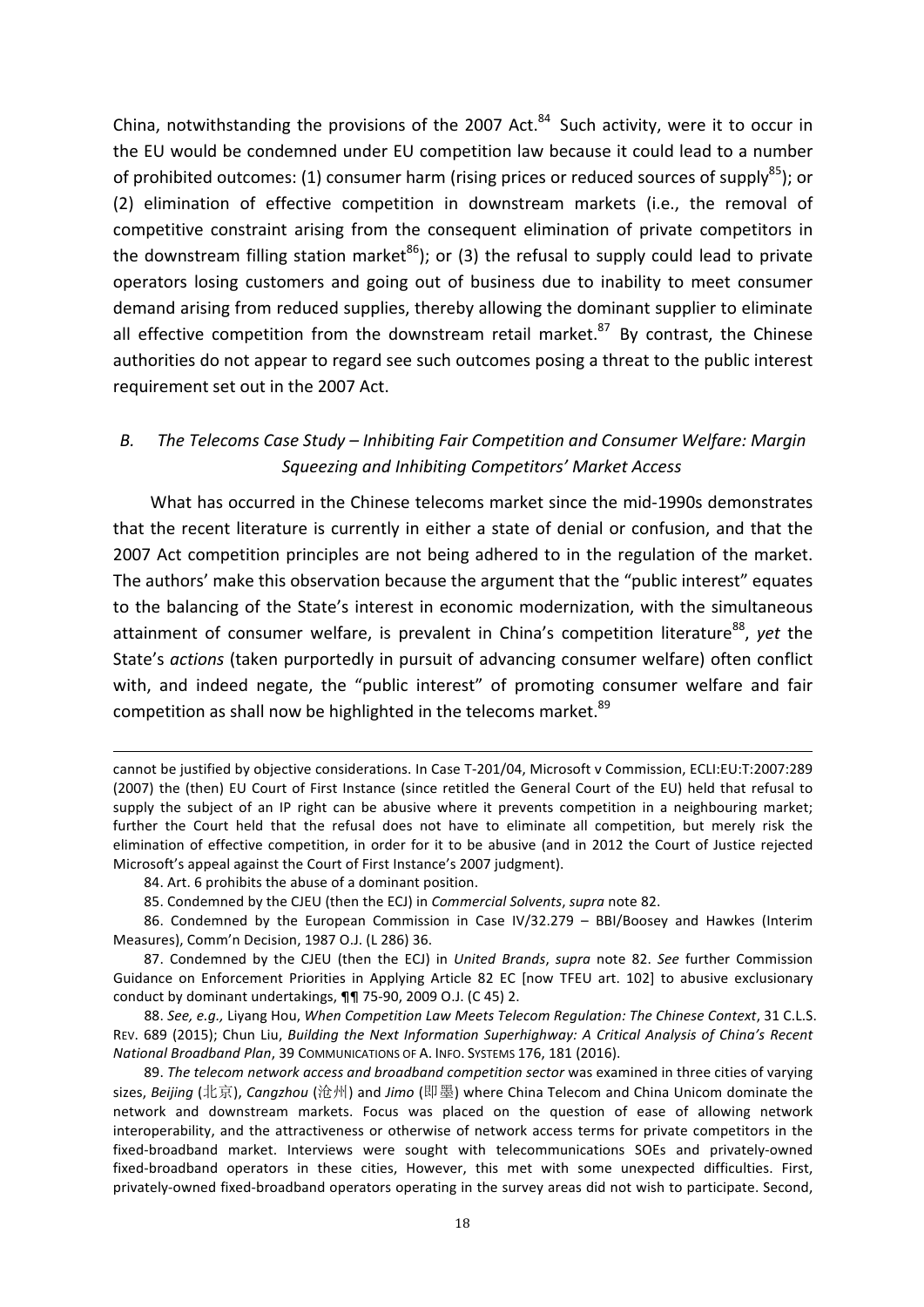The modernization process of the Chinese telecommunications industry presents an excellent example. Two massive SOEs (China Telecom and China Unicom) form a duopoly in the domestic fixed-broadband (telecommunications) market. Private competitors cannot access their networks on attractive terms. The inevitable outcome has not been the promotion of competition between service providers (to thereby advance the 2007 Act's fair competition and consumer welfare objectives), but instead what has happened is that the duopoly has taken advantage of their incumbent dominant position to offer unattractive access terms, and segment the market in order to inhibit the emergence of competition, with consequent adverse impact, for both fair competition and consumer welfare.<sup>90</sup>

To exacerbate matters, the two telecom SOEs are permitted to control broadband access terms, and so without legal consequence, can restrict market entry by new competitors by depriving them of sufficiently attractive access terms. This means that new potential competitors who might seek to enter the broadband market are deterred, hence negating fair competition, and also negating the benefits for consumer welfare that flow from competition between suppliers.

The European Union, by contrast, takes a directly opposite approach. $91$  In a series of cases over the last decade (e.g., C-208/08P, *Deutche Telekom v. Commission*, 2010; Case T-336/07, Te*lefonica and Telefonica de Espana v. Commission*, 2012; and Case C-52/09, *Konkurrensverket v. TeliaSonera Sverige AB*, 2011<sup>92</sup>) the EU courts have condemned

<u> 1989 - Andrea Santa Alemania, amerikana amerikana amerikana amerikana amerikana amerikana amerikana amerikan</u>

90. In 2011 the NDRC (National Development and Reform Commission) announced that China Telecom and Unicom accounted for 90% of China's broadband business. Consumer welfare in the sector has not advanced. This will be shortly considered in more detail below. Angela Huyue Zhang, The Role of Media in Antitrust: Evidence from China, 41 FORDHAM INT'L L.J. 473, 475 (2017).

91. RICHARD FEASEY & MARTIN CAVE, POLICY TOWARDS COMPETITION IN HIGH-SPEED BROADBAND IN EUROPE, IN AN AGE OF VERTICAL AND HORIZONTAL INTEGRATION AND OLIGOPOLIES 13-31 (Centre on Regulation in Europe (CERRE), 20 February 2017); P. Ibanez Colomo, *Exclusionary Discrimination under Article 102 TFEU*, 51 COMM. MKT. L. REV. 141 (2014).

92. In Case C-208/08P, Deutche Telekom v. Commission, 2010 E.C.R. I-955 [hereinafter "Deutche Telekom"] (affirming the General Court ruling in Case T-271/03, Deutche Telekom v. Commission, 2008 E.C.R. II-477) the Court of Justice upheld the Commission Decision condemning Deutche Telkom for "margin squeezing" its competitors in Germany for access to the local loop, while charging lower prices to its own retail end-user customers. As a consequence, this was inhibiting the emergence of competitors, as it meant they would trade at a loss *even* if they were an efficient competitor, hence the practice was condemned as abusive. Other judgments that took a similar approach include the *Telfonica Judgment*, upholding the Commission's fine of 152m euros in *Telefonica* (Case T-336/07, Telefonica and Telfonica de Espana v. Commission, 2012 E.C.R. I-172 [hereinafter "Telefonica"] upheld by the Court of Justice in 2014 in Case C-295/12P, Telefonica SA v. Commission, 2014 E.C.R. I-2062). Also see Case C-52/09, Konkurrensverket v. TeliaSonera Sverige AB, 2011 E.C.R. I-527 [hereinafter "*Konkurrensverket*"] where the Court of Justice emphasized that unfair access pricing offered to competitors by a network incumbent is an abuse of dominance because it has the potential to drive them from the market: the Court emphasized that the pricing practice does not have to have achieved the desired result (market exclusion) before it can be deemed to be abusive, and added that in order for it not to

meaningful data could only be extracted from the SOEs in *Cangzhou* (沧州) and *Jimo* (即墨), but what was extracted makes for very uncomfortable reading from a competition perspective. In these two cities, telecoms SOEs accounted for more than 90% of the market share in the local fixed-broadband retail market, without achieving "network interoperability" in residential broadband. For local privately-owned fixed-broadband operators, the only way to enter this market was to purchase network usage rights from the local branches of the dominant telecoms SOEs. However, hardly any local branches of SOEs wished to sell *any part* of their fixed-broadband facilities.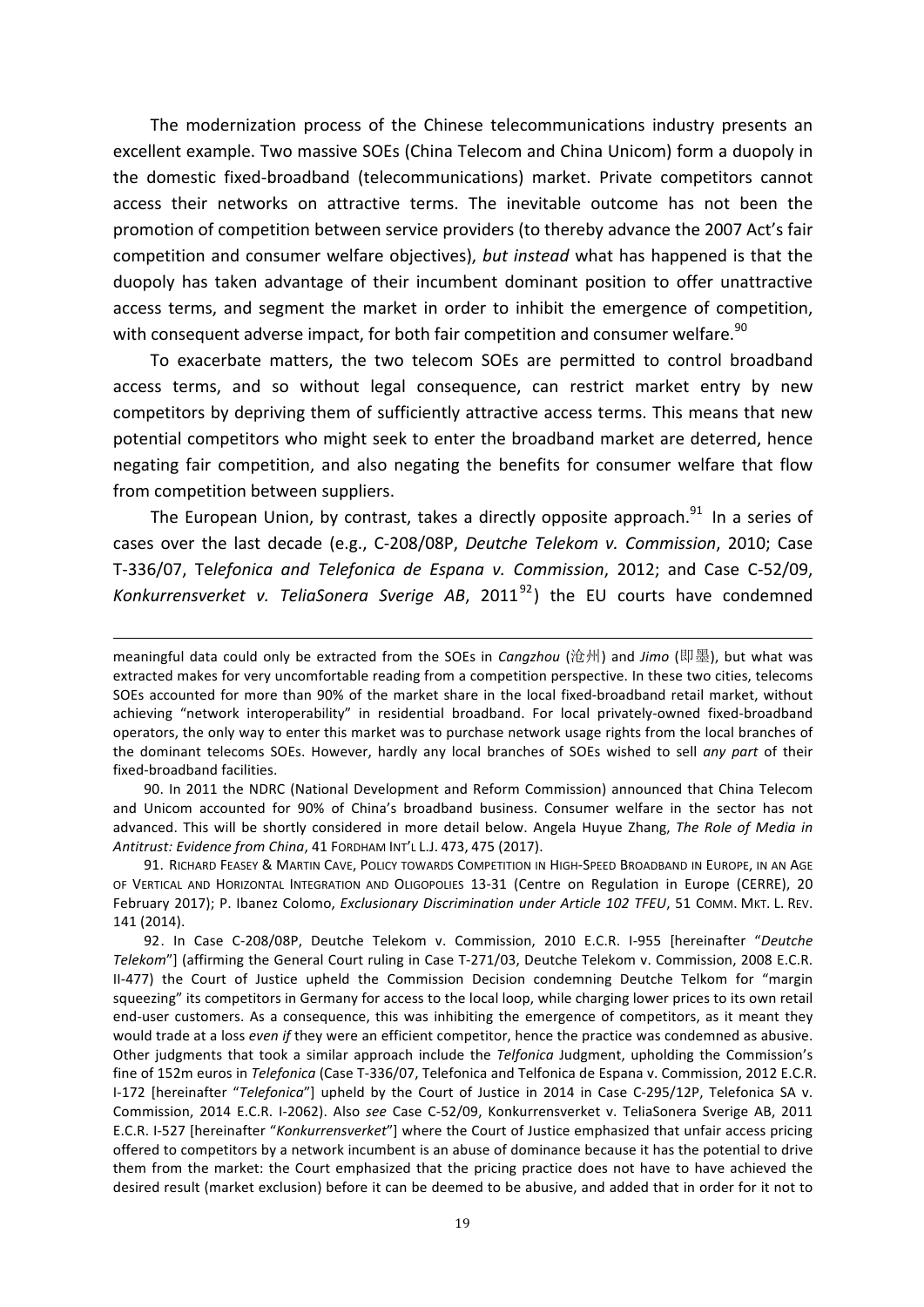practices by network incumbents which inhibited fair competition and harmed consumers by abusing their incumbent position, by offering unattractive wholesale access terms to broadband competitors (while offering lower prices to their own customers), thereby restricting the development of competition in downstream markets. As a consequence, where network owners, who have an obligation to supply access, do so on unfavorable terms, then that will be condemned by the EU authorities as constituting an abusive practice, and can lead to huge fines.<sup>93</sup>

This is in direct contrast to the position in China, as the case study about to be discussed shall reveal a classic example of where similar practices had *no such consequences* for the dominant duopoly involved, notwithstanding that their exclusionary activity effectively has inhibited the emergence of any significant private competition in the residential broadband market in China. In this circumstance, the promotion of fair competition, market efficiency and consumer welfare cannot be said to be uppermost in the minds of the Chinese regulator: instead the public interest that triumphed was the protection of the duopoly from private competition.

# • **Casestudy**:

In 2011 the National Development and Reform Commission (hereinafter, "NDRC") opened an investigation into allegations<sup>94</sup> that China Unicom and Telecom were: (1) abusing their dominant position to create differential pricing (i.e., charging different prices to different customers without objective justification); (2) refusing to facilitate "network interoperability" in the Chinese fixed-broadband market; and (3) maintaining high-level access costs with a low level internet speed, much to the dissatisfaction of consumers.<sup>95</sup> The NDRC investigated the anti-competitive conduct of these two SOEs in 2011<sup>96</sup>, and the outcome does not bode well for the protection of competition in China.<sup>97</sup>

<u> 1989 - Andrea Santa Andrea Andrea Andrea Andrea Andrea Andrea Andrea Andrea Andrea Andrea Andrea Andrea Andr</u>

95. See Zhang, *supra* note 90.

be abusive, it should not make competitors, penetration of the market any more difficult. See further David Bailey, The New Frontiers of Article 102 TFEU: Antitrust Imperialism or Judicious Intervention?, 6 J. ANTITRUST ENFORCEMENT 25, 31 (2018); Annalies Azzopardi, *No Abuse Is An Island: The Case of Margin Squeeze*, 13 E. COMP. J. 228 (2017); Niamh Dunne, *Margin Squeeze: Theory, Practice, Policy, Part I and II*, 33 E.C.L. REV. 29 & 61 (2012).

<sup>93.</sup> *e.g.*, the EU Commission imposed a fine of 152m euros on Telefonica in *Telefonica*, *supra* note 92 for margin squeezing its competitors in Spain.

<sup>94.</sup> In 2011, two large-scale telecommunication SOEs, namely China Telecom and China Unicom, faced an anti-monopoly probe: Anti-Monopoly Probe into Telecom Giants Confirmed, CHINA DAILY (Nov. 9, 2011, 15:28 PM), http://www.chinadaily.com.cn/business/2011-11/09/content\_14066568.htm; Alexandr Svetlicinii, *Private Litigation under China's Anti-Monopoly Law: Empirical Evidence and Procedural Developments*, 7 KLRI J.L. & LEG. 163, 177 (2017). It was alleged, inter alia, that the duopoly was charging differential fees contrary to the provisions of the Telecommunications Regulations of China 2016, and the 2007 Act.

<sup>96.</sup> Chun Liu, An Evaluation of China's Evolving Broadband Policy: AN Ecosystem's Perspective, 41 TELECOMM. POL'Y. 1 (2017); Thomas K. Cheng, *Competition and the State in China*, *in* COMPETITION AND THE STATE 170 (Thomas K. Cheng, Ioannis Lianos & D. Daniel Sokol eds., 2014).

<sup>97.</sup> Xingyu Yan, *The Jurisdictional Delimitation in the Chinese Anti-Monopoly Law Public Enforcement Regime: The Inevitable Overstepping of Authority and the Implications*, 6 J. ANTITRUST ENFORCEMENT 123, 144-5 (2018); Xiaoye Wang & Adrian Emch, *Five Years of Implementation of China's Anti-Monopoly Law* –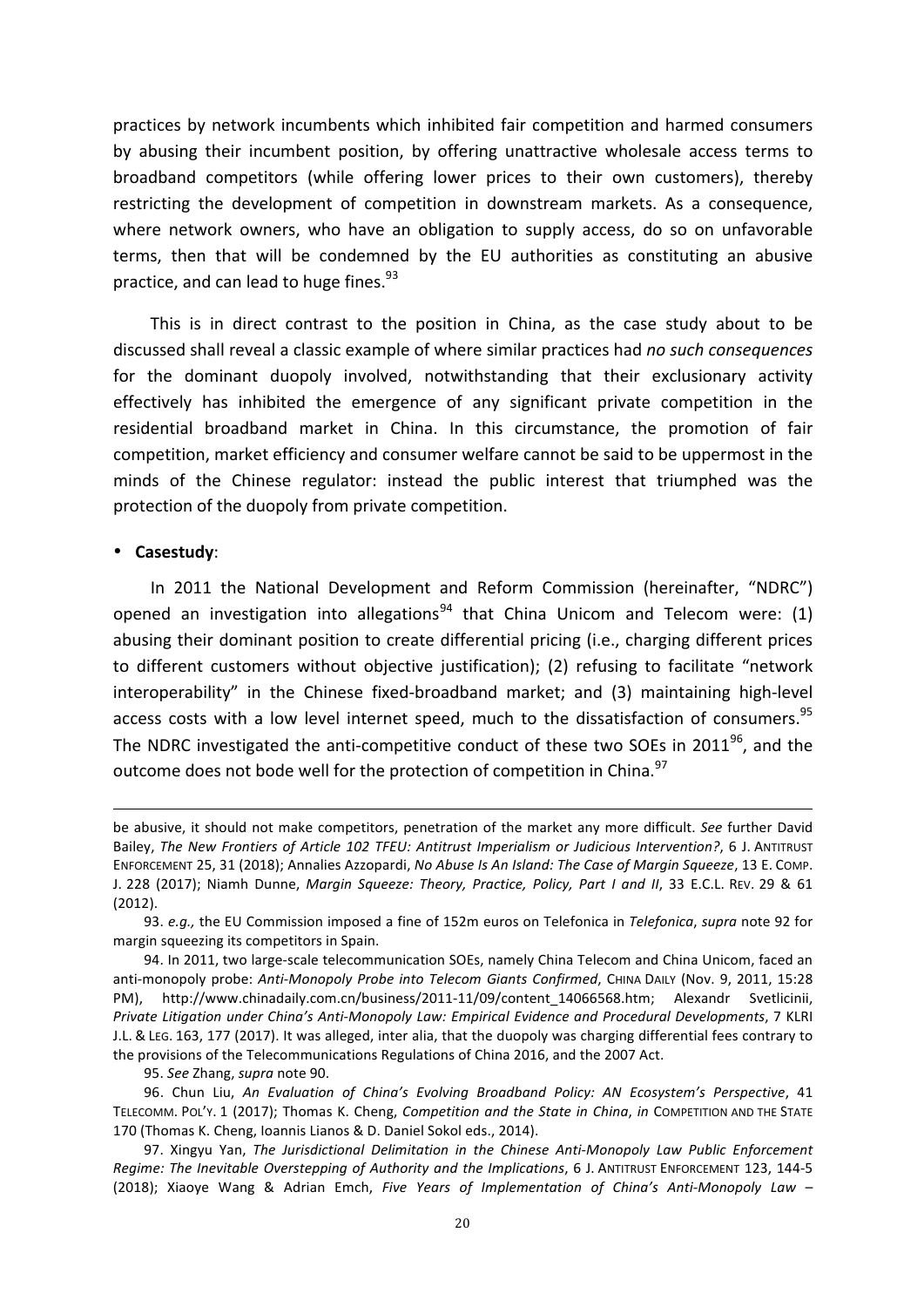The NDRC initially proposed fines<sup>98</sup> for violation of the 2007 Act, but did not address the network interoperability problem<sup>99</sup>, nor the detriment for consumers of the high-price low-speed broadband service. What the NDRC did do was ostensibly attempt to introduce competition to the sector, by giving was a small slice of the fixed-broadband market to China Broadcasting Network (another SOE, established in 2014)<sup>100</sup>, heralding it as an opportunity to introduce competition by way of "triple-play interoperability" of telecommunications networks, radio networks and Internet convergence.<sup>101</sup> However, in reality this inadequate level of intervention has not boosted competition. The outcome is that this government-initiated probe has, first, enhanced the position of the two incumbent SOE duopolists (by not enhancing "network interoperability" for non-SOEs); and, second, it has not enhanced consumer welfare by requiring the lowering of entry barriers for others who could supply improved quality broadband service or lower prices for consumers. In other words, no steps were taken to prohibit the duopoly's practices, such as prohibiting the *charging* of different prices to different customers, or prohibiting the offering of network *access only on unattractive terms*, both of which are essential in order to promote fair competition by privately-owned fixed-broadband operators. Neither was achieved. The market is growing, but the competition is not.<sup>102</sup>

<u> 1989 - Andrea Santa Alemania, amerikana amerikana amerikana amerikana amerikana amerikana amerikana amerikan</u>

99. Even though network interoperability of the *broadband mainline* (the Chinese public network infrastructure offering network access to broadband suppliers) was 'encouraged' since 2012, telecommunications SOEs showed no enthusiasm for enhancing interoperability for residential broadband network providers. Without network interoperability, potential fixed-broadband competitors were easily constrained from entering the market, while existing fixed-broadband competitors were unable to obtain sufficient stable network bandwidth from telecoms SOEs. For example, in *Cangzhou* (沧州) (in *Hebei Province* (河北省)) there were only two non-State-owned operators which had only a combined total of less than 10% of the local market: Telecom *Cangzhou* (沧州), the *broadband mainline* supplier to these two non-State-owned operators, was unwilling to assist them with favorable access terms because the SOEs wished to protect their own interests: Jing Wang, *Fostering or Suppression?* Reluctance of Chinese Privately- Owned Fixed *Broadband Operators to Enter the Market from the Perspective of the Anti-Monopoly Law of China 2007*, PROCEEDINGS OF THE 6TH ANNUAL INT'L CONFERENCE ON L., REG. & PUBLIC POL'Y, June 2017, http://dx.doi.org/10.5176/2251-3809\_LRPP17.12.

100. Feifei Fan, CBN Gets Nod As 4th Telecom Operator, CHINA DAILY (May 6, 2016, 07:50 AM), http://www.chinadaily.com.cn/business/2016-05/06/content\_25098535.htm.

102. In 2013, the Central Government of China decided to further promote non-State-owned operators to

*Achievements and Challenges*, 1 J. ANTITRUST ENFORCEMENT 247, 258-9 & 266 (2013).

<sup>98.</sup> China Unicom and Telecom faced fines of up to 10% of their annual revenues from Internet services (up to RMB 1 billion Yuan (EUR 100m approx.)). However, the NDRC did not eventually impose fines because in 2014 China Telecom and Unicom submitted that (1) they had implemented a settlement-free peer sharing agreement since 2013, and (2) they had nearly tripled the interconnection capacity for fixed-broadband all over the country. Although the NDRC was satisfied with the above outcome, there was much criticism of the outcome because, between 2011 and 2014 the reduction in the price for terminal access for fixed-broadband (30% reduction) was still not as significant as was expected, and furthermore, the problem of high-priced low-speed fixed-broadband services was not adequately addressed. The settlement-free peering agreement did not guarantee full "network interoperability" in the fixed-broadband sector, because it only benefited telecoms SOEs rather than privately-owned broadband operators; and commitments made under the 2007 Act did not compensate for the damage caused by the anti-competitive behavior of China Unicom and Telecom: see, e.g., Zhang, supra note 18; WENDY NG, THE POLITICAL ECONOMY OF COMPETITION LAW IN CHINA 254 (2018).

<sup>101.</sup> Fei Jiang, Kuo Huang & Yanran Sun, *The Triple-Network Convergence in China: Implementation and Challenges*, *in* MEDIA CONVERGENCE AND DECONVERGENCE 305-328 (Sergio Sparviero, Corinna Peil & Gabriele Balbi eds., 2017).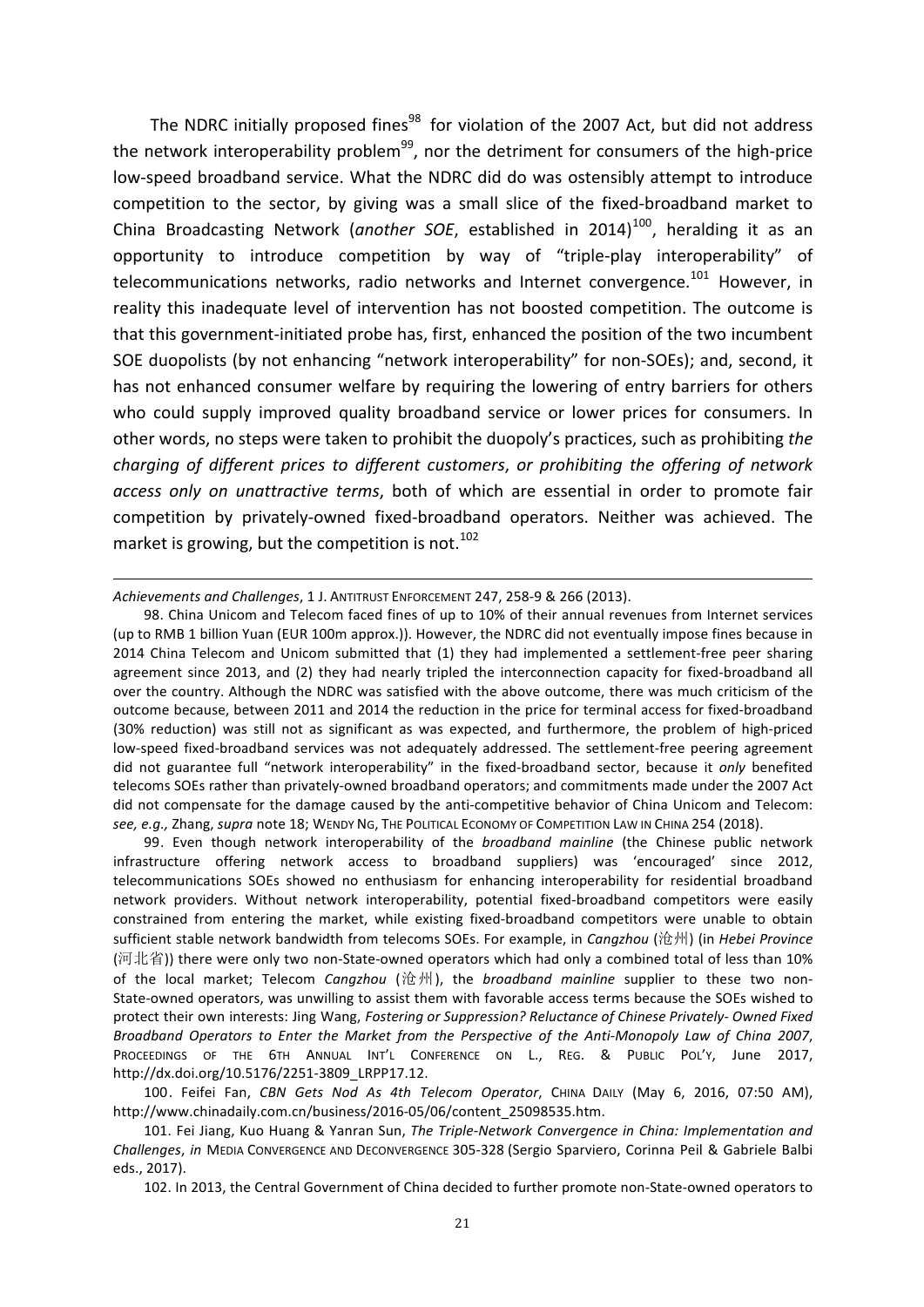In this regard, the NDRC decision has critical weaknesses that are to the detriment of both consumer welfare and fair competition: *vis consumer welfare*, expensive low-speed broadband services remain; and *vis fair competition*, private competitors cannot take advantage of the NDRC decision because it only gave preference to *another SOE* to enter the market. It did not lower entry barriers for private operators.<sup>103</sup> It did not restore competition: the third SOE has not made the market substantially more competitive than it was before.<sup>104</sup> Consumer welfare has not been safeguarded, nor has fair competition been promoted or protected<sup>105</sup>: the interoperability obstacles remain, and private competitors cannot take advantage of the NDRC decision in this case.<sup>106</sup>

Thus, we conclude that the above presents a clear example of where the nationwide-sanctioned duopoly is not regarded as a threat to *consumer* welfare (when it clearly is); and that *promoting fair competition* is not taken seriously (as is evidenced by the toleration of the duopoly, which clearly restricted network access for competitors).

Crucially, this decision highlights how the idea that the public interest is a kind of "balancing mechanism" between competing interests<sup>107</sup>, *is clearly an illusion*. It seems clear that the "public interest" can clearly tolerate a situation whereby the attainment of dominance and all of the attendant dangers for consumer welfare and fair competition that comes with that, is not seen as contrary to the State's interests (and not apparently to the "public interest" either) particularly when, as this case shows, restriction of *unfair* competition (exclusionary conduct leading to severe restriction of competition in the downstream market) is not seen as a problem for regulators to take effective measures to solve. This is a clear example of where, SOE action, taken in the name of consumer welfare

<u> 1989 - Andrea Santa Andrea Andrea Andrea Andrea Andrea Andrea Andrea Andrea Andrea Andrea Andrea Andrea Andr</u>

103. Unlike the path taken in similar cases in the EU by the European Commission and EU courts: see, e.g., *Deutche Telekom*; *Telefonica; Konkurrensverket*, *supra* note 92.

104. Attempts by the State to make the market more competitive continue to be thwarted by SOEs, e.g., although the State initiated the Mixed-Ownership Reform (announced by Official Government news agency *China Ventures into SOE Mixed-Ownership Reform*, XINHUA (July 11, 2014, 16:24 PM), http://www.chinadaily.com.cn/business/2014-07/11/content\_17733005.htm) announcing that private funds would be permitted to invest in telecom SOEs, however, the opposite actually occurred: only the massive Chinese private enterprises (listed immediately below) were allowed make these substantial investments into the incumbent telecom SOEs, and this in turn encouraged the creation of vertical super-monopolies between major incumbent SOE broadband provider (China Unicom), the leading Chinese search engine (Baidu (百度)), the largest online retail platform (Alibaba (阿里巴巴)), and the largest social media provider (Tencent (腾讯)): see Yu Zheng, *China's State-Owned Enterprise Mixed Ownership Reform*, 4 E. Asian PoL'y. 39 (2014).

105. Contrast with the approach taken by the EU in Cases discussed above: see e.g., Telefonica; *Konkurrensverket*; *Deutche Telekom*, *supra* note 92.

106. See supra note 98 as to why private competitors could not take advantage of the NDRC ruling.

107. Wang, *supra* note 11, 351-2.

operate fixed-broadband services in order to promote competition. However, because telecommunication SOEs still dominated the market, without granting genuine network interoperability, high entry barriers continued to militate against the prospects of non-State-owned fixed-broadband operators. The following example is instructive: in *Cangzhou* (沧州) (in *Hebei Province* (河北省)) only one non-State-owned operator operated in 2015, with a mere 0.18% local market share, at a time when China Telecom's fixed-broadband users increased by more than 10-million across China by 2017 (10% growth): *Duibi Sanda Yunyingshang "Qimo Chengjidan", Cong Shujuzhong Kan Pinsha* (对比三大运营商*"*期末成绩单*"*,从数据中看拼杀) [*Compare the 3 Major* Operators' "Final Transcripts": see the competition from the Data], PEOPLE'S POST & TELEGRAPH, CHINA (Feb. 1, 2018, 08:24 AM), http://tc.people.com.cn/n1/2018/0201/c183008-29799490.html.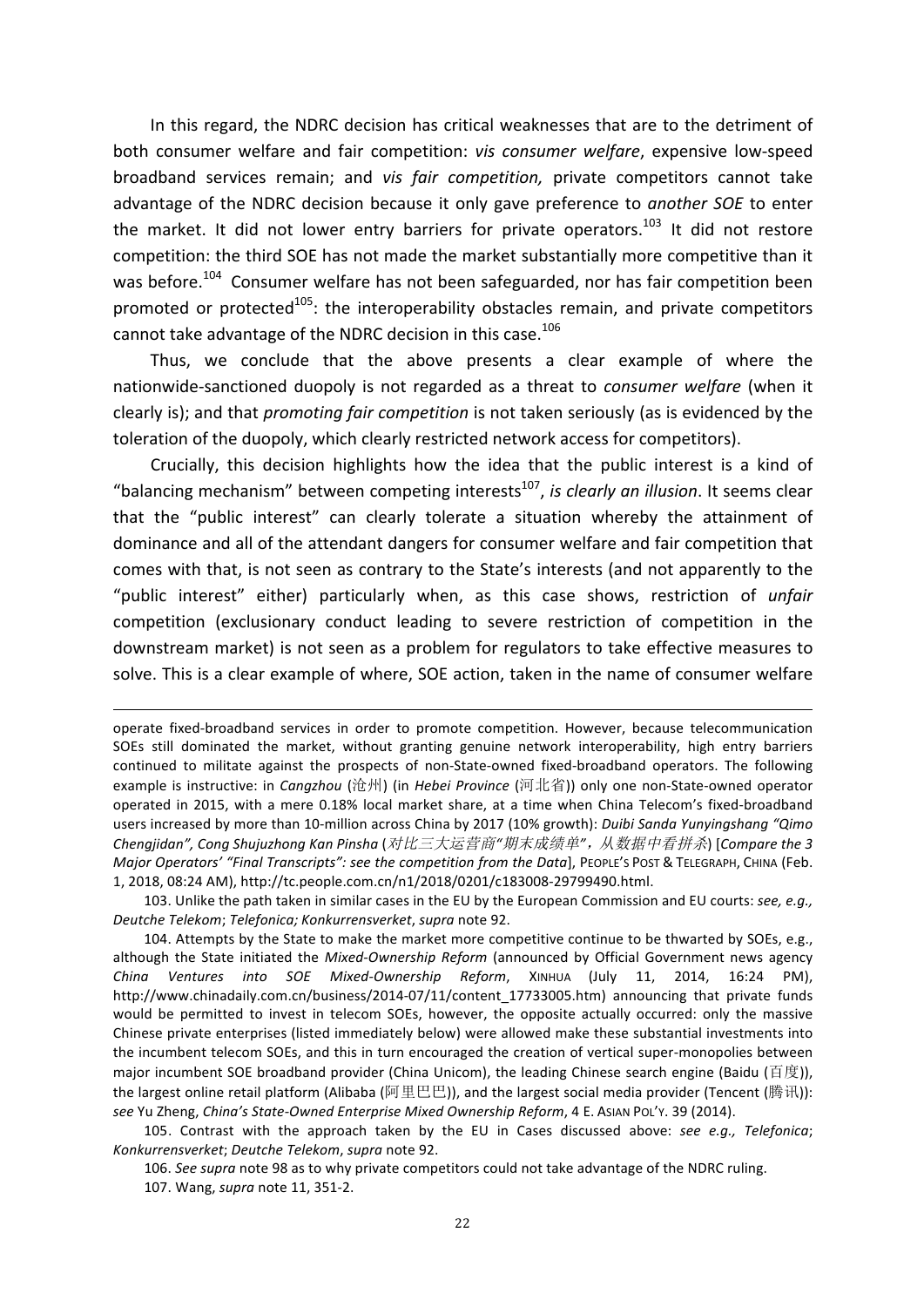(allowing duopoly), in fact achieves the opposite outcome (lack of competition, to the detriment of consumer welfare, and additionally promotion of unfair competition *vis-a-vis* potential new market entrants), retarding efficiency, innovation and consumer welfare.

# *C.* The Steel Mills Rationalization Program – Economic Efficiency and Fair Competition: An *Example of Where Neither Objective was Achieved*

The case study on the steel industry<sup>108</sup> presents an immediate contrast with the European position on the question of the public interest and *forced mergers*. In China, notwithstanding that the 2007 Act<sup>109</sup> refers to concentrations occurring by way of *fair competition or voluntary alliance*, the State's administrative agencies<sup>110</sup> frequently bring about *forced* mergers of otherwise profitable corporations, irrespective of the adverse impact on competition (forced consolidation eliminating competitors); irrespective of the impact on consumers (potentially rising prices due to elimination of competing sources of supply); and irrespective of the fact that the strategy (to reduce sector output) failed! The 2007 Act's proclamation in its opening Article that it seeks to protect and safeguard the interests of consumers (e.g., from rising prices); market efficiency (e.g., maintaining sources of supply); and particularly the maintenance of fair competition, appears to have had no role to play in preventing such forced mergers. Instead, in China, State policy to promote industry rationalization (in pursuit of China's ambition to dominate the global steel industry) trumped all the above-mentioned competition considerations, demonstrating that the 2007 Act's public interest objective has nothing to do with maintaining competition in the marketplace. The contrast with the EU approach is instructive. $^{111}$ 

<sup>108.</sup> In the steel sector, the focus was on "administrative mergers" (what we call "forced mergers") to assess the extent to which private competitors had been wiped out by State-sanctioned takeovers. The 'Steel Industry Revitalization Plan' (2009) proposed a government-driven merger regime to enhance the industry's concentration, and the 'Guiding Opinions on Promoting the Merger and Reorganization of the Steel Industry to Mange Zombie Enterprises' (2016), *supra* note 61 streamlined the process. Chinese mainstream media reported that mergers under this Plan were "administrative mergers". For example, Bao Steel and Wu Steel were merged in 2016 to secure its position as the world's second biggest steel maker: see Luo Guoping, Taozi Wei & Ke Dawei, *Steel Giants Forge Merger as China Moves to Strengthen State Sector*, CAIXIN, CHINA (Sept. 28,  $2018$ , PM),  $09:01$  PM),  $PM$ 

https://www.caixinglobal.com/2018-09-28/steel-giants-forge-merger-as-china-moves-to-strengthen-state-sect or-101331148.html. We examined instances of where State policy has been to approve steel takeovers in pursuit of a policy to seriously reduce the number of private producers, *irrespective of the fact that they were both* productive and profitable, which naturally resulted in an increase in market concentration, and consequently, less competition. *Hebei province* (河北省) (Northeast China, near Beijing (北京), population 74.70 million people) was selected for the study: CHINA STATISTICAL YEARBOOK 2017 2-6 (China Statistics Press 2017); Gangtie Chanye Tiaozheng he Zhenxing Guihua (钢铁产业调整和振兴规划) [Steel Industry Revitalization Plan] (promulgated by the SETC, Mar. 20, 2009, effective Mar. 20, 2009), http://www.gov.cn/zwgk/2009-03/20/content\_1264318.htm.

<sup>109.</sup> Art. 5: Business operators may, through fair competition or voluntary alliance, concentrate themselves according to law, expand the scope of business operations, and enhance competitiveness.

<sup>110.</sup> *e.g.*, The State-owned Assets Supervision and Administration Commission of the State Council [hereinafter "SASAC"].

<sup>111.</sup> Case M.8444 – ArcelorMittal/Ilva, Comm'n Decision, 2018 O.J. (C 351) 6, is an illustrative recent example showing how the EU regulatory authorities were very conscious of the potential impact on consumers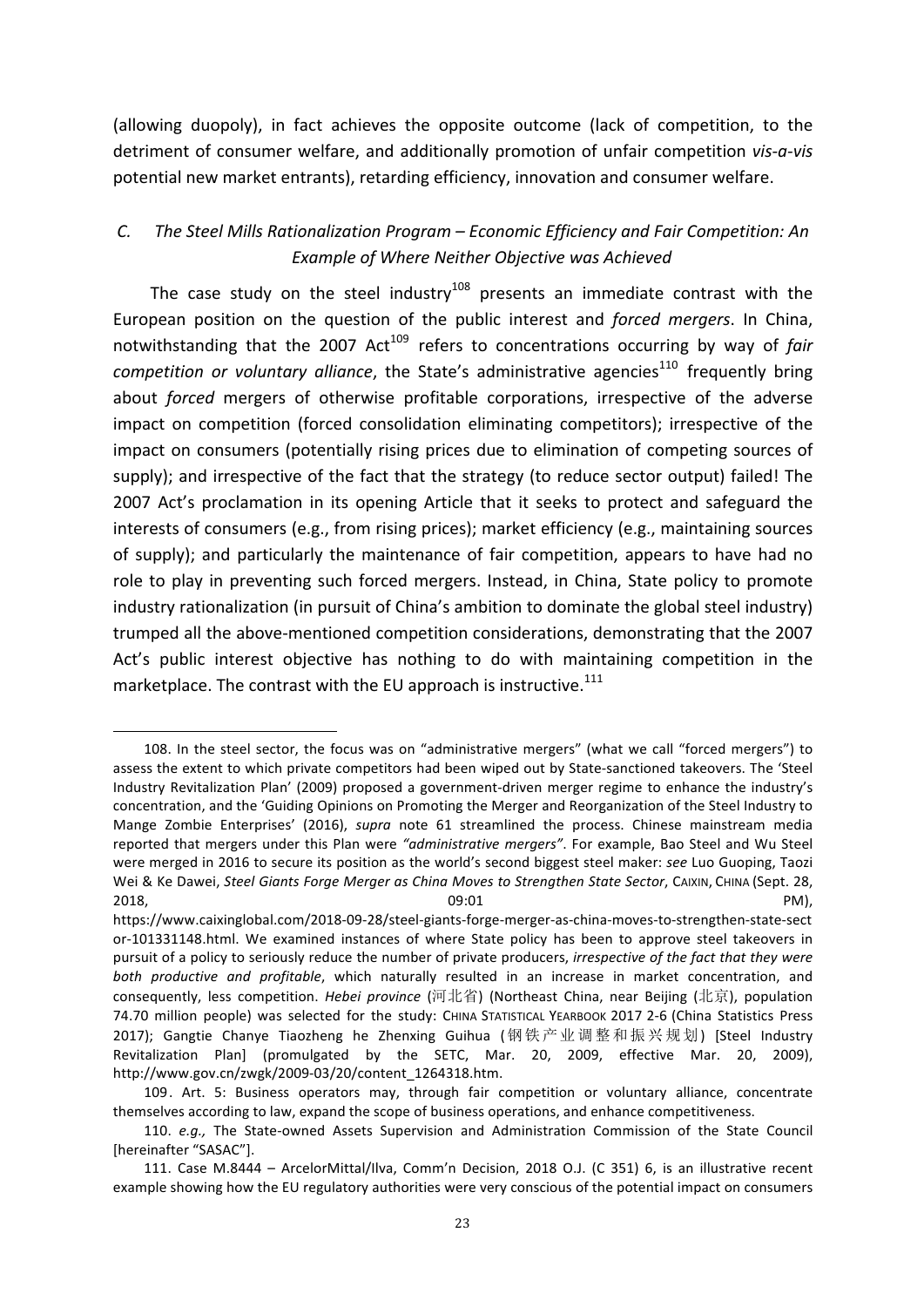By contrast to China, in the EU mergers of private corporations *cannot be forced*, *particularly so of profitable corporations against their wishes.* In the EU, the only situation where a State is permitted to interfere with a proposed merger is where it either (1) poses a distinct competition threat in that State's market (Article 9 MCR) $^{112}$  or (2) where it can legitimately invoke "legitimate interests" within the meaning of Article 21(4) MCR to take action against some non-competition aspect of the merger, i.e., to protect plurality of the media, public security or prudential rules.<sup>113</sup> But in neither case are the State's powers exercisable for the purpose of *forcing a merger*, rather it is to interfere with a proposed merger's terms on either distinct local competition or prudential grounds, so, in neither case can the EU or its constituent Member States *force* mergers of private corporations to occur in pursuit of EU/State economic objectives or industrial policy. $114$ 

Here the contrast with China is immediate: forced mergers in Europe would be seen as *unfair* competition, only to be tolerated where a grave economic meltdown was imminent.<sup>115</sup> Whereas in China forced mergers of otherwise profitable and healthily trading

<u> 1989 - Andrea Santa Alemania, amerikana amerikana amerikana amerikana amerikana amerikana amerikana amerikan</u>

112. The EC Merger Regulation, art. 9, provides inter alia that the EU Commission may refer a proposed concentration notified to it, back to the competent authorities of a Member State concerned, in the following circumstances, where either (1) the concentration threatens to significantly affect competition in a market within that Member State, which presents all the characteristics of a distinct market, or (2) the concentration affects competition in a market within that Member State, which presents all the characteristics of a distinct market and which does not constitute a substantial part of the common market. The Member State concerned may take only the measures strictly necessary to safeguard or restore effective competition in the State market concerned. See generally, Philipp Werner, Serge Clerckx & Henry de la Barre, *Commission Expansionism in* EU Merger Control – Fact and Fiction, 9 J.E. COMP. L. & PRAC. 133-45 (2018); Parker & Majumdar, supra note 39.

113. *e.g.,* making sure that unfit persons do not become media owners, or owners of key institutions, such as banks, e.g., criminals.

114. This should not be confused with the failing firm defence where in exceptional circumstances the EU can approve mergers of failing firms provided that certain strict criteria are satisfied: in *Aerospatiale-Alenia* / *De Havilland*, *supra* note 29, the EU Commission did not allow a take-over of a failing firm to go through on the basis that although it was a failing firm, the proposed merger would threaten competition in the market for turboprop commuter aircraft in the EU. However, the Commission relaxed its position somewhat in the subsequent Decision Kali-Salz/MdK/Treuhand, supra note 29, specifying three criteria must be satisfied: (1) The failing firm will be in imminent danger of being forced out of the market because of financial difficulties if not taken over by another undertaking; (2) There is no less anti-competitive alternative than the proposed takeover, and (3) In the absence of a merger, the assets of the failing firm would inevitably exit the market.

115. There can be highly exceptional circumstances where the State may seek to invoke emergency powers or nationalize private corporations to protect against vital strategic economic collapse or systemic market failure (e.g., the 2008 U.K. banking crisis, whereby Lloyds TSB Bank was induced to take over the failing HBOS bank (which faced a liquidity meltdown) in return for Government promises not to scrutinize the takeover deal from a competition perspective, but examples such as that apart, EU States cannot force mergers to occur.

and competition when they examined the proposed takeover by Arcelor Mittal of its second largest competitor, Ilva. The Commission cleared the takeover, but conditional on Arcelor divesting key production assets in no less than 6 EU countries in order to assure the Commission that prices would not rise after the merger, as competitors would acquire these productive assets under a proposed remedy package. Arcelor is the largest producer in Europe of flat carbon steel. It was acquiring Ilva, the largest single-site carbon flat carbon steel plant in Europe. The Commission confirmed it was happy to accept the commitments as it would ensure that prices did not rise for consumers in the hot rolled steel, cold rolled steel and galvanised steel markets following the implementation of the disinvestments: the Commission cleared ArcelorMittal's acquisition of Ilva, subject to the above conditions.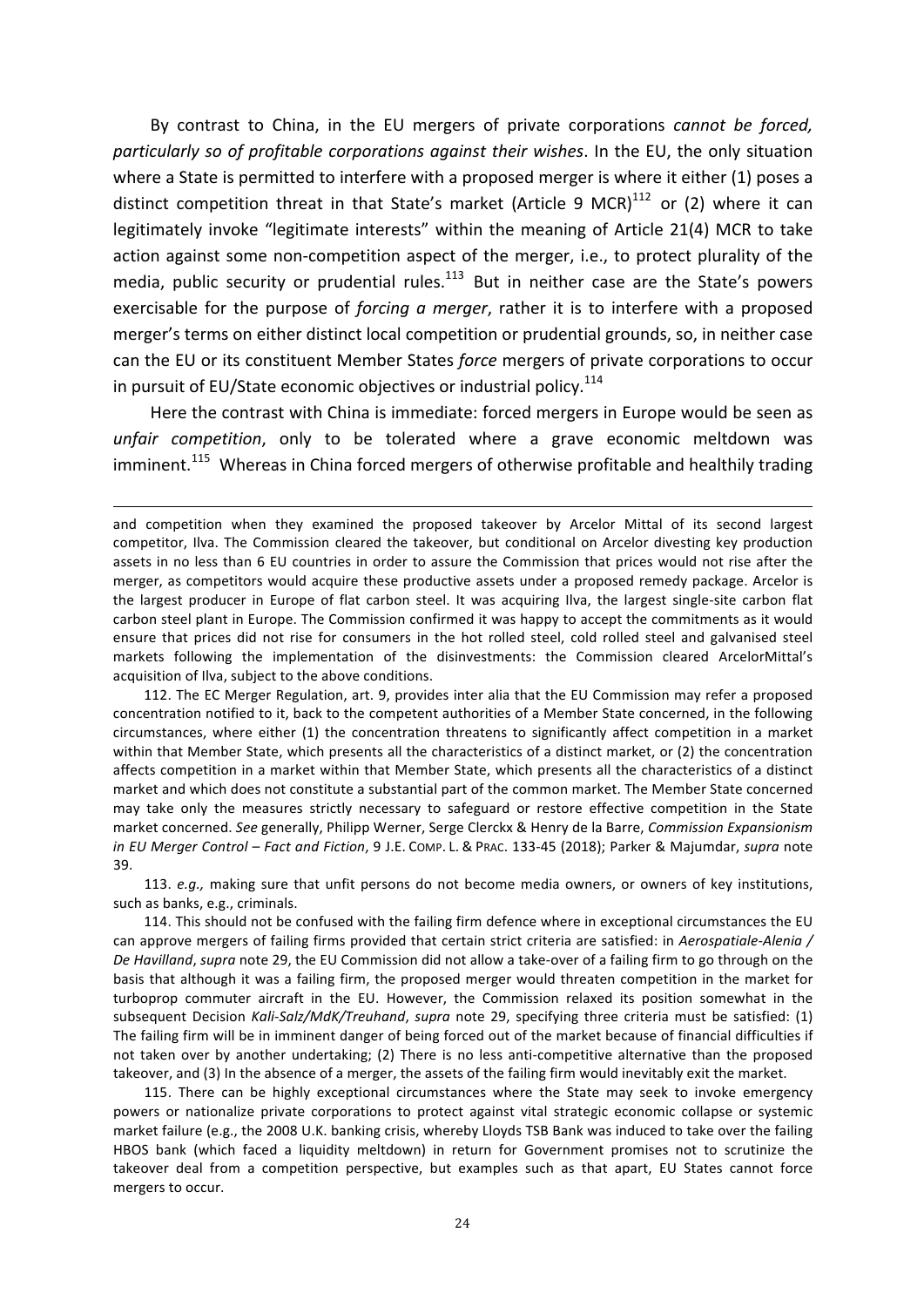corporations are tolerated, in fact they are actively pursued by the State<sup>116</sup> notwithstanding that they may reduce competition; lead to increased prices; not achieve desired efficiencies; or promote unfair competition: all demonstrating that fair competition, market participants' welfare and consumer welfare all yield to the public interest in pursuing State industrial policy to reduce the number of players in the industry.

The case study below will show that there was no "balancing act" between the different interests: clearly the public interest and the State's interest (forcing industry consolidation to further China's dominance ambitions in the global steel sector) were one and the same. The Steel Mills Revitalization Program (since 2005) provides an excellent example of where the elimination of many private competitors from the steel milling industry occurred over a seven-year period; it was directly attributable to State action, which favored steel milling SOEs, and yet did not achieve the hoped-for efficiencies.

With the advent of the 'Steel Industry Revitalization Plan' (2009), small and medium-scale mills numbering in the thousands, were either closed down or forced to merge with SOEs all across China over a short period (by 2016). Those not forcibly closed were subsumed into large-scale SOE enterprises, not voluntarily, but rather by way of "administrative intervention" (i.e., forced mergers).<sup>117</sup> The outcome of this rationalization was to rapidly reduce the number of Steel mills operating across China from over 7,000 to less than 900 by 2016, with the ultimate objective to ultimately have no more than 200 enterprises operating in the sector by 2025. $^{118}$ 

#### • **Casestudy:**

 

We will look at the following example, first to demonstrate how unscientific this process was, but also record how it has failed to enhance economic efficiency, because the sector output has in fact declined, a chief reason being that competitors were forced to exit the market, by means of either by forced mergers or forced closures, in either case as a result of administrative intervention.

The *provincial merger* regime in *Hebei province*<sup>119</sup> provides a useful example of a

<sup>116.</sup> The starting point of the Ministry of Industry and Information Technology [hereinafter "MIIT"]'s 'Guiding Opinions on Promoting the Merger and Reorganization of the Steel Industry to Mange Zombie Enterprises' (2016) can be traced back to 2005 when 'Policies for the Development of the Iron and Steel Industry' (2005) was launched, followed by the 'Steel Industry Revitalization Plan' (2009) 4 years later.

<sup>117.</sup> The 'Guiding Opinions on Promoting the Merger and Reorganization of the Steel Industry to Manage Zombie Enterprises' (2016) set the following targets (1) steel industrial concentration achieving 60% by 2025; (2) the output of the top ten large steel undertakings to rise to 60-70% of total Chinese steel output by 2025; (3) the formation of three or four steel groups, with a production capacity of 80 million tonnes; (4) the formation of six to eight steel groups with a production capacity of 40 million tonnes: *see* Liang Qian, 2018 *nian Gangtieye Jianbing Chongzu jiang Jiasu* (*2018* 年钢铁业兼并重组将加速) [*M&A in the Steel Industry Will Be Accelerate in 2018*], Econ. Info. DAILY, Jan. 10, 2018, at A2.

<sup>118. &#</sup>x27;The Chinese Steel Industry Revitalization Plan' was launched in 2009, whereby by way of so-called administrative intervention, the State "encouraged" steel companies to either shut down or merge. This policy continued with the 'Guiding Opinions on Promoting the Merger and Reorganization of the Steel Industry to Mange Zombie Enterprises' (2016), *ibid*.

<sup>119.</sup> *Hebei province* (河北省), the biggest steel-producing region in China, covers a total area of 187,700 square kilometres. In *Hebei province* (河北省) the local government guided the forced merger / closures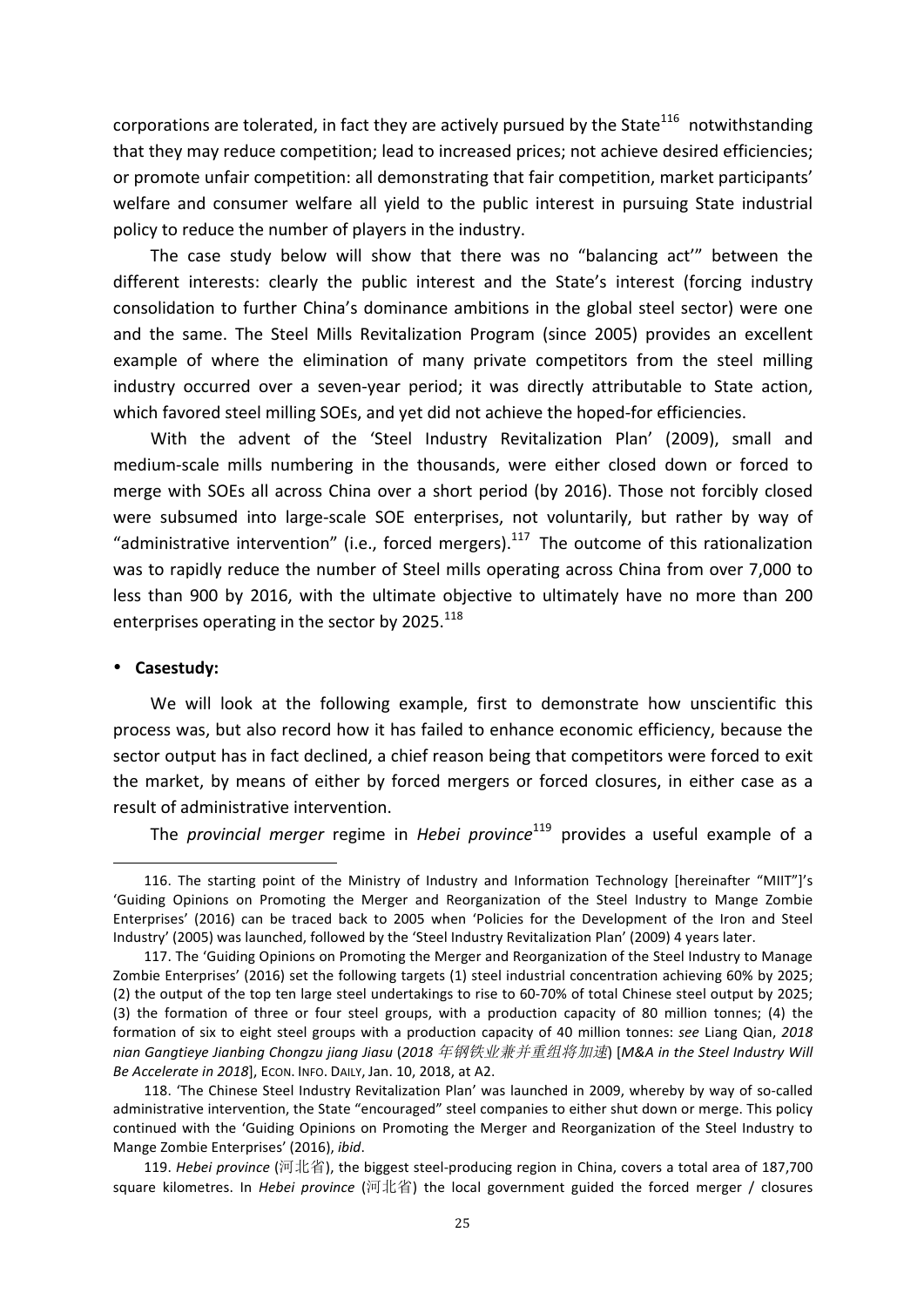government-led merger process that had poor outcomes. Because of the lack of familiarity with industry knowledge, the local provincial government often acts both as a driver and as a manipulator of forced mergers, taking merger decisions subjectively, without taking market conditions into account.<sup>120</sup> Mill operators' views are frequently ignored.<sup>121</sup> In 2010, the local *Hebei province* government proposed that 88 local steel enterprises (both State-owned and privately-owned operators) should be restructured, by way of either forced closure or forced mergers, so that there would be only approximately 15 enterprises operating in that province by the end of 2015.<sup>122</sup> What this meant was that, apart from two steel SOEs (namely *Hebei* Iron & Steel Group Company Limited (HBIS) and *Shougang* Group), the province's privately-owned steel enterprises had to compete for the remaining 13 places, otherwise, their fate was either a forced merger or forced closure.<sup>123</sup> In order to protect their own interests, privately-owned steel enterprises in the local market often undertook non-violent resistance in order to interfere with the smooth progress of their government-led mergers.<sup>124</sup> The actual outcome of these forced mergers made two steel SOEs (*Hebei* Steel and *Shougang* Group larger<sup>125</sup>, but not necessarily stronger, because following the plan's implementation, those private operators that managed to remain active<sup>126</sup> in the market continued to produce the majority of the sector's output in *Hebei* province!<sup>127</sup> Faced with this somewhat embarrassing situation, the Central Government re-intensified efforts to force mergers in China's steel industry in  $2018^{128}$ : with the result

123. *ibid*.

124. Ruimin Zhai, *Hebei Gangtie Jituan Zhudong Tichu Jieyue* (河北钢铁集团主动提出解约) [Hebei Steel Group Proposes to Terminate Previously-Announced Merger Agreementsl, 454 Wangyi Caijing (网易财经) [NETEASE] (2014), http://money.163.com/special/view454/.

125. Qian Liang, 2018 nian Gangtieye Jianbing Chongzu Jiangjiasu (2018 年钢铁业兼并重组将加速) [*2018 Sees the Speeding up of M&A's in the Steel Industry*], JINGJI CANKAO BAO (经济参考报) [ECONOMIC INFORMATION DAILY], Jan. 10, 2018, at A2.

126. By now, private operators in *Hebei province* (河北省) have reduced to around 100 in number, and this number will be reduced to 60 by 2020 by way of forced merger: ibid.

127. For example, in the first ten months of 2017, in *Hebei* province, privately-owned steel enterprises actually produced 70.64% of local steel production, demonstrating they continue to be very successful compared to their SOE counterparts: Qianshiyue Hebei Gangqi Yingli chao 520yi, Zuigao Dungang Yingli jin *900yuan* (前 *10* 月河北钢企盈利超 *520* 亿 最高吨钢盈利近 *900* 元) [*Hebei Steel Enterprises' Profit over 5,200 million, Highest Profit for One Ton of Steel nearly 900 Yuan RMB*], SINA, CHINA (Dec. 15, 2017, 16:22 PM), http://finance.sina.com.cn/money/future/indu/2017-12-15/doc-ifypsvkp3612303.shtml.

128. Z.C. Li and R.Q. Dong, *BaoWu Hebing Yixiaobu Xinban Gnagtieye Zhenghe Luxiantu Chushui* (宝武合 并一小步新版钢铁业整合路线图出水) [One Small Step for Bao Steel and Wu Steel, One Big Step for the New

<sup>&</sup>lt;u> 1989 - Andrea Santa Andrea Andrea Andrea Andrea Andrea Andrea Andrea Andrea Andrea Andrea Andrea Andrea Andr</u> process along the lines set out in the 'Steel Industry Revitalization Plan' (2009) and the subsequent '12th Five-Year Plan (2011-15) for China's Iron and Steel Industry'.

<sup>120.</sup> In particular, each provincial government makes proposals on steel mergers within its own province and then submits each proposal individually to the MIIT. If the local government receives a positive reply, the proposed merger proceeds.

<sup>121.</sup> Privately-owned steel enterprises would prefer to reduce government intervention: Pengfei Gao, Hebeisheng Gangtie Qiye Lianhe Chongzu Moshi Fenxi (河北省钢铁企业联合重组模式分析) [Analysis on the *Restructuring Mode of Steel Enterprises in Hebei Province*], 10 CHINA STEEL 14, 17 (2011)

<sup>122.</sup> This unachievable aim for 2015 has been set as a new target for *Hebei province* (河北省) to achieve by 2020: Qian Liang, *Gangtieye Xinyibo Jianbing Chongzu Jiangqi* (*钢铁业新一波兼并重组将启*) [New Wave of *M&A's in the Steel Industry Coming*], JINGJI CANKAO BAO (经济参考报) [ECONOMIC INFORMATION DAILY], Sept. 28, 2018, at A1.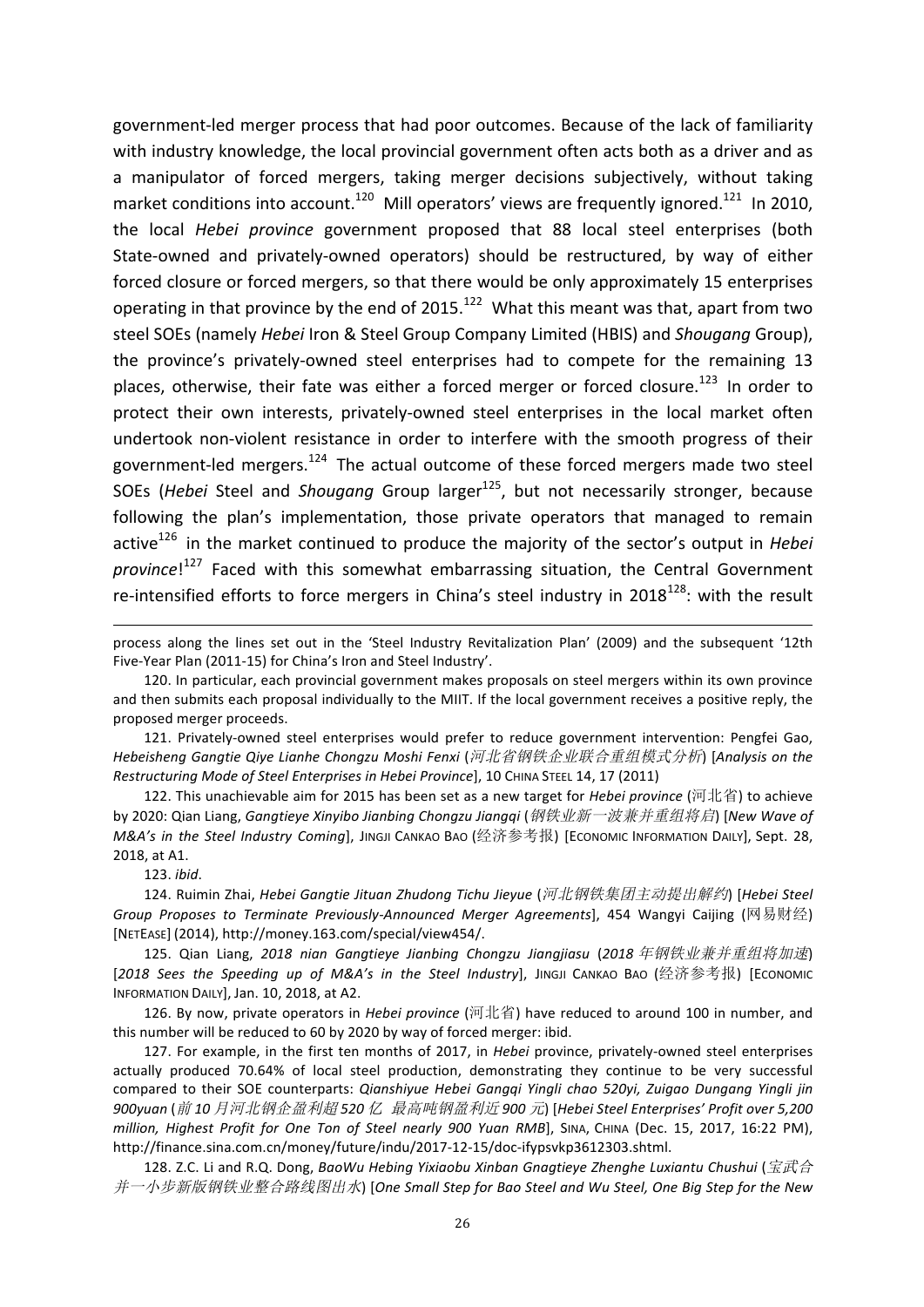that over one-third of the total number of privately-owned steel enterprises in China have now undergone forced mergers.<sup>129</sup> Accordingly, gradual withdrawal of privately-owned steel enterprises will become an inevitable result in the Chinese steel sector.

So, from this example (and there are many others<sup>130</sup>), it can be readily observed that "administrative mergers" are the method favored to achieve the State's consolidation requirements in the steel sector. This approach does not treat different types of interests in either a fair-minded manner (e.g., due to the forced mergers of otherwise productive and profitable companies, as seen in the *Hebei province* between 2009-16); nor does it take the practical demands of the Chinese steel industry into account.

The State's policy seems to be the sole basis driving consolidation in this industry, with no role played by competition law and policy, which ought to regulate competition in the steel market, protect the "public interest" and restrict potentially anti-competitive steel mergers. The restructuring of steel enterprises arose from administrative intervention, not *market forces*. And most surprisingly, the forced merger process did not help the steel industry to improve its *productivity or efficiency*, notwithstanding its increased industrial concentration, because after over 10 years of intensive restructuring starting in 2005, we observe that *both* the *output* of the top ten largest steel enterprises and the output of the *top four largest steel enterprises has failed to show improvement* during the restructuring period (see Chart 1 below).<sup>131</sup> Such a trend illustrates that administrative intervention

<u> 1989 - Andrea Santa Alemania, amerikana amerikana amerikana amerikana amerikana amerikana amerikana amerikan</u>

129. Qian Liang, *Gangqi jiang Kaiqi Xinyilun Daguimo Chongzu* (*钢企将开启新一轮大规模重组*) [A New *Round of Large-Scale Restructuring of Steel Companies is Coming*l, JINGJI CANKAO BAO (经济参考报) [ECONOMIC INFORMATION DAILY], Apr. 4, 2018, at A2.

130. Forced mergers have been taking place all around the country, e.g., as per the targets set by the MIIT's 'Guiding Opinions on Promoting the Merger and Reorganization of the Steel Industry to Manage Zombie Enterprises' (2016). In addition, in 2008, an administrative merger (i.e., a forced merger) took place in *Shandong* province between two large-scale steel enterprises, *Shandong* Steel (an SOE with heavy losses) and *Rizhao* Steel (a profitable privately-owned enterprise). It was mandated and supervised by the local provincial government. Without regard for the 2007 Act, the loss-making SOE gained possession of 67% of the new merged company, and therefore controlled its destiny: *see* Jason Dean, Andrew Browne & Shai Oster, *Ching 'State Capitalism' Sparks Backlash*, THE WALL STREET J. (ASIA), Nov. 17, 2010, at 1 & 16; *Crowded Out*, CHINA ECONOMIC REVIEW (Oct. 15, 2012), https://chinaeconomicreview.com/crowded-out/.





*Sources:* This chart was compiled by the authors arising from the combination of data from multiple sources for particular years as follows: ZHONGGUO CHANYE ZHENGCE BIANDONG QUSHI SHIZHENG YANJIU 2000-2010 (中国产业

Version of the Steel Industry Integration Roadmap], JINGJI GUANCHA (经济观察) [ECONOMIC OBSERVER], Sept. 24, 2016, at 1 & 5.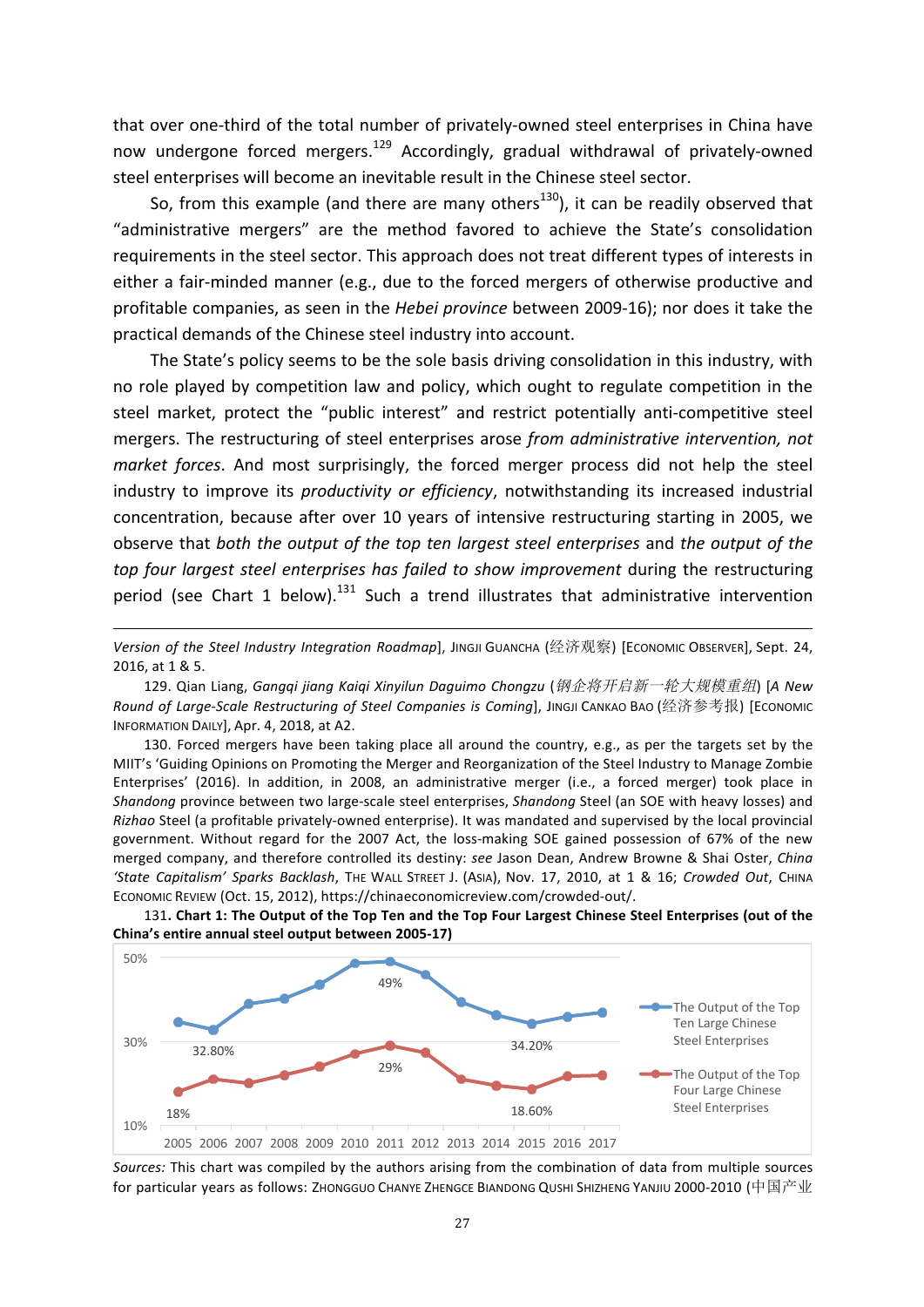promoting industrial concentration, did not achieve the 2009 Plan's target for the top ten largest steel enterprises to produce 60% of the country's entire steel production output by 2015.<sup>132</sup>

Finally, although outside the scope of this article, it is worth noting that the primacy of State industrial policy over competition law adherence, is most amply demonstrated by the fact that these forced mergers are proceeding without any detailed decisions being published to demonstrate how they are regarded *as being compatible* with the 2007 Act.<sup>133</sup> Under the 2007 Act only *merger prohibition* decisions or *conditional clearance* decisions are required to be published<sup>134</sup>, i.e., a published decision is produced when a merger is either prohibited<sup>135</sup> or conditionally cleared subject to conditions<sup>136</sup>, yet those that are cleared

<u> 1989 - Andrea Santa Andrea Andrea Andrea Andrea Andrea Andrea Andrea Andrea Andrea Andrea Andrea Andrea Andr</u>

政策变动趋势实证研究) [THE EMPIRICAL ANALYSIS OF CHINESE INDUSTRY POLICY CHANGING TENDENCY 2000-2010] 176 (Ying Zhao & Yueju Ni eds., 2012); Gangtie Gongye "Shierwu" Fazhan Guihua (钢铁工业"十二五"发展规划) [The 12th Five-Year Plan (2011-15) for China's Iron and Steel Industry] (promulgated by the MIIT of China, Oct. 24, 2011, effective Oct. 24, 2011); Y.J. Li, *2011nian Woguo Gangtie Jizhongdu Zhuangkuang Fenxi Zongjie* (2011 年我国钢铁集中度状况分析总结) [Analysis of Concentration Ratio of the Chinese Steel Industry in 2011], 5 MONTHLY STATISTICS OF THE CHINESE STEEL INDUSTRY 27 (2012); Q. Xia, *Gangtie Hangye Yinglai Jianbing Chongzu Haoshiji* (钢铁行业迎来兼并重组好时机) [Good Time for Mergers and Acquisitions in the Chinese Steel Industry], ZHENGQUAN RIBAO (证券日报) [SECURITIES DAILY], Jan. 25, 2013, at A3; B.B. Song, Jizhongdu *Busheng Fanjiang, Gangtieye Jianbing Chongzu jiang Tisu* (集中度不升反降*,*  钢铁业兼并重组将提速) [*Concentration Drops, Mergers and Acquisitions in the Steel Industry to Grow Faster*], CHINA INDUSTRY NEWS, Apr.15, 2014, at A3; Liang, *supra* note 129; 2014nian Gangtie Hangye Yunxing Qingkuang he 2015nian Zhanwang (2014 年钢铁行业运行情况和 2015 年展望) [Operating Conditions of the Chinese Steel Industry in *2014 and 2015 Outlook*], MIIT, CHINA (Feb. 5, 2015), http://finance.china.com.cn/roll/20150205/2948051.shtml; *2016nian Gangtie Hangye Yunxing Qingkuang he 2017nian Zhanwang* (*2016* 年钢铁行业运行情况和 *2017* 年  $E[\vec{E}$ ] [Operating Conditions of the Chinese Steel Industry in 2016 and 2017 Outlook], MIIT, CHINA (Mar. 1, 2017), http://www.miit.gov.cn/n1146285/n1146352/n3054355/n3057569/n3057572/c5505058/content.html.

132. However, notwithstanding this, the State's steel intervention program presses ahead, with intensive restructuring ongoing in this sector: Liang, *supra* note 129.

133. In reality, not all domestic mergers are notified to the Ministry of Commerce of China [hereinafter "MOFCOM"]: Deborah J. Healey & Zhang Chenying, *Bank Mergers in China: What Role for Competition?*, 12 ASIAN J. COMP. L. 81 (2017); Wang & Emch, *supra* note 97, 267.

134. Art. 30, 2007 Act: SAMR's 2020 proposals to reform the 2007 Act propose no change to this state of affairs: see Draft (for public comment) on the Amendment of the Anti-Monopoly Law 2007 of China (2020), art. 35. A minor is proposed in the case of conditional clearance decisions in a separate SAMR 2020 merger reform proposal document, where it is proposed that, where SAMR decides to change or remove conditions in a conditional clearance decision, it shall publicize such decision to the general public in a timely manner: *see* SAMR, Jingyingzhe Jizhong Shencha Zanxing Guiding (Zhengqiu Yijiangao) (经营者集中审查暂行规定(征求意 见稿)) [Draft (for comment) on Interim Provisions on the Review of Concentrations of Business Operators] (7 January 2020), art. 68: http://www.moj.gov.cn/news/content/2020-01/07/zlk\_3239243.html). At the time of writing, these proposals have not been legislated into Law.

135. *See, e.g.*, MOFCOM Announcement (2009) No.22 prohibiting Coca-Cola's proposed acquisition of Huiyuan on account of concerns that Coca-Cola would leverage its dominance in the carbonated soft drinks market in China, to the juice market in China. Notwithstanding the scale of this transaction, the decision is not very detailed, less than ten pages in length (often typically MOFCOM Announcements are less than five pages long); another example would be the MOFCOM Announcement (2014) No. 46 prohibiting the proposed concentration of undertakings by Maersk, MSC and CMA CGM seeking to establish a network centre (this was only a four-page decision, and is the most recent prohibition decision that can be found either on the MOFCOM website (prior to 2019), or on the SAMR website (2019 onwards): the authors are aware that since 2014 only a relatively small number of mergers have been prohibited by MOFCOM, yet only one of those prohibition decisions could be found on the MOFCOM official website: see Shangwubu Gonggao 2014nian *Di46hao [*商务部公告 *2014* 年第 *46* 号*] (MOFCOM Announcement (2014) No. 46)*, MOFCOM, CHINA (June. 17,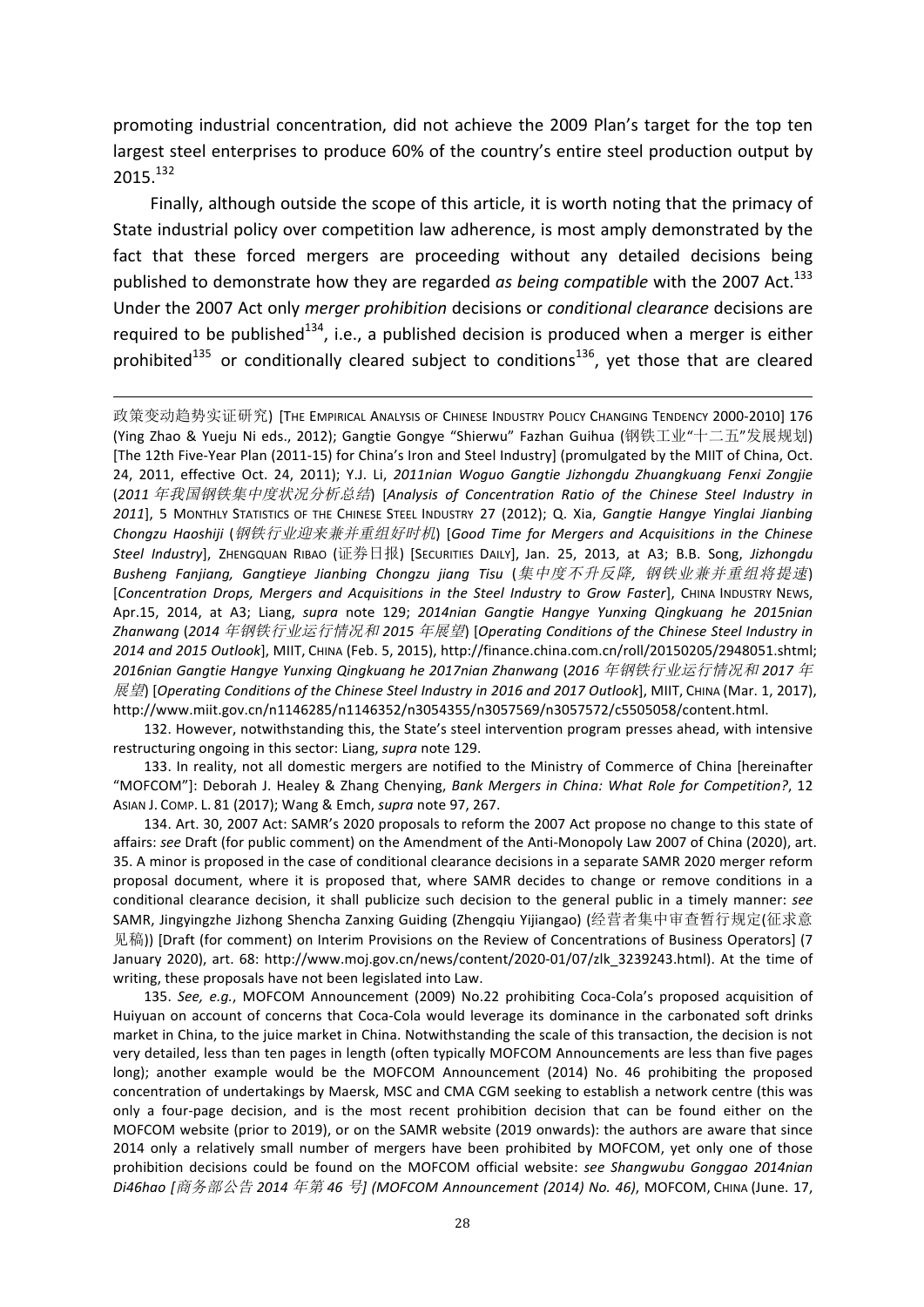annually *without conditions* are many times more numerous *and are not accompanied by* any form of published decision other than to announce the fact of their clearance<sup>137</sup>, so we cannot say whether those mergers that were approved outright have ever been assessed on competition compatibility grounds under the 2007 Act at all, when clearly the 2007 Act requires that they should be.

# *D. Summary Conclusions from the Case Studies*

The above three case studies illuminate how across different industries in China, the toleration of anti-competitive practices (clearly contrary to the 2007 Act) is widespread and embedded in both State industrial policy and in the market practices of SOEs. Whether margin-squeezing; or refusals to supply without objective justification; or the leveraging of upstream dominance to acquire downstream dominance; or discriminatory pricing; or forced acquisition of profitable companies: all such practices are frequent features of the legal and business landscape in China, undertaken in the name of industrial policy and economic development. The protection of consumers; the promotion of market efficiency; or the prohibition of unfair competitive practices, do not appear to be key objectives of China's antitrust regulators. None of these values appear to pose inhibitory obstacles to the adoption of anti-competitive State policies or the pursuit of anti-competitive activities by SOEs. The only conclusion that can be reached therefore, is that the public interest concept in the 2007 Act equates to the State's pursuit of industrial policy, it is the superior norm over traditional competition values as we know them in the EU, and that norm thereby relegates the protection of competition norms to the sideline.

<sup>&</sup>lt;u> 1989 - Andrea Santa Alemania, amerikana amerikana amerikana amerikana amerikana amerikana amerikana amerikan</u> 2014), http://fldj.mofcom.gov.cn/article/ztxx/201406/20140600628586.shtml, and no prohibition decisions could be found on SAMR's official website: see http://www.samr.gov.cn/fldj/tzgg/ftjpz/index.html.

<sup>136.</sup> e.g., see MOFCOM Announcement (2009) No.28 regarding the conditional approval of Mitsubishi Rayon's acquisition of Lucite-International; MOFCOM Announcement (2013) No.58 regarding the conditional approval of the acquisition of Gambro AB by Baxter International Inc.; MOFCOM Announcement (2018) No.31 regarding the conditional approval of Bayer Aktiengesrllschaft, Kwa Investment Co.'s acquisition of Monsanto Company.

<sup>137.</sup> e.g., in 2018, 444 mergers have been approved, without being accompanied by any form of published decision other than the fact that the merger has been approved; by comparison over the same period there were four conditional clearances. In 2017 there were 325 clearance decisions, none accompanied by any published competition clearance assessment or indeed any form of published decision; seven were approved subject to conditions, 12 were either prohibited or withdrawn, with the second category (conditional clearances in 2017) accompanied by a published decision in each case (though, as we point out in *supra* note 135, none of the prohibition decisions in the year of 2017 were published, and indeed not for other years either apart from the odd one or two): 2017nian Shangwu Gongzuo Nianzhong Zongshu Zhijiu (2017 年商务工 作年终综述之九) [The 2017 Year-End Business Work Review No 9], MOFCOM (Jan. 9, 2018, 10:23 AM), http://www.mofcom.gov.cn/article/zt\_swxs/lanmunine/201801/20180102696433.shtml; Zhengping Gu & Sihui Sun, 2017nian Zhongguo Fanlongduan Zhifa Huigu yu Zhanwang (2017 年中国反垄断执法回顾与展望) [*Retrospect and Prospects for China's Anti-Monopoly Law Enforcement in 2017*], ANJIE LAW FIRM, CHINA (Jan. 9, 2018), http://www.anjielaw.com/uploads/soft/180109/1-1P1091I616.pdf; Zhengping Gu & Sihui Sun, 2018 *nian Zhongguo Fanlongduan Zhifa Huigu – Jingyingzhe Jizhong* (*2018* 年中国反垄断执法回顾*——*经营者集中 篇) [Retrospect for China's Anti-Monopoly Law Enforcement in 2018 – Merger], ANJIE LAW FIRM, CHINA (Jan. 11, 2019), http://www.anjielaw.com/uploads/soft/190115/1-1Z115112Q8.pdf.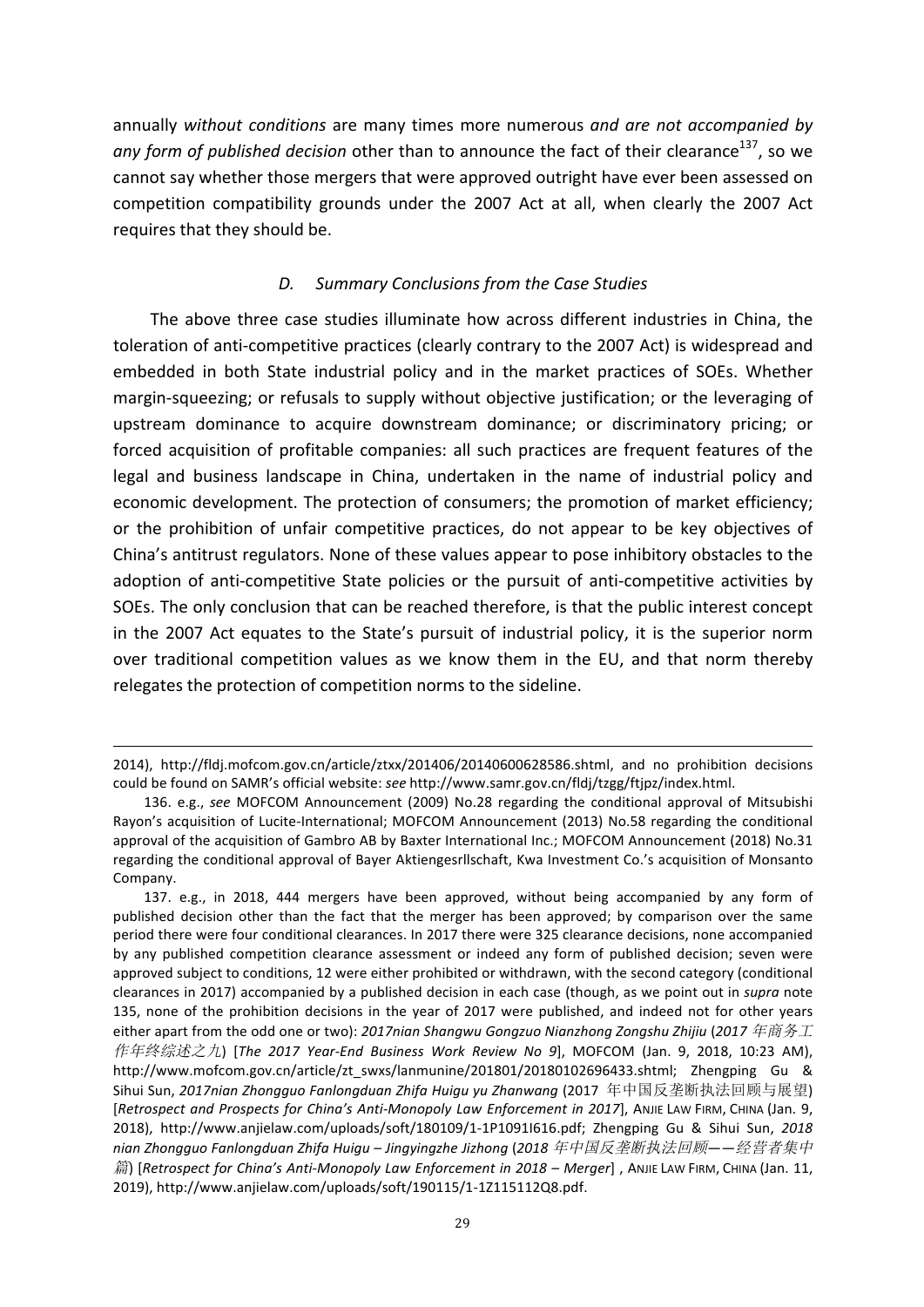# *IV. LEGAL AND RESOURCE REFORMS TO ENABLE ANTI-MONOPOLY ENFORCEMENT TO BECOME EFFECTIVE AGAINST ANTI-COMPETITIVE SOE PRACTICES IN CHINA*

Before concluding we shall give consideration to three essential steps that are needed in order to enhance the role and effectiveness of China's anti-monopoly agency, the reformed ministerial-level SAMR (State Administration of Market Regulation) ministry (2018) which oversees the newly established sub-ministerial level enforcement agency the National Anti-Monopoly Agency. This new structure was designed to replace three other sub-ministerial agencies, all of whom were regulated under different ministerial level authorities, and who, although charged with conducting various aspects of competition enforcement, were often largely absent from the theatre of enforcement operations.<sup>138</sup>

Although on its face the 2007 Act prohibits SOEs and administrative agencies from abusing their exclusive rights or dominant position to restrict or eliminate competition in the market<sup>139</sup>, we have shown above that the reality is otherwise: SOEs and government industrial policies often advance anti-competitive objectives. Absent the taking of effective punitive measures, the 2007 Act's prohibition of anti-competitive behavior therefore remains an empty threat in the minds of China's SOEs.<sup>140</sup> Therefore, a number of specific regulations and resource capacity-building measures are called for, in order to restrain the excessive exercise of administrative powers: otherwise respect for anti-monopoly compliance and enforcement of the 2007 Act will not strengthen. The proposed measures, in strengthening anti-monopoly compliance, could additionally have the knock-on effect of strengthening the rule of law in China, by elevating respect for competition to the level of a superior norm, superior to administrative intervention, and this will in turn enhance the position of privately-owned SMEs in China, which have long sought equal parity with SOEs in  $China.<sup>141</sup>$ 

<sup>138 .</sup> The three sub-ministerial-level anti-monopoly enforcement agencies were namely, the Anti-Monopoly Bureau supervised by the ministerial-level MOFCOM; the Price Supervision and Anti-Monopoly Bureau, supervised by the ministerial-level NDRC, and the Anti-Monopoly and Anti-Unfair Competition Enforcement Bureau, supervised by the ministerial-level SAIC. In theory, the Anti-Monopoly Bureau (MOFCOM) was supposed to focus mainly on merger control; the Price Supervision and Anti-Monopoly Bureau (NDRC) to focus on tackling price-related anticompetitive conduct; and the Anti-Monopoly and Anti-Unfair Competition Enforcement Bureau (SAIC) was to focus on breaking up administrative monopolies. However, in practice, these three agencies' powers frequently overlapped, and conflicts frequently occurred in the enforcement process. Faced with this multi-agency overlap in China's anti-monopoly enforcement system (aggravated by deficiencies such as the lack of relevant judicial interpretations, lack of sufficient properly qualified professionals; and the multi-agency operating system's failure to combat competition infractions by administrative monopolies) China announced in early 2018 that the three anti-monopoly enforcement agencies listed above would be merged into one new super-regulator, the National Anti-Monopoly Agency (which under the supervision of the SAMR) came into effect in May 2018: Yuan Lin and Shaohua Sun, *Fanlongduan Jigou 'Sanheyi' Quanmian Tisu* (反垄断机构*'*三合一*'*全面提速) [*China Speeding Up the Process of Merging Three Anti-Monopoly Agencies into One*], JINGJI CANKAO BAO (经济参考报) [ECONOMIC INFORMATION DAILY], May 25, 2018, at A1-3.

<sup>139.</sup> Arts. 7, 32-37 & 50. See, William E. Kovacic, *Competition Policy and State-Owned Enterprises in China*, 16 WORLD T.R . 693, 695 (2017).

<sup>140.</sup> Wang, *supra* note 18.

<sup>141.</sup> Jinbiao Xia, Yi "Jingzheng Zhongli" Yingzao Guogi, Mingi Gongping Jingzheng Huanjing (以"竞争中立"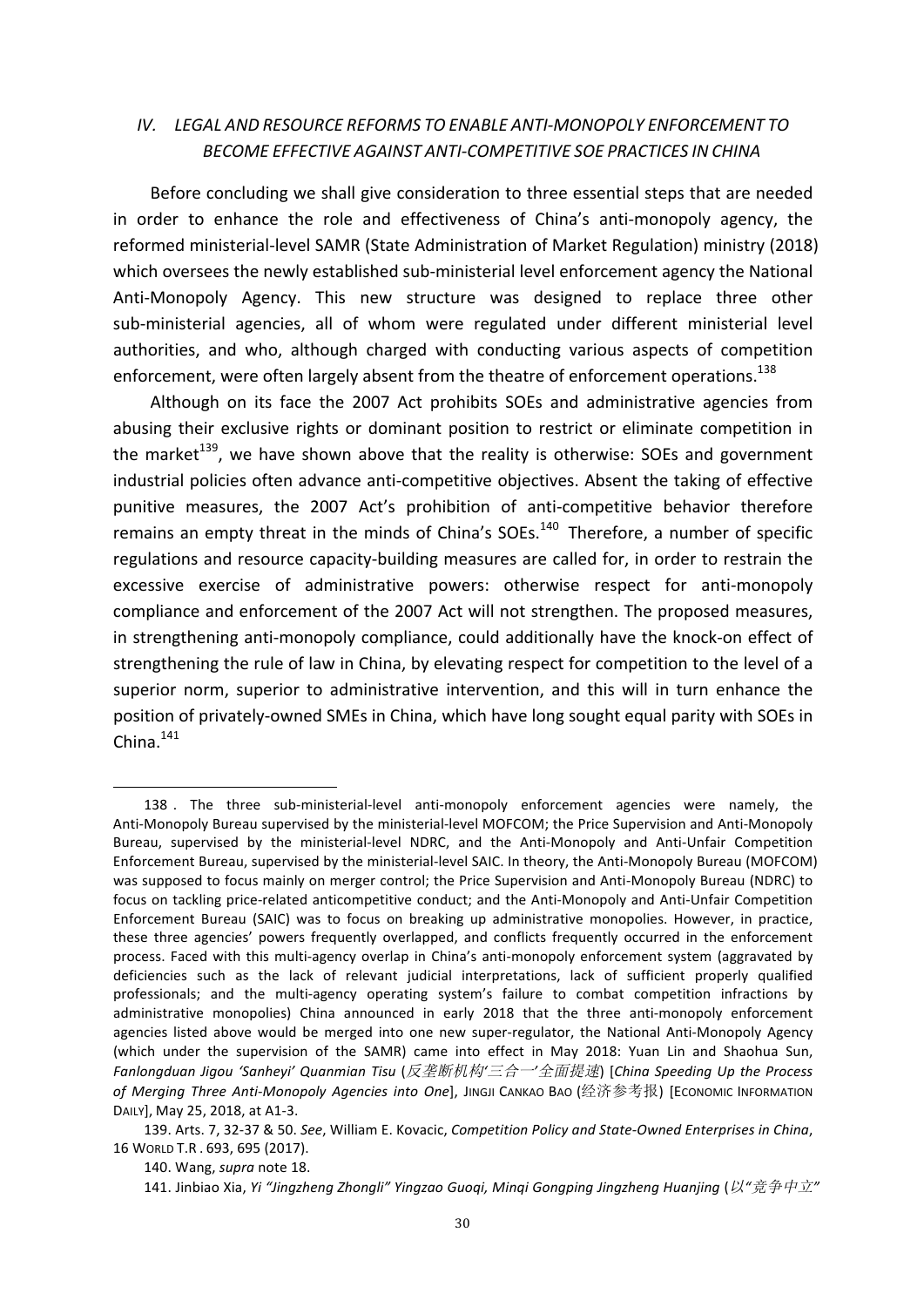# *A. Regulation Enhancement*

The specific regulations the authors' propose should be promulgated by the new anti-monopoly enforcement agency, SAMR $^{142}$ , and should be directed towards achieving at least three objectives: (1) first, a normative objective (to make it explicit that Competition is a superior norm over administrative intervention), reversing the status quo whereby the pursuit of industrial policy currently trumps respect for competition ideals; (2) second, reporting channels should be established, to allow lower level administrative agencies<sup>143</sup> and market participants<sup>144</sup> to have safe channels made available to them to inform competition regulators about competition infringements perpetrated by SOEs, or where high-level State bodies apply and pursue non-competition-compliant industrial policies; and (3) third, strengthening enforcement powers and reform of the legislative text of the 2007 Act, removing provisions that currently allow the State to bypass competition in favor of the so-called public interest. We shall now elaborate each of these three sets of proposals in turn:

## 1. Normative Elevation Reform

The *first* regulation required would demand a reversal of current norms: one that recognizes the supremacy of the 2007 Act, *such that* the abuse of special or exclusive rights by dominant SOEs and administrative agencies would be clearly regarded as illegal. This would mean that competition law compliance would become a superior norm in China, and thereby align Chinese competition enforcement with the EU approach (where competition is not trumped by industrial policy). In order to bring this about, two steps are needed, in





The first three columns in the chart above (reading from left to right) illustrate how the anti-monopoly multi-agency system in China was structured prior to its reorganization in April 2018, while the column on the extreme right illustrates the new updated anti-monopoly enforcement structure since April 2018.

\* The arrows indicate the transfer of powers and functions from the bodies in cols 1-3, to the corresponding-level body in the extreme right col 4.

143. Lower level administrative agencies denote provincial level administrative agencies or (even lower) city or town-level agencies.

144. Market participants in this context include both SOEs and SMEs.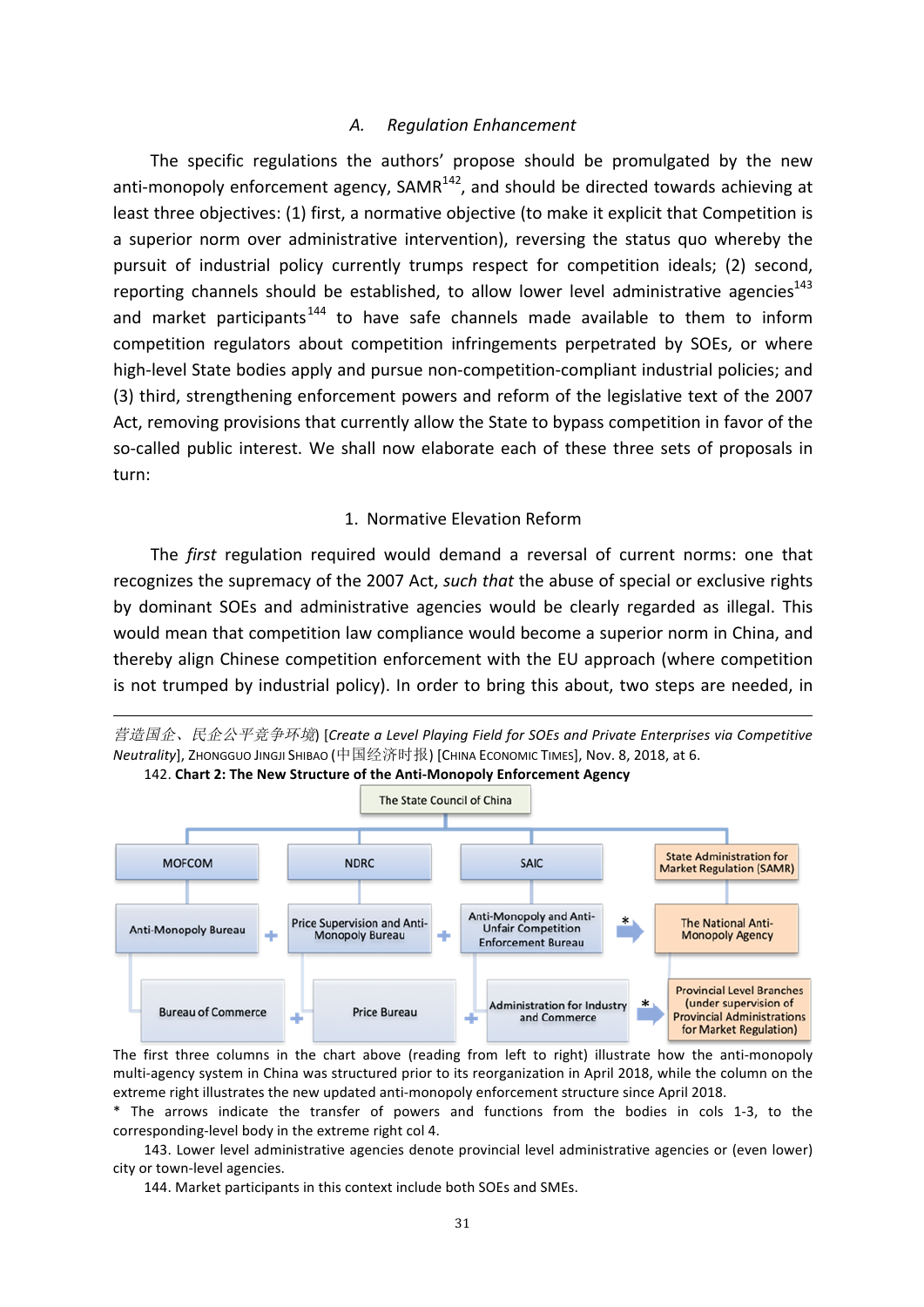order to change the current dynamic between industrial policy-makers and competition compliance / enforcement:

The first step is a structural one – SAMR (the State Administration for Market Regulation Ministry) should be positioned higher in the State hierarchy so that it can order the key higher-level agencies with industrial policy-issuing powers (such as the Ministry of Industry and Information Technology (hereinafter, "MIIT"), the NDRC,<sup>145</sup> and the Ministry of Commerce (hereinafter, "MOFCOM"), not to issue industrial policy in China that conflicts with the 2007 Act.

Accordingly, SAMR should be given statutory power to examine and assess, for *competition-compatibility*, any existing or new proposed industrial polices, including the power to call for their amendment or abandonment, prior to their adoption; and, where the supremacy of the 2007 Act would be likely to be negatively affected by any industrial policies, then SAMR should be empowered to stop the release or implementation of such policy. This would be the ideal situation. However, even if SAMR's role is not elevated in the fashion proposed, the current situation could yet be significantly improved by the fact that the three anti-monopoly enforcement agencies (Anti-Monopoly Bureau; Price Supervision and Anti-Monopoly Bureau; Anti-Monopoly and Anti-Unfair Competition Enforcement Bureau) have recently (2018) all been subsumed into the new National Anti-Monopoly Agency, which will itself fall under the direct supervision of SAMR. This structural change could enable the desired norm reversal to take place, because under the new 2018 structural reforms SAMR does not see the merging of anti-monopoly enforcement agencies (named above) as having any industrial policy making capacity once they come under its sphere of influence, following their recent extraction from the orbit of their former higher level supervisors (the industrial policy-makers, MOFCOM, NDRC and MIIT $<sup>146</sup>$ ). However, only</sup> time will tell whether these recently integrated agencies will now allow industrial policy to take a back-seat and instead focus on the implementation of competition enforcement as their primary mission.<sup>147</sup>

The second step needed to achieve the first objective of norm change, is a veto-power. A veto-power should be granted to lower-level administrative agencies (e.g., provincial or city level bodies) to allow them invoke the 2007 Act as the basis for refusing to implement industrial policies which violate the terms of the 2007 Act. This currently does not happen because there is no explicit statutory veto power that lower level agencies could point to, giving them explicit authority not to follow non-competition compliant policies or anti-competition administrative interventions.

2. Reporting Channels Reforms

<sup>145.</sup> See Svetiev & Wang, *supra* note 14, 194.

<sup>146.</sup> Peter J. Wang, Yizhe Zhang & Qiang Xue, *The Integration of Chinese Anti-Monopoly Enforcement* Authorities, 17 THE ANTITRUST SOURCE 1, 5-6 (2018).

<sup>147.</sup> *ibid*; F. Deng, Fanlongduan "Sanheyi" (反垄断"三合一") [Merging Three Anti-Monopoly Agencies *into One*], CAIJING MAGAZINE, CHINA, Aug. 6, 2018, at 113-115.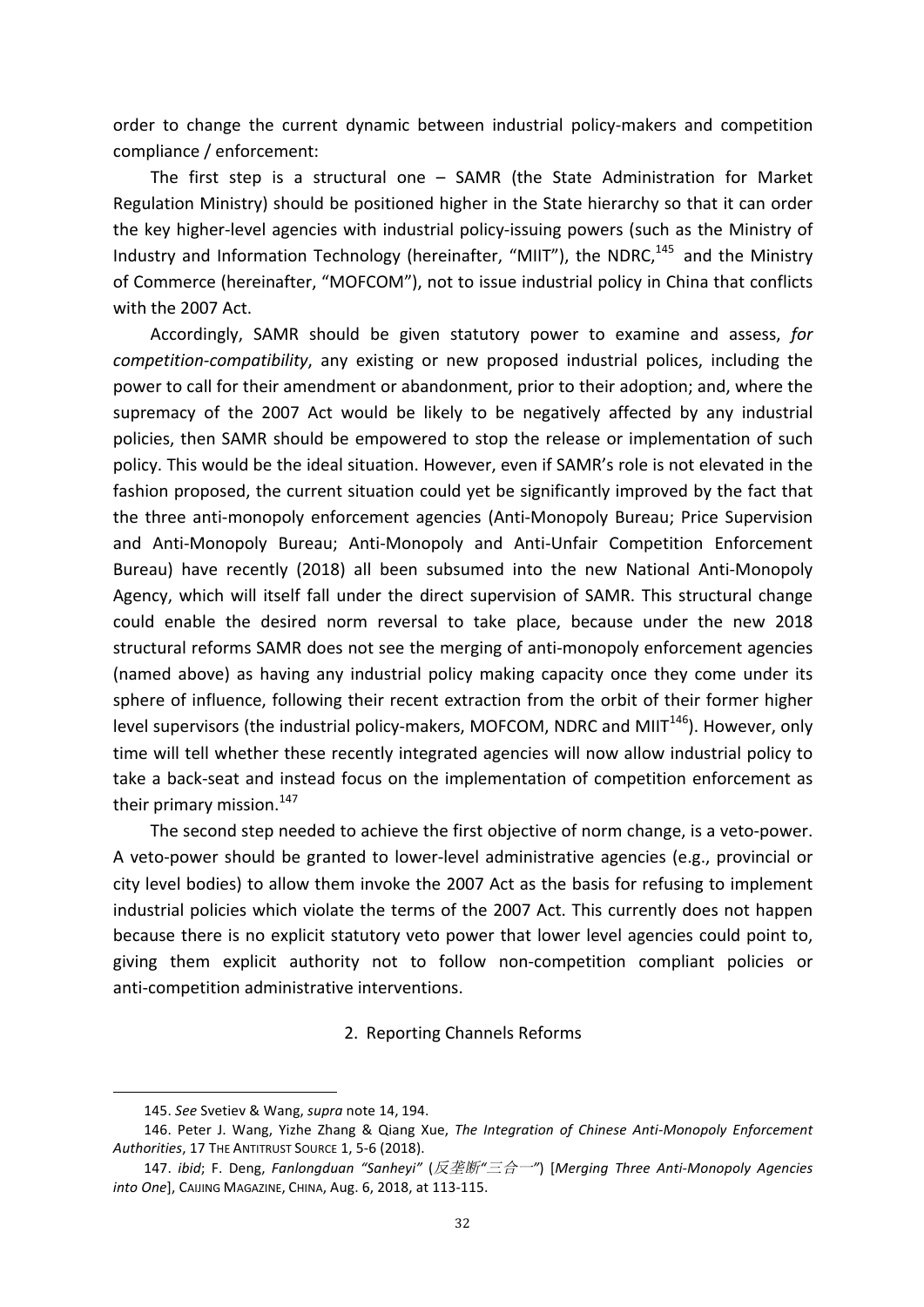The *second* set of regulations proposed would be regulations to establish clear reporting channels, on a statutory basis, to help both lower level administrative agencies and SMEs as follows: simultaneously, with reform initiative (1) above, lower-level administrative agencies should be granted legal powers to report instances of higher level agencies' failure to respect (or recognize) the jurisdiction of the Chinese anti-monopoly enforcement agencies. Analogous to developments in the EU, direct reporting channels<sup>148</sup> for lower-level administrative agencies ought to be established by SAMR in order to help it prohibit the adoption or implementation of anti-competitive industrial policies. In addition, the same rights and protection for lower-level administrative agencies should also be conferred on SOEs, with the aim of allowing them to deflect from having to comply with or carry out attempted anti-competitive administrative interventions.

This *second* set of specific regulations would also provide market participants, such as privately-owned SMEs (with mechanisms to report) and the right to refuse to engage with, anti-competitive administrative interventions instigated by SOEs, or anti-competitive industrial policies launched by both higher-level and lower-level administrative agencies.<sup>149</sup> Given the fact that the majority of privately-owned SMEs are local enterprises, it may be difficult for them to report unfair situations directly to the newly established SAMR in Beijing. However, conferring on them the ability to report administrative contraventions to the new local (provincial) anti-monopoly enforcement agencies which came into being in Autumn 2018, namely the new Provincial Administrations for Market Regulation (hereinafter, "PAMR")<sup>150</sup>, could be helpful and effective. In other words, the PAMRs should be the first contact point for local SMEs to report any unfair situations, as PAMRs will be best placed to deal with the competition concerns of locally based SMEs.

### 3. Law Reform

The *third* objective of specific regulations would be regulations designed to first, embolden anti-monopoly enforcement agencies to halt SOE competition infringements so that the objectives set by Article 7 of the 2007 Act<sup>151</sup> are not frustrated, and second, a clear legislative prohibition prohibiting administrative agencies abusing their special or exclusive rights to intervene in privately-owned SMEs operating in traditional State-controlled industries, or industries into which SOEs wish to gain control. Despite the fact that article 7

<sup>148.</sup> Examples of reporting channels in the EU and the UK can be found at: *Reporting Anti-Competitive Behaviour*, EUROPEAN COMMISSION (Sept. 28, 2018), https://europa.eu/youreurope/business/selling-in-eu/competition-between-businesses/anti-competitive-beha viour/index en.htm; Tell the CMA about A Competition or Market Problem, UK GOVERNMENT (Jan. 14, 2016), https://www.gov.uk/guidance/tell-the-cma-about-a-competition-or-market-problem.

<sup>149.</sup> Xueliang Sha, *Fanlongduan Zhuanjia Huangyong: Yanjiu Luoshi Jingzheng Zhongli Zhidu, Wending Shichang Xinxin* (反垄断专家黄勇:研究落实竞争中立制度,稳定市场信心) [*Anti-Monopoly Law Expert Huang Yong: Study and Implementation in Competitive Neutrality, Promoting Stability and Confidence in the Market*], BEIJING NEWS (Nov. 11, 2018, 17:36 PM), http://www.bjnews.com.cn/news/2018/11/11/520320.html; Zhanjiang Zhang & Baiding Wu, *Governing Ching's Administrative Monopolies Under the Anti-Monopoly Law: A Ten-Year Review (2008-2018) and Beyond*, 15 J. COMP. L. & ECON. 718 (2019).

<sup>150.</sup> All provincial PAMRs were established by the end 2019.

<sup>151.</sup> Kovacic, *supra* note 139; the 2007 Act, art. 7.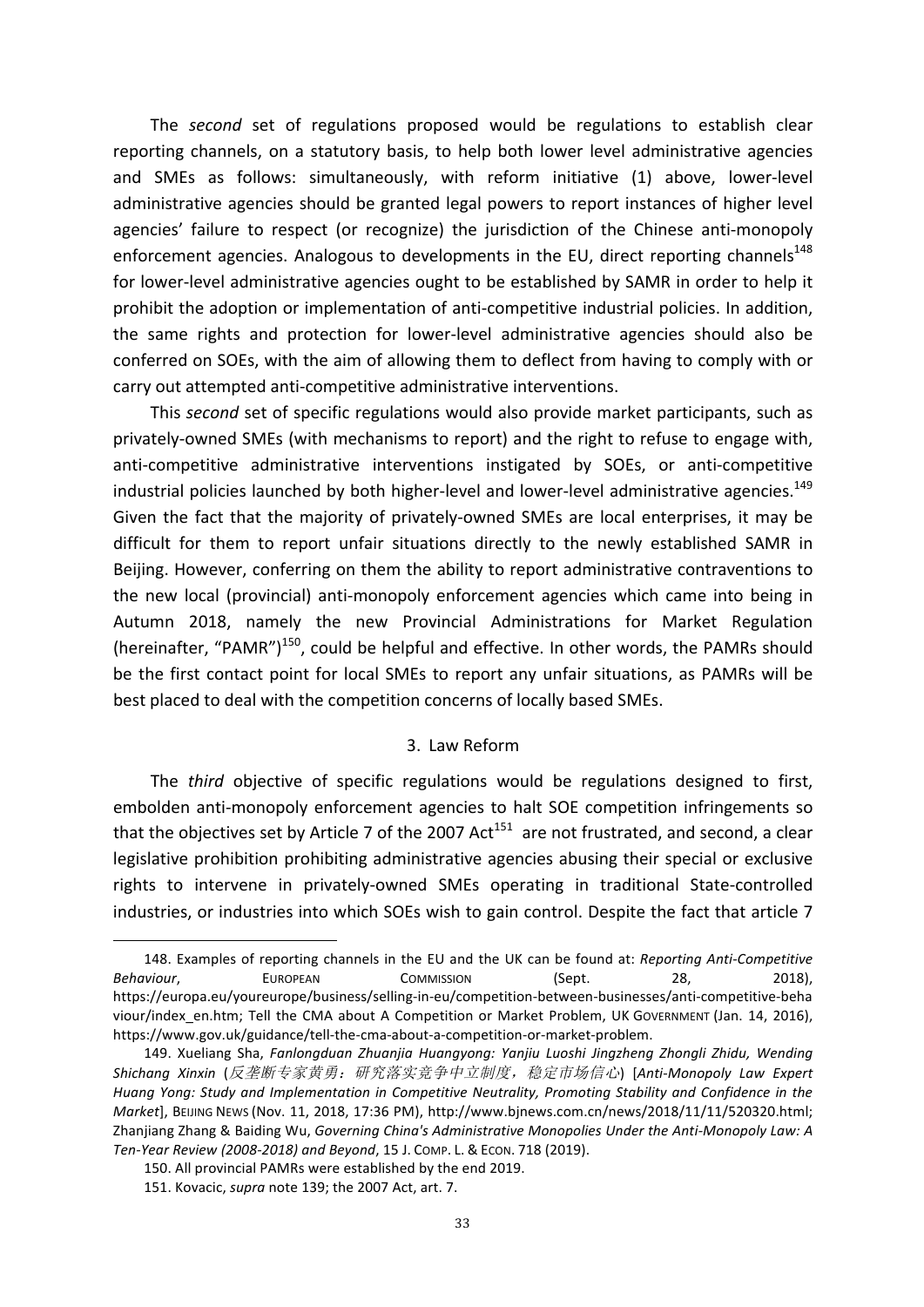(and article 8) of the 2007 Act injuncts SOEs from abusing their dominant position or harming consumers, article 7 is currently understood to create a position of privilege for SOEs in the market (see several such examples in the case studies considered earlier above in Part Three). This legislative change is required (i.e., amendment of the current article  $7$ ) because, currently the higher-level corrective measures mechanisms set out in article 51 of the 2007 Act<sup>152</sup> which are designed to rectify lower level non-compliance with the Act, are not being used adequately because in China's civil service culture the bureaucrats (not unlike elsewhere) traditionally tend to shield one another from blame or public scrutiny.<sup>153</sup>

Therefore, it is vital for SAMR to first, call for the aim and scope of article 7 of the 2007 Act to be refocused solely on prohibiting harm to competitors and consumers and remove the current protection it is perceived to grant SOEs who engage in such actions; and second, provide specific sanctions for SOEs and administrative agencies to halt their fostering of anti-competitive practices; and third, start enforcing deterrent effect by making the persons responsible for infringements personally responsible, such as by demotion.<sup>154</sup> If one harks back to the Part Three case studies earlier above, a situation could be foreseen whereby adoption of the forgoing reforms listed immediately above, could lead to a situation developing whereby the number of privately-owned filling stations would be allowed increase again (once discriminatory practices in that sector could be brought to an end); anti-competitive exclusionary incumbent barriers would be removed in the broadband market (which currently inhibit private operators from entering into the fixed-broadband market, to the detriment of consumers and competition); and the pace of "administrative mergers" (for example) in the steel industry should be confined only to those where firms were demonstrably financially unviable, in circumstances where competition would not be threatened.<sup>155</sup>

Finally, it goes without saying, the reference to "the public interest" in article 1 of the 2007 Act should be repealed if the understanding of that term cannot be distinguished from

<sup>152.</sup> Art. 51 of the 2007 Act: Where any administrative organ or an organization empowered by a law or administrative regulation to administer public affairs abuses its administrative power to eliminate or restrict competition, the superior authority thereof shall order it to make correction and impose punishments on the directly liable person(s)-in-charge and other directly liable persons. The anti-monopoly authority may put forward suggestions on handling according to law to the relevant superior authority. A minor revision to this article has been proposed in art.58 of the SAMR's 2020 "Draft (for public comment) on the Amendment of the Anti-Monopoly Law 2007 of China" reform proposals, which propose that a superior authority should report to SAMR that relevant corrections have been taken by the relevant lower-level administrative organ. However, at the time of writing, SAMR's 2020 proposals have not been legislated into Law.

<sup>153.</sup> Zhang, *supra* note 18.

<sup>154.</sup> In Chinese culture, demotion at work would be seen as a very severe (even career-ending) penalty to suffer, and would undoubtedly affect one's prospect of seeking employment elsewhere, hence it is proposed as an effective deterrent.

<sup>155.</sup> Furthermore, anti-monopoly enforcement agencies would have the right to determine who will gain from the award of compensation arising from the anti-competitive acts of administrative monopoly, with the aim of compensating privately-owned SMEs who have suffered from the consequences of inappropriate administrative intervention. In order to ensure smooth implementation, specific regulations would also be required to provide a detailed compensation calculation mechanism: see arts. 46-8 of the 2007 Act for the current inadequate mechanism.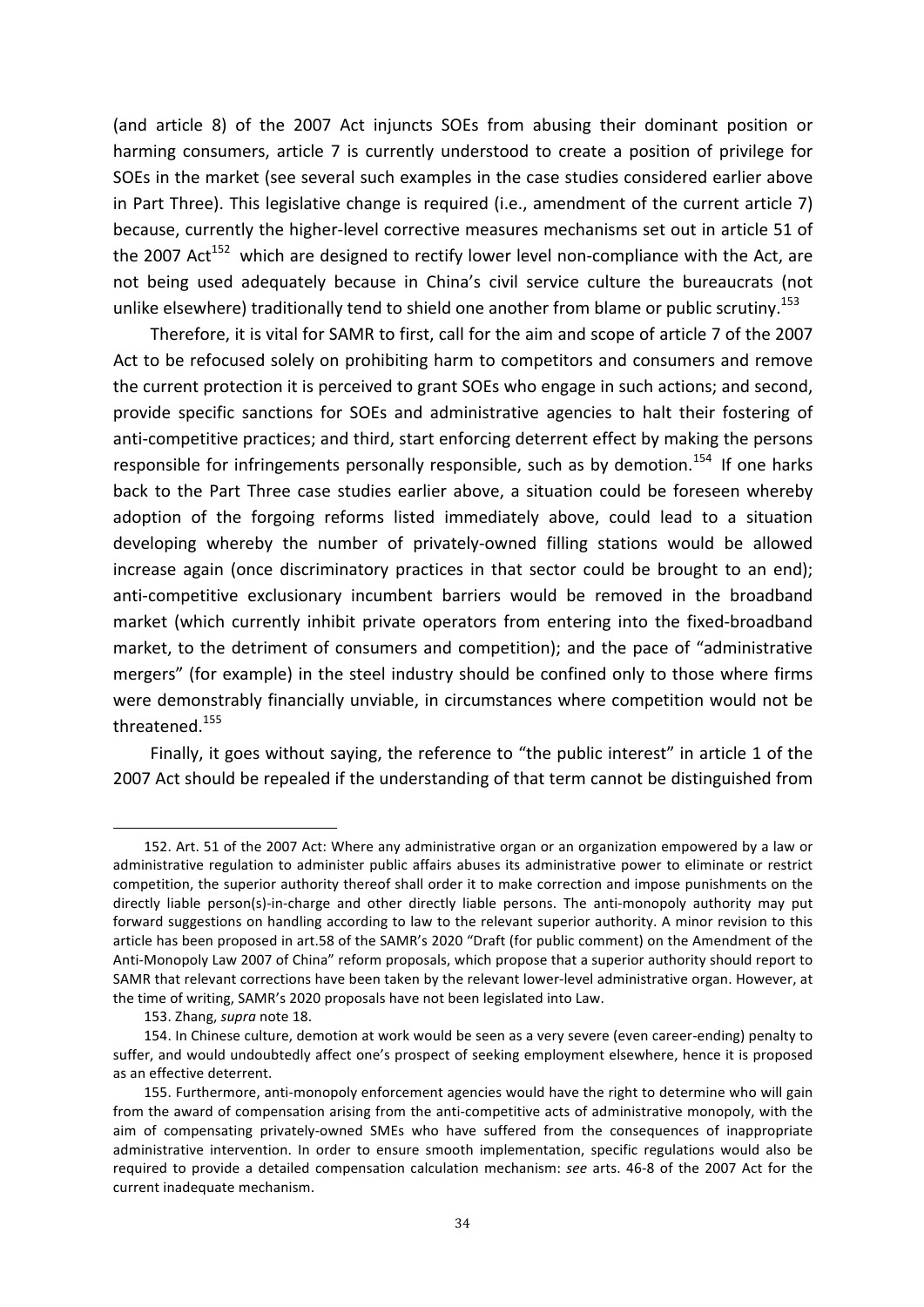the pursuit of the State's industrial policy. That would be the capstone of the proposed reforms, as its removal would remove "legislative cover" for anti-competitive industrial policy models and inhibit SOEs from actively engaging in blatantly anti-competitive activities. Without this final step, China cannot embrace competition philosophy as a core economic and societal value.

# *B. Capacity-Enhancement*

## 1. Institutions and Personnel Resources

In addition to the above, both new institutions and personnel resources are needed.<sup>156</sup> First, personnel: new blood needs to be injected into the anti-monopoly enforcement agencies (the SAMR and the PAMRs), by the training or hiring of additional discipline-specific professionals, suitably trained to conduct sophisticated and complex anti-monopoly investigations, with particular experience in combatting unfair practices by administrative monopolies. For example, having sufficiently qualified competition lawyers and in-house expert economists<sup>157</sup>, or employing external competition economists and involving them in the investigation process would build anti-monopoly agency understanding of what should be regarded as either fair (or unfair) competition in the market.<sup>158</sup> The courts in China will accommodate such experts: the Judicial Interpretation *Provisions of the Supreme People's Court on Several Issues Concerning the Application of* Law in Hearing Civil Cases Caused by Monopolistic Conducts [2012] No.5 held that 'parties shall apply to the People's Court to have one or two specialists with relevant knowledge appear in Court to make explanations on specialty issues about the case'.<sup>159</sup>

In addition, it would be useful to allow more anti-monopoly scholars to participate in anti-monopoly investigations, because such scholars may often be more familiar with the

<sup>156.</sup> Alfonso Lamadrid de Pablo, *Competition Law as Fairness*, 8 J.E. COMP. L. & PRAC. 147 (2017); XUEGUO WEN, YANBEI MENG & CHONGYING GAO, FANLONGDUANFA ZHIXING ZHIDU YANJIU (反垄断法执行制度研究) [RESEARCH ON ANTI-MONOPOLY LAW ENFORCEMENT SYSTEM] 67 (2011).

<sup>157.</sup> For example, with regard to the first successful case against an administrative monopoly, decided by Guangdong High People's Court in 2015, economics professionals participated in the Court proceedings as *amicus curiae* (friend of the court) to help the Court to understand the complex economic argumenta: see, e.g., Jing Wan, *Fanlongduan Zhifa Liangge "Shouli" Zhangxian Fazhi Jingshen* (反垄断执法两个*"*首例*"*彰显法治精 神) [The First Two Specific Cases of Anti-Monopoly Enforcement Highlighting the Spirit of the Rule of Law], FAZHI RIBAO (法制日报) LEGAL DAILY, CHINA, Dec. 24, 2015, at 6; Diarmuid Rossa Phelan, *The Effect of Complexity* of Law on Litigation Strategy, in LEGAL STRATEGIES: HOW CORPORATIONS USE LAW TO IMPROVE PERFORMANCE 335, 341 (Antoine Masson & Mary J. Shariff eds., 2010) points out that 'the legal system is one which can only be run by professionals'.

<sup>158.</sup> Ariel Ezrachi & Maurice E. Stucke, *The Fight Over Antitrust's Soul*, 9 J.E. COMP. L. & PRAC. 1 (2018); Giorgio Monti, *EC Competition Law: The Dominance of Economic Analysis?*, *in* THE DEVELOPMENT OF COMPETITION LAW: GLOBAL PERSPECTIVES 3, 4 (Roger Zäch, Andreas Heinemann & Andreas Kellerhals eds., 2010); *Guidelines on the Application of Article 81(3) of the Treaty [now TFEU art. 101(3)]*, 2004 O.J. (C 101) 2.21.

<sup>159.</sup> Provisions of the Supreme People's Court on Several Issues Concerning the Application of Law in Hearing Civil Cases Caused by Monopolistic Conducts [2012] No. 5 (promulgated by the 1539th meeting of the Judicial Committee of the Supreme People's Court, May 3, 2012, effective June 1, 2012), art. 12.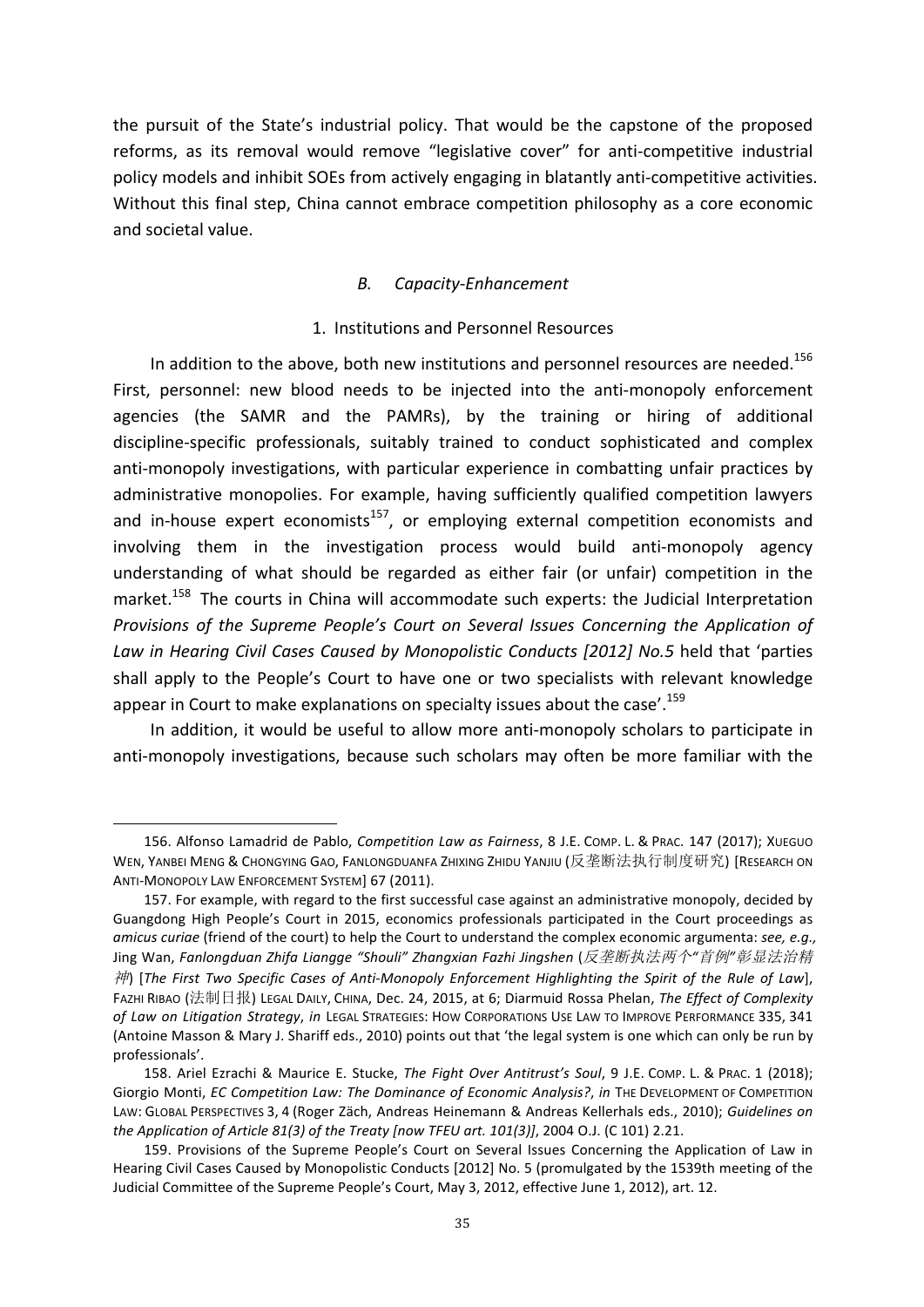2007 Act than are current anti-monopoly enforcement staff.  $160$  Hence, training professionals<sup>161</sup>, as well as introducing more economists<sup>162</sup> and legal scholars to participate in the work of China's anti-monopoly enforcement agencies, could help bring about a more professional and less discretionary perspective to the work of the anti-monopoly agencies, particularly when faced with cases involving administrative monopolies' unlawful interference with competition in the marketplace.<sup>163</sup> These potential reforms for Chinese competition practice should be carried out with the aim of reducing administrative influence and increasing the independence of anti-monopoly enforcement.<sup>164</sup>

### 2. Institutional Reform

So far as institutional reform is concerned, two key institutions are missing from the current China legal framework: an independent competition authority and a dedicated competition law court.

# a An independent competition enforcement authority

Based on the EU experience, *an independent competition enforcement authority* is essential.<sup>165</sup> The 2018 institutional reform changes described above – combining the previously three Chinese anti-monopoly enforcement agencies into one (the SAMR) – does not bring about the creation of *a truly independent* competition authority, because the new Anti-Monopoly Agency (supervised by SAMR) has been positioned at the original administrative level (the sub-ministerial-level) formerly occupied by its forebears.<sup>166</sup> Accordingly, the new agency will come up against resistance when it seeks to challenge

<sup>160.</sup> Although Chinese anti-monopoly enforcers and Anti-Monopoly Law scholars have had many opportunities to exchange views, e.g. academic conferences, scholars rarely consulted by those conducting anti-monopoly investigations.

<sup>161.</sup> de Pablo*, supra* note 156; ZhONGGUO JINGZHENG ZHENGCE YU FALV YANJIU BAOGAO (2013NIAN) (中国竞争政 策与法律研究报告(2013 年)) [REPORT ON COMPETITION LAW AND POLICY OF CHINA 2013] 69-71 (Competition Policy and Law Commission of China Society for World Trade Organization Studies ed., Law Press, China, 2013).

<sup>162.</sup> Marcel Boyer, Thomas W. Ross & Ralph A. Winter, *The Rise of Economics in Competition Policy: A* Canadian Perspective, 50 CAN. J. ECON. 1489 (2017); DONG ZHAO, FANLONGDUAN MINSHI ZHENGJU ZHIDU YANJIU (反垄 断民事证据制度研究) [RESEARCH ON CIVIL ANTI-MONOPOLY EVIDENCE SYSTEM] 4, 16-8 & 58-62 (2014).

<sup>163.</sup> The reason is that cooperation would close the loopholes in China's anti-monopoly enforcement approach, as Monti mentioned in the area of EU Competition Law 'no economist would ever have written Article 81 and 82 [TFEU arts. 101 & 102] in the way that they have been': Giorgio Monti, *EC Competition Law:* The Dominance of Economic Analysis?, in THE DEVELOPMENT OF COMPETITION LAW: GLOBAL PERSPECTIVES 3, 13 & 21-3 (Roger Zäch, Andreas Heinemann & Andreas Kellerhals eds., 2010); Weiving Zhang, Chongxin Shenshi Fanlongduan Zhengce de Jingjixue Jichu (重新审视反垄断政策的经济学基础) [Re-Examining the Economic Basis of Anti-Monopoly Policies], COMP. POL'Y, DIGITAL ECON. & INNOVATION CONFERENCE (Nov. 30, 2017, 12:26 AM), http://opinion.caixin.com/2017-11-30/101178184.html.

<sup>164.</sup> Wang, *supra* note 18.

<sup>165.</sup> Wouter P.J. Wils, *Competition Authorities: Towards More Independence and Prioritisation?* – The *European Commission's 'ECN' Proposal for a Directive to Empower the Competition Authorities of the Member States to Be More Effective Enforcers*, 2017 PROCEEDINGS OF THE NEW FRONTIERS OF ANTITRUST 8TH INTERNATIONAL CONCURRENCES REVIEW CONFERENCE; Johan W. van de Gronden & Sybe A. de Vries, *Independent Competition*  Authorities in the EU, 2 UTRECHT L. REV. 32 (2006).

<sup>166.</sup> *See* Chart 2, *supra* note 142.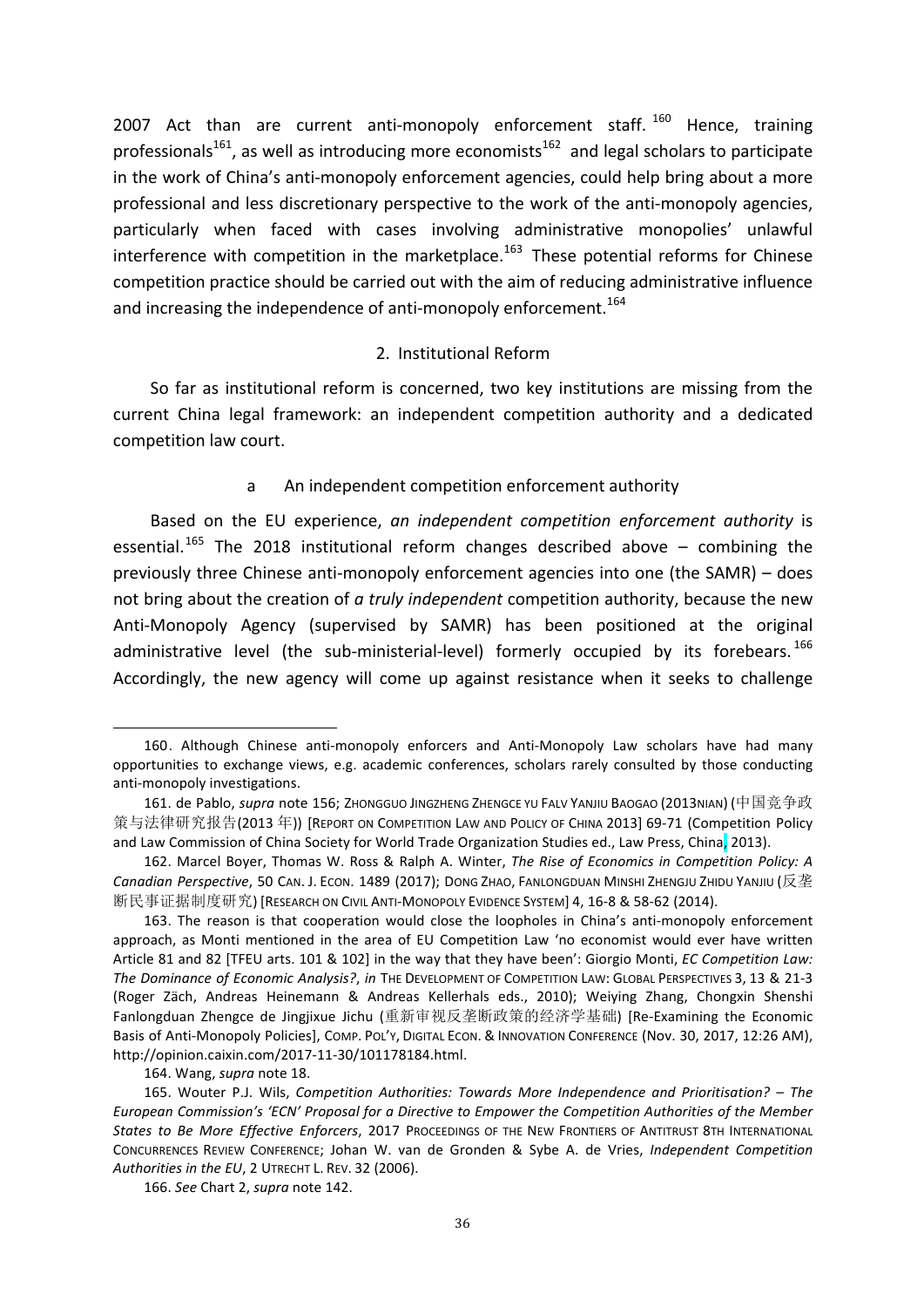ministerial-level authorities' market interventions, e.g., by MOFCOM or the NDRC.<sup>167</sup> In order to carry out "fair competition review"<sup>168</sup>, in a competition-neutral fashion, the new Anti-Monopoly Agency should either be elevated to *above* ministerial level (the most desirable position); or alternatively (though less preferably if this cannot be achieved) the new Anti-Monopoly Agency should be moved out from under the ministerial-level wing of SAMR and become a ministerial-level authority in its own right (admittedly a less strategic position to occupy in the battle between industrial policy application and respect for competition norms, but certainly better that where it is currently positioned, lower in the hierarchy at sub-ministerial level).

#### b A competition law court

*A competition law court* is required, which can give *neutral judgments* in cases contesting administrative intervention in China<sup>169</sup>, because (1) *competitive neutrality* is the "new creed" promoted by SAMR $^{170}$ ; (2) Judges of Civil Division and Intellectual Property Tribunal of the People's Court may not yet have the desired level of specialist knowledge required to enable them make sophisticated market assessments or apply sophisticated competition law economic concepts such that their decisions are authoritative and constitute a correct application of competition principles<sup>171</sup>; and (3) the People's Court cannot be regarded as a truly independent authority (when dealing with anti-monopoly lawsuits involving challenges to the deployment of administrative powers<sup>172</sup>) because the

170. Gairong Hu, Jingzheng Zhongli dui Woguo Guoyou Qiye de Yingxiang ji Fazhi Yingdui ( 竞争中立对我 国国有企业的影响及发展应对) [*The Impact of Competitive Neutrality on SOEs and the Legal Response*], 6 FALV KEXUE (法律科学) [SCIENCE OF LAW] 165 (2014); Xia, *supra* note 141.

 167. Wang, *supra* note 18.

<sup>168.</sup> Meaning a competition regulator not biased in favor of State priorities, but instead governed only by competition norms: see Yong Huang & Baiding Wu, *China's Fair Competition Review: Introduction*, *Imperfections and Solutions*, 13 COMP. POL'Y INT'L 1 (2017); indeed, in its 2020 reform proposals, SAMR agrees with this suggestion, in that it proposes the State shall establish and implement a fair-competition review system, in order to regulate government administrative actions and prevent industrial policies from restricting competition (Draft (for public comment) on the Amendment of the Anti-Monopoly Law 2007 of China, art. 9).

<sup>169.</sup> The way how the EU's judicial organ (CJEU and General Court of the EU) works provides a useful model for China to follow: both EU courts follow the rule of law to ensure the supremacy of EU law and respect by both State and non-State actors for the fundamental importance of competition law in the EU: Renato Nazzini, Level Discrimination and FRAND Commitments Under EU Competition Law, 40 WORLD COMP. 213 (2017); Thomas von Danwitz, The Rule of Law in the Recent Jurisprudence of the ECJ, 37 FORDHAM INT'L L.J. 1311 (2014); Mark A. Pollack, *The Legitimacy of the Court of Justice of the European Union, in LEGITIMACY AND* INTERNATIONAL COURTS 143-73 (Harlan Grant Cohen, Nienke Grossman, Andreas Follesdal & Geir Ulfstein eds., 2018); Michael Blauberger & Susanne K. Schmidt, *The European Court of Justice and its Political Impact*, 40 W. EUR. POL. 907 (2017).

<sup>171.</sup> The judgment of *Qihoo 360 v. Tencent (2013)* (e.g., Tencent (occupied 87.6% market share in the Chinese instant messaging market in 2010) did *not* hold a dominant position in global instant messaging market) clearly indicates that a proper and correct understanding of the concepts of relevant market and dominant position is urgently needed, even in the Supreme Court of China. See, Qihu Gongsi yu Tengxun Gongsi Longduan Jiufen Shangsuan (奇虎公司与腾讯公司垄断纠纷上诉案) [Qihoo 360 v. Tencent], 2013 Sup. PEOPLE'S CHINA CIVIL JUDGMENT No. Minsanzhongzi 4/2013, Chinese version available at: http://www.competitionlaw.cn/info/1061/22179.htm.

<sup>172.</sup> Wang, *supra* note 18; Svetiev & Wang, *supra* note 14, 195; The POLITICAL ECONOMY OF COMPETITION LAW IN ASIA 96 (Mark Williams ed. 2013).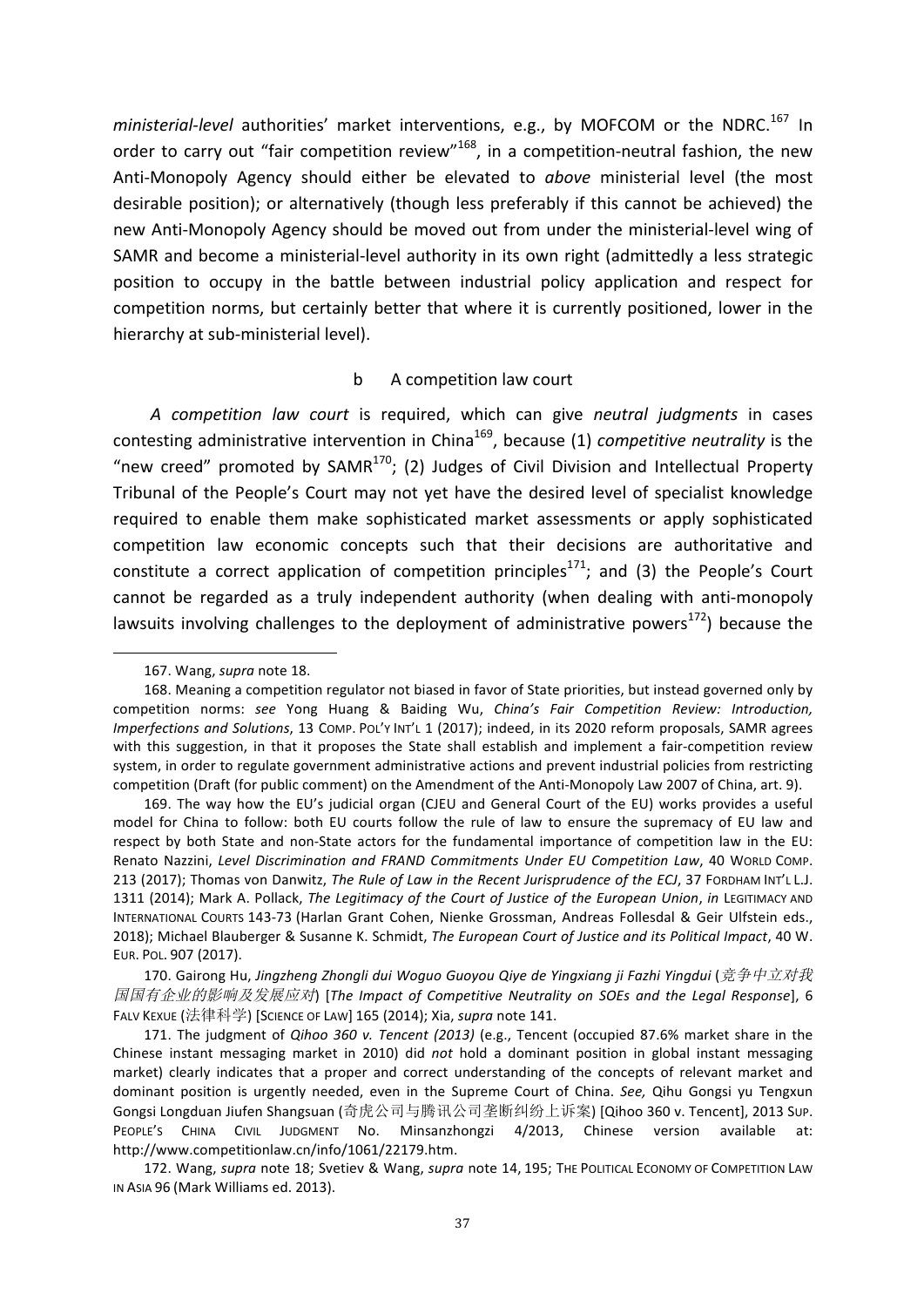anti-monopoly lawsuit could turn into a battle for supremacy between administrative intervention and the 2007 Act, hence, an independent competition law court should be established in order to maintain the balance between the interests of the competing groups (consumers, competitors and State) in order to best serve the public interest.

Setting up an independent competition court, modeled on the General Court of the European Union would be a further manifestation of how government influence could be removed from competition regulation. The General Court (for example) on occasion overturns EU Commission competition $^{173}$  or merger regulation decisions.<sup>174</sup> It cannot be accused of being a biased adjudicator. Establishing a similar mechanism in China would serve as a further example of how China could demonstrate how its competition-regulating practice could become divorced from State policy: at present, one cannot say this of the People's Court, which is naturally charged with serving the State's interests.

# *V. CONCLUSION*

In seeking to prevent monopolistic conduct, *the Anti-Monopoly Law of China 2007* inter alia claims to safeguard the "public interest". This article has attempted to assess the true meaning of this concept. This is against the background that the concept is undefined in the 2007 Act itself, has not been interpreted in the domestic case law, and there is no consensus as to its meaning in the academic literature. The importance of understanding what the concept means arises because this article has established that the Act's other proclaimed objectives (of protecting consumer welfare, enhancing efficiency and safeguarding fair competition) are merely a paper formula when it comes to the State advancing its industrial policies via the preferential treatment it affords SOEs or via its administrative interventions in the marketplace via administrative authorities, such as provincial governments.

China's approach to the notion of the public interest is totally different from that taken in market economies: in the EU, market behavior between undertakings is regulated based on competition criteria not dissimilar to the aforementioned three criteria (consumer welfare, efficiency, fair competition), and the EU only allows non-competition based criteria, such as "official authority", "social solidarity"<sup>175</sup>, or "legitimate interests"<sup>176</sup> to be involved

<sup>173.</sup> e.g., the Apple Judgment (2020) where the General Court annuled the Commission's decision that Ireland had granted Apple 13 billion euro in unlawful tax advantages: see Cases T-778/16 and T-892/16, Ireland and Others v European Commission, ECLI:EU:T:2020:338 (2020); see also Case T-13/03, Nintendo and Nintendo of Europe v. Commission, 2009 E.C.R. II-975; Case C-338/00, P. Volkswagen AG v. Commission, 2003 E.C.R. I-9189.

<sup>174.</sup> See Airtours, supra note 69.

<sup>175.</sup> For the case law on "official authority" and "social solidarity" exceptions, *see supra* Part Two.

<sup>176.</sup> On the concept of legitimate interests (art. 21(4) MCR), see further Parts Two & Three above. For relatively recent examples, see further the UK Enterprise Act 2002, sec. 58, permitting the Secretary of State to prohibit transactions which threaten national security, which was invoked in the examination of the proposed merger between British Aerospace plc. (subsequently re-named BAE Systems) and General Electric, which, although initially opposed, was ultimately approved upon the granting of follow-up remedies: see further, David Reader, *Extending 'National Security' in Merger Control and Investment: A Good Deal for the UK*, 14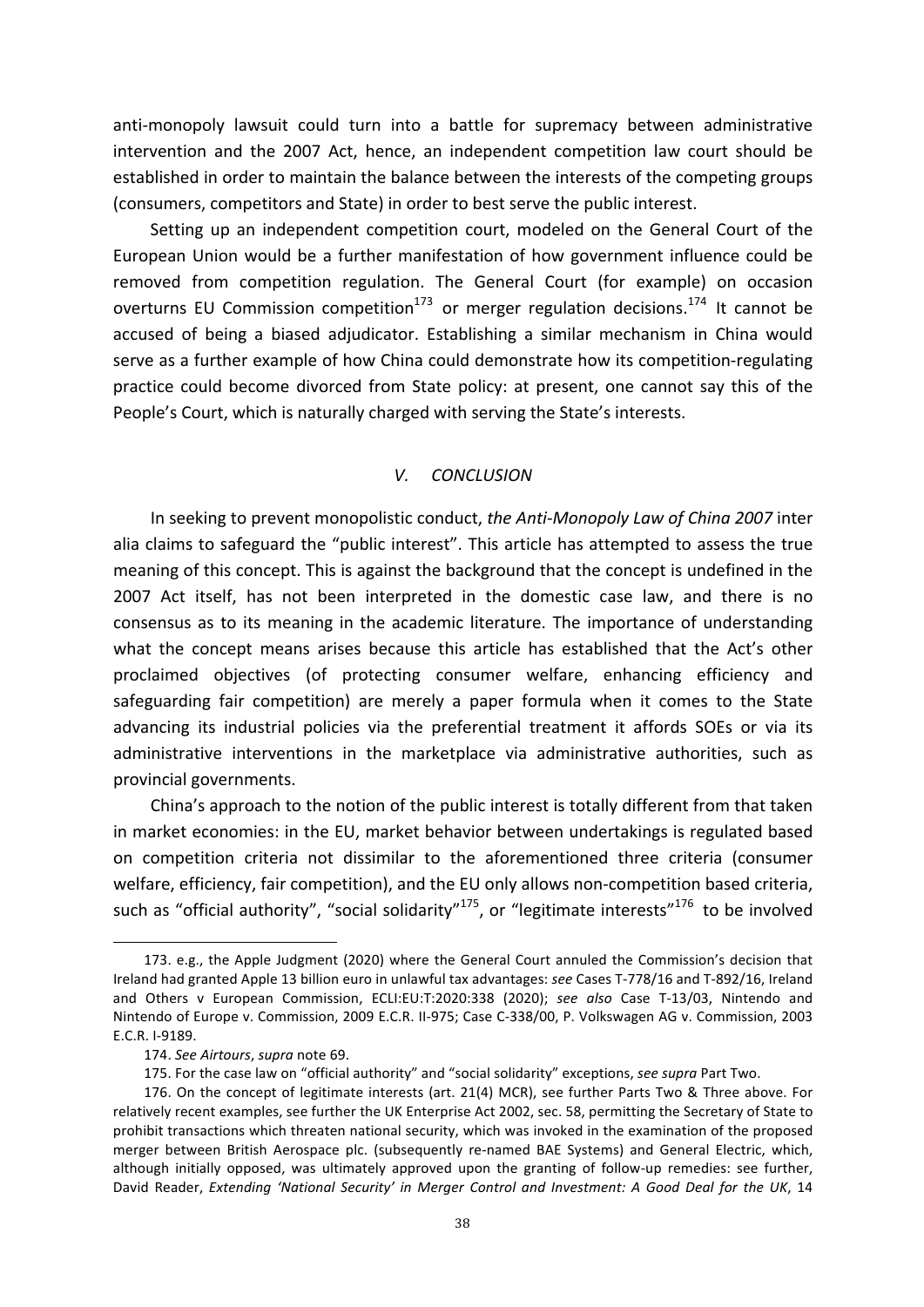only in highly exceptional situations to either modulate certain aspects of a proposed merger or permit certain transactions to proceed in the "public interest". In other words, in the context of national and European competition law, it is relatively rare where such "extra-Competition" criteria are invoked to prevent specific transactions from proceeding in order to protect some vital national or wider public interest that is perceived to be under threat, which competition criteria, on their own, cannot be relied upon to protect.<sup>177</sup>

It has been demonstrated from the analysis in this article that the 2007 Act's "public interest" concept is very different to what we would understand it to be in the EU, and consequently, it was evident that China's toleration of various anti-competitive practices in different commercial sectors that were examined demonstrates how the public interest frequently trumps the other three competition criteria (promoting fair competition between competitors, enhancing efficiency and enhancing consumer welfare) and certainly is not intended to be (solely) a sparingly-used control mechanism for protecting vital national sectors (as is the case in the EU), nor is it a form of balancing mechanism between the interests of consumers, competitors and the State.

Instead, in China the public interest operates to frustrate the attainment of the 2007 Act's competition objectives, which therefore calls into question the legitimacy of the 2007 Act in the first place.<sup>178</sup> Consequently, this article concludes that the concept of public interest is a superior norm in China, and that if this is to be reversed, certain steps are needed in order for the 2007 Act to attain what was intended to be its place, namely that of a superior norm in the China, rather than one that is bypassed at regular intervals by the State's SOEs and administrative agencies.

The case studies that underpin this conclusion all pointed towards this conclusion, with outcomes that could not be tolerated under EU competition law. In the fixed-broadband industry case study, non-State-owned fixed-broadband operators currently suffer high barriers to entry to the SOE-incumbent-dominated market place, hence consumers in China have very limited choice of reasonably priced fast fixed-broadband services.<sup>179</sup> This

<u> 1989 - Andrea Santa Alemania, amerikana amerikana amerikana amerikana amerikana amerikana amerikana amerikan</u>

177. *e.g.*, prevent the acquisition of a key piece of national infrastructure by a hostile power or foreign corporation aligned to such power or sensitive technology.

COMP. L. INT'L 35 (2018); Alison Jones & John Davies, *Merger Control and the Public Interest: Balancing EU and National Law in the Protectionist Debate*, 10 EURO. C.J. 453 (2014); Michael Harker, *Cross-Border Mergers in the EU: The Commission v. The Member States*, 3 EURO. C.J. 503, 505 (2007); *Merger between British Aerospace plc.*  and the Marconi Electronic Systems Business of the General Electric Company plc., UK GOVERNMENT (2006), https://assets.publishing.service.gov.uk/government/uploads/system/uploads/attachment\_data/file/518289/ baes-marconi-undertakings-2006.pdf. On the takeover of HBOS Bank by Lloyds Bank, see Anticipated *acquisition by Lloyds TSB plc. of HBOS plc.*, OFFICE OF FAIR TRADING (OFT) (Oct. 24 2008) https://assets.publishing.service.gov.uk/media/5592bba440f0b6156400000c/LLloydstsb.pdf\_jsessionid\_4EBC DA0A4B36535AF8355B90D18E00A2.pdf. Also see British Sky Broadcasting Group plc. v. Competition Commission, 2010 EWCA Civ. 2.

<sup>178.</sup> ROBERT H. BORK, ANTITRUST PARADOX: A POLICY AT WAR WITH ITSELF 50 (1978) pointing out that 'antitrust policy cannot be made rational until we are able to give a firm answer to one question: what is the point of the law – what are its goals'? This statement suits the application of the 2007 Act as well. See also Jonathan M. Jacobson, Another Take on the Relevant Welfare Standard for Antitrust, 2015 THE ANTITRUST SOURCE 1.

<sup>179.</sup> Edward Wong, *China's Internet Speed Ranks 91st in the World*, N.Y. TIMES, June 3, 2016, https://www.nytimes.com/2016/06/04/world/asia/china-internet-speed.html.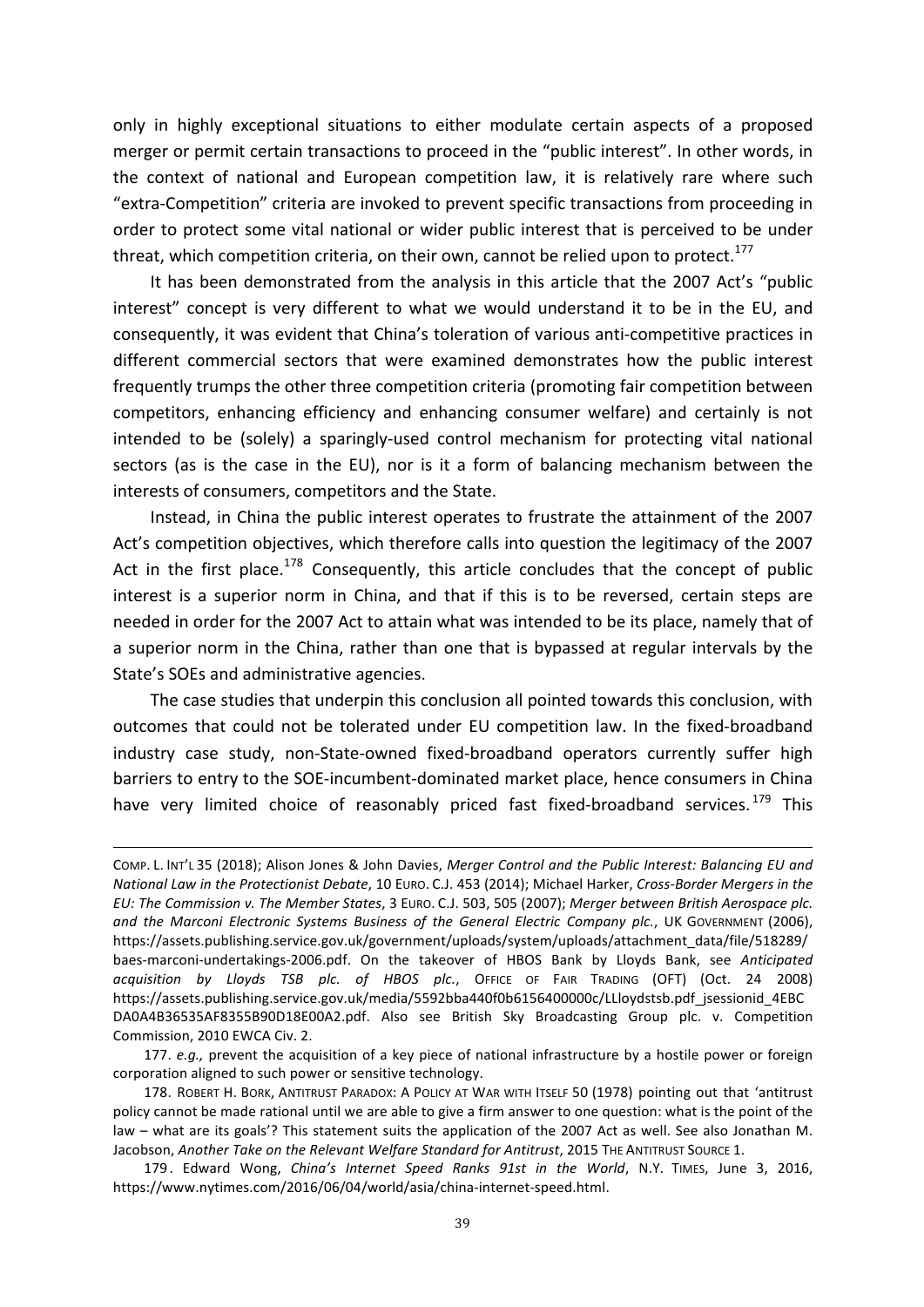situation ought to be regulated by the 2007 Act, but it cannot be, because the "public interest" concept is disregarding the elimination of market entry barriers facing non-SOEs seeking to enter that market. Neither is the advancing of measures that promote consumer welfare a priority (e.g., allowing more choice of service providers). The balance between the interests of SOEs and non-SOEs has been contaminated by market entry barriers, created by the telecoms SOEs *themselves* in the fixed-broadband industry.

Other examples were examined in the steel industry case study, where the balance between the interests of SOEs and non-SOEs has been lop-sided in favor of SOEs for many years, due to forced "administrative mergers" and government-led closures of *profitable* private sector steel mills. Little thought is given to whether the pursuit of such industrial policy will lead to a *competitive* steel production market. Instead of the *efficiency and output* of *SOEs increasing in that market*, the case study demonstrated that both have in fact *declined*.<sup>180</sup> Forced mergers and forced closures of profitable competitive private competitors are encouraged, something that would not be countenanced under European Union merger control law.

In the refined gasoline retail market case study, the balance between the interests of SOEs and non-SOEs and consumer welfare, was demonstrated to be skewed by SOEs' exclusionary and discriminatory activities, where State subsidies for refining gasoline and price change mechanisms are regularly deployed to give the SOEs' gasoline retail outlets in downstream markets an unfair competitive advantage over their private retail competitors: the result, exit from the market by private retailers, leading to strengthening of SOE vertical monopolies. This can hardly be regarded as a good outcome for consumer welfare or competition in that sector in China. Such discriminatory practices would be condemned as being contrary to Articles 102 and 106 TFEU, were they to occur in the EU.

The overall conclusion is that, after having due consideration of the implementation of the 2007 Act, it is not difficult to conclude that "normal" competition objectives are not being pursued in China, because the State's interest is to promote the dominance of SOEs, to the detriment of the interests of non-SOEs, fair competition and consumer welfare. In the Chinese marketplace, government intervention is an element which never loses focus, because China's development model, through its many phases, is government-led, with administrative intervention by government agencies often biased against effective competition and the wider public interest in the long term. Examples were not hard to find in the sectors examined. Currently, the interests of SOEs, which are a conduit for the State's interest, are given top priority in the Chinese market. The interests of non-SOEs and consumer welfare are squeezed by government-driven industrial policy intervention, unrestrained by weak antitrust enforcement agencies. Therefore, in order to achieve marketplace fairness and the achievement of consumer welfare, new regulations and future institutional reforms are needed in order to restore the legitimacy of the 2007 Act's application to protect fair competition. The regulatory proposals advanced in this article will strengthen the hand of the different actors who seek to curtail unbridled anti-competitive

<sup>180.</sup> See Chart 1, *supra* note 131.